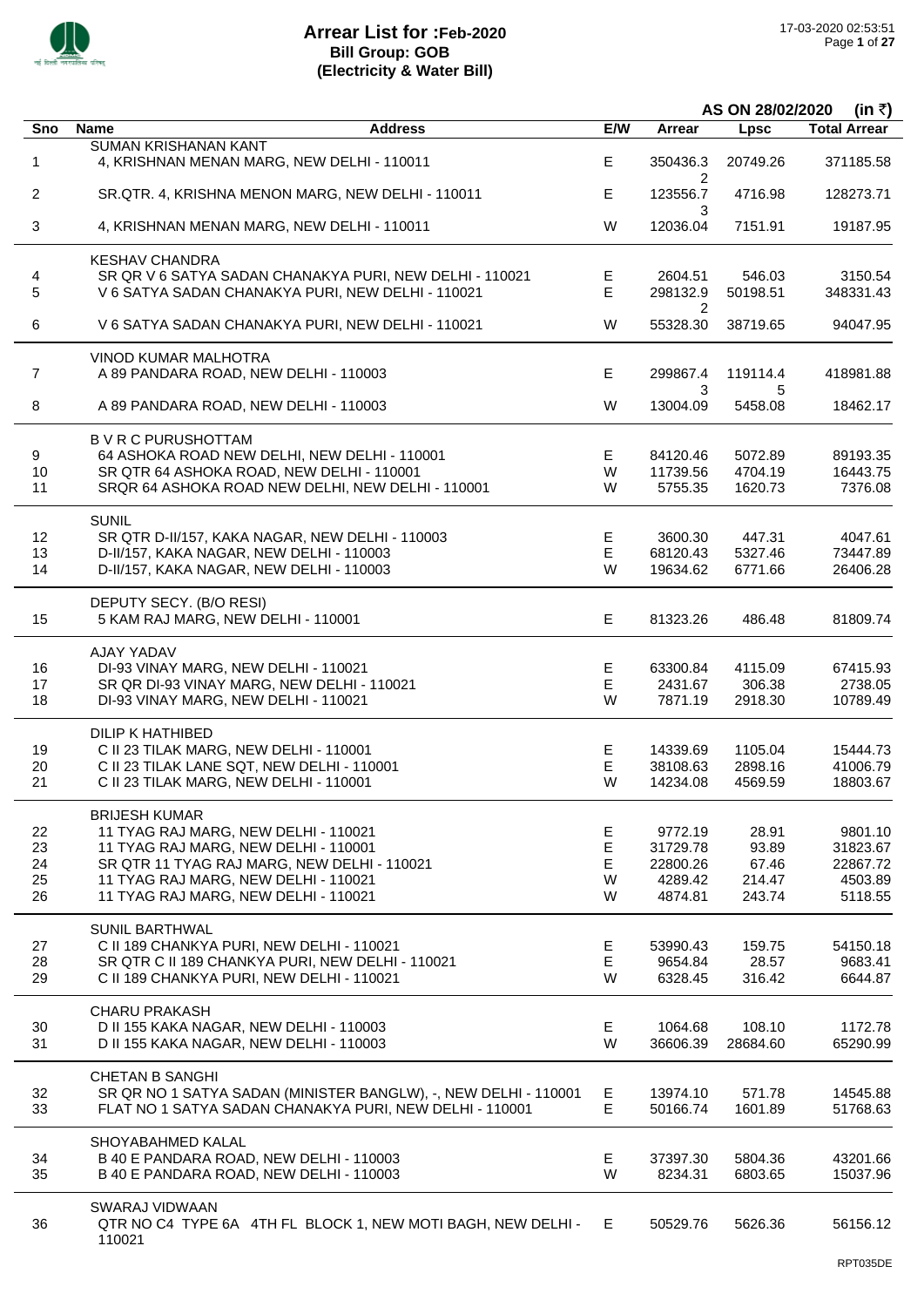

# **Arrear List for :Feb-2020 Bill Group: GOB (Electricity & Water Bill)**

| 37       | YASH RAJIV GANDHI<br>A 64 PANDARA ROAD, NEW DELHI - 110003                                             | Е      | 27182.79            | 765.12             | 27947.91            |
|----------|--------------------------------------------------------------------------------------------------------|--------|---------------------|--------------------|---------------------|
| 38       | A 64 PANDARA ROAD, NEW DELHI - 110003                                                                  | W      | 16315.55            | 8618.25            | 24933.80            |
| 39       | <b>NAND KUMAR SAI</b><br>16 NEW MOTI BAGH EAST NETAJI NAGAR, NEW DELHI - 110023                        | Е      | 46220.82            | 1375.62            | 47596.44            |
| 40       | <b>S K MAHAPATRA</b><br>B 301 SANGLI APARTMENT, NEW DELHI - 110001                                     | Е      | 41331.74            | 2924.71            | 44256.45            |
|          | L MURUGAN                                                                                              |        |                     |                    |                     |
| 41       | QTR NO B5 TYPE 6A 5TH FL BLOCK 3, NEW MOTI BAGH, NEW DELHI -<br>110021                                 | E.     | 40617.87            | 3248.15            | 43866.02            |
|          | <b>BIMAL KUMAR SIKDAR</b>                                                                              | E      |                     |                    |                     |
| 42<br>43 | D II 202 KAKA NAGAR, NEW DELHI - 110001<br>D II 202 KAKA NAGAR, NEW DELHI - 110001                     | W      | 34871.50<br>3515.66 | 3830.70<br>1187.18 | 38702.20<br>4702.84 |
|          | <b>ASHOK DALWAI</b>                                                                                    |        |                     |                    |                     |
| 44<br>45 | SR QTR C II 73 SHAHJAHAN ROAD, NEW DELHI - 110011<br>SR QTR C II 73 SHAHJAHAN ROAD, NEW DELHI - 110011 | Е<br>E | 6120.11<br>4400.20  | 1065.21<br>586.96  | 7185.32<br>4987.16  |
| 46       | C II 73 SHAHJAHAN ROAD, NEW DELHI - 110011                                                             | Е      | 18560.88            | 857.49             | 19418.37            |
| 47       | C II 73 SHAHJAHAN ROAD, NEW DELHI - 110011                                                             | W      | 5595.97             | 1146.63            | 6742.60             |
|          | <b>SAMIR KUMAR SINHA</b>                                                                               |        |                     |                    |                     |
| 48       | D I 60 CHANAKYA PURI, NEW DELHI - 110001                                                               | Е<br>E | 33283.88<br>1078.95 | 2715.72            | 35999.60<br>1179.25 |
| 49<br>50 | SR QTR D I 60 CHANAKYA PURI, NEW DELHI - 110001<br>D I 60 CHANAKYA PURI, NEW DELHI - 110001            | W      | 799.79              | 100.30<br>206.81   | 1006.60             |
|          | <b>RASHMI PRIDARSHINI</b>                                                                              |        |                     |                    |                     |
| 51       | D II 361 VINAY MARG, NEW DELHI - 110021                                                                | E      | 27700.18            | 319.28             | 28019.46            |
| 52       | SR QTR D II 361 VINAY MARG, NEW DELHI - 110021                                                         | E      | 1381.03             | 85.56              | 1466.59             |
| 53       | D II 361 VINAY MARG, NEW DELHI - 110021                                                                | W      | 7042.26             | 1278.41            | 8320.67             |
| 54       | <b>ARUN KUMAR</b><br>SR.QTR. D-II-306, PANDARA ROAD, NEW DELHI - 110003                                | Е      | 4546.49             | 480.19             | 5026.68             |
| 55       | D-II-306, PANDARA ROAD, NEW DELHI - 110003                                                             | E      | 19907.35            | 1037.53            | 20944.88            |
| 56       | D-II-306, PANDARA ROAD, NEW DELHI - 110003                                                             | W      | 7824.17             | 3284.91            | 11109.08            |
|          | <b>BHARAT LAL</b>                                                                                      |        |                     |                    |                     |
| 57       | 12 LODHI ESTATE, NEW DELHI - 110001                                                                    | E      | 36475.27            | 107.93             | 36583.20            |
| 58       | <b>SARLA MEHTA</b><br>DI/193 BHARTI NAGAR, NEW DELHI - 110003                                          | Е      | 21014.84            | 62.12              | 21076.96            |
| 59       | B 193 BHARTI NAGAR, NEW DELHI - 110003                                                                 | W      | 13231.99            | 1907.54            | 15139.53            |
|          | ASHWANI KUMAR SINGH                                                                                    |        |                     |                    |                     |
| 60       | A 59 PANDARA ROAD, NEW DELHI, NEW DELHI - 110001                                                       | Е      | 31934.23            | 2430.05            | 34364.28            |
| 61       | A 59 PANDARA ROAD, NEW DELHI, NEW DELHI - 110001                                                       | W      | 1458.59             | 382.64             | 1841.23             |
| 62       | RAM VASHISHTHA<br>A 239 PANDARA ROAD, NEW DELHI - 110003                                               | Е      | 3538.84             | 168.27             | 3707.11             |
| 63       | A 239 PANDARA ROAD, NEW DELHI - 110003                                                                 | W      | 16970.52            | 14439.82           | 31410.34            |
|          | NEERAJ NARAYAN MATHUR                                                                                  |        |                     |                    |                     |
| 64       | C II/32 BAPA NAGAR, NEW DELHI - 110005                                                                 | E      | 29307.20            | 668.63             | 29975.83            |
| 65       | C II/32 BAPA NAGAR, NEW DELHI - 110005                                                                 | W      | 3117.14             | 387.00             | 3504.14             |
| 66       | JIHOSUYA JENA<br>A 250 PANDARA ROAD, NEW DELHI - 110003                                                | Е      | 25170.42            | 3238.45            | 28408.87            |
| 67       | A 250 PANDARA ROAD, NEW DELHI - 110003                                                                 | W      | 3750.96             | 947.05             | 4698.01             |
|          | <b>MAHESH CHANDRA TIWARI</b>                                                                           |        |                     |                    |                     |
| 68       | SR QTR D I 90 CHANKYA PURI, NEW DELHI - 110021                                                         | Е      | 960.54              | 76.80              | 1037.34             |
| 69       | D I 90 CHANAKYA PURI, NEW DELHI - 110021                                                               | Е      | 23801.57            | 1555.91            | 25357.48            |
| 70       | D I 90 CHANKYA PURI, NEW DELHI - 110021                                                                | W      | 4490.67             | 904.40             | 5395.07             |
| 71       | <b>IQBAL HASAN</b><br>D II 47 KIDWAI NAGAR WEST, NEW DELHI - 110023                                    | Е      | 17152.64            | 1081.82            | 18234.46            |
|          |                                                                                                        |        |                     |                    |                     |

RPT035DE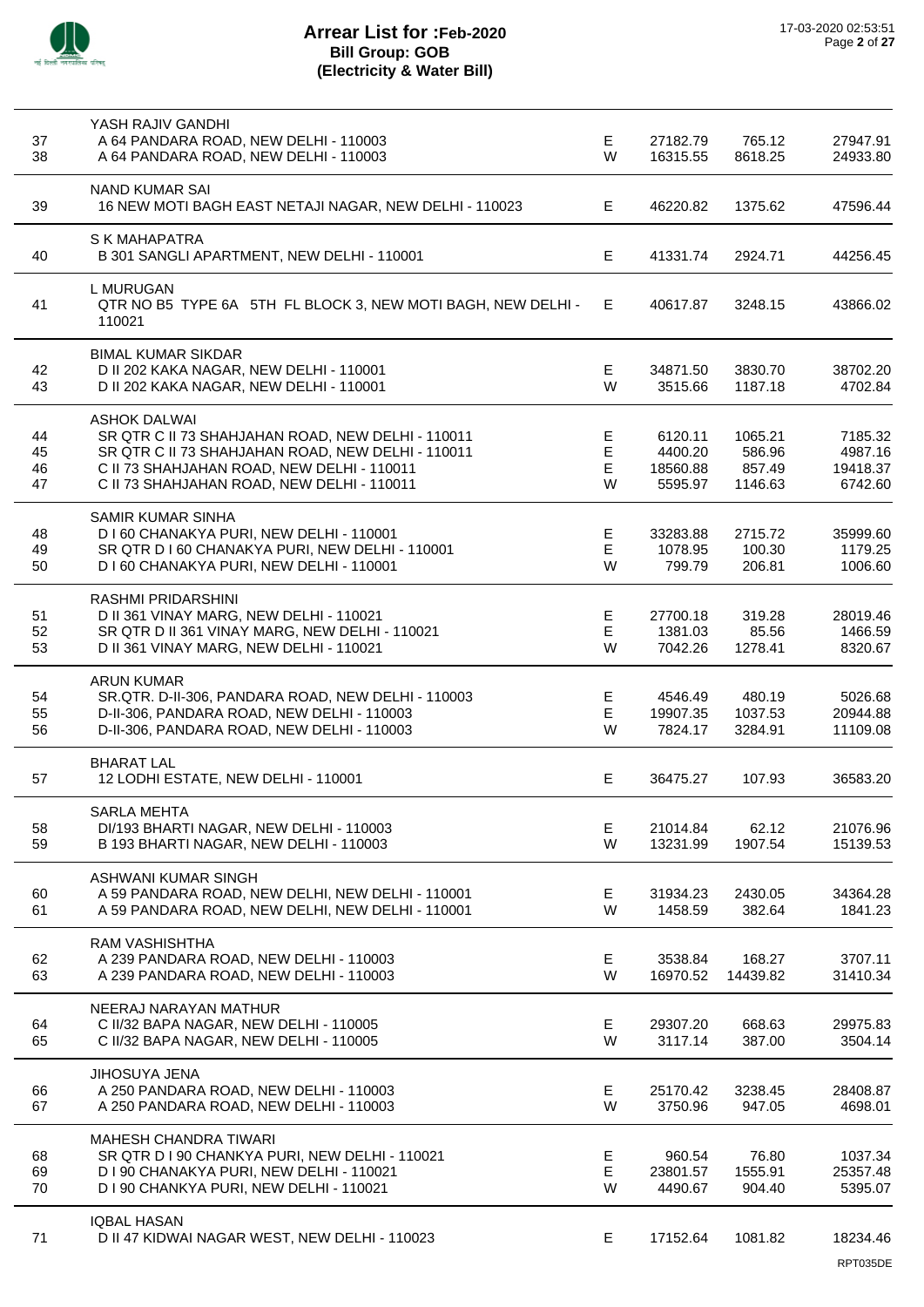

| 72       | SR QTR D II / 47 KIDWAI NAGAR WEST, NEW DELHI - 110023                                                                 | Е       | 12319.27             | 987.03             | 13306.30             |
|----------|------------------------------------------------------------------------------------------------------------------------|---------|----------------------|--------------------|----------------------|
| 73       | SUBRATA KUMAR DASH<br>QTR NO B3 TYPE 6A 3RD FL BLOCK 10, NEW MOTI BAGH, NEW DELHI -<br>110021                          | E.      | 30251.15             | 414.23             | 30665.38             |
| 74       | SURESH CHANDRA GUPTA<br>QTR NO A6 TYPE 6A 6TH FL BLOCK 7, NEW MOTI BAGH, NEW DELHI -<br>110021                         | E.      | 27704.94             | 1941.12            | 29646.06             |
|          | DY. SECY.(B/O) RESI                                                                                                    |         |                      |                    |                      |
| 75       | 5-K. KAM RAJ MARG, NEW DELHI - 110001                                                                                  | W       | 3463.41              | 183.61             | 3647.02              |
| 76<br>77 | 5-K. KAM RAJ MARG, NEW DELHI - 110001<br>5-K.KAM RAJ MARG, NEW DELHI - 110001                                          | W<br>W  | 11650.39<br>11709.67 | 1115.35<br>1124.22 | 12765.74<br>12833.89 |
|          |                                                                                                                        |         |                      |                    |                      |
| 78       | <b>VED BALA</b><br>MS FLAT NO.601 TYPE IV N W MOTI BAGH, NEW DELHI - 110001                                            | E.      | 24964.46             | 1774.11            | 26738.57             |
|          | <b>JALAJ SHRIVASTAVA</b>                                                                                               |         |                      |                    |                      |
| 79       | SR QTR C II 163 SATYA MARG CHANAKYA PURI, NEW DELHI - 110001                                                           | Е       | 4085.47              | 12.22              | 4097.69              |
| 80<br>81 | C II 163 SATYA MARG CHANAKYA PURI, NEW DELHI - 110001<br>C II 163 SATYA MARG CHANAKYA PURI, NEW DELHI, NEW DELHI -     | E<br>W  | 17294.46<br>4332.87  | 410.36<br>431.69   | 17704.82<br>4764.56  |
|          | 110001                                                                                                                 |         |                      |                    |                      |
|          | SUSHANTA KUMAR PATTNAIK                                                                                                |         |                      |                    |                      |
| 82       | D I/38 SATYA MARG CHANAKYA PURI, NEW DELHI - 110021                                                                    | Е       | 3335.12              | 15.36              | 3350.48              |
| 83       | D I/38 CHANAKYA PURI, NEW DELHI - 110021                                                                               | W       | 15295.55             | 7495.62            | 22791.17             |
|          | <b>VIRENDER SINGH</b>                                                                                                  |         |                      |                    |                      |
| 84<br>85 | 99 NEW MOTI BAGH EAST NETAJI NAGAR, NEW DELHI - 110023<br>SR QTR A 99 NEW MOTI BAGH EST NETAJI NGR, NEW DELHI - 110023 | Е<br>E  | 18749.98<br>6925.90  | 65.97<br>20.49     | 18815.95<br>6946.39  |
|          |                                                                                                                        |         |                      |                    |                      |
|          | PURAN CHAND BODH                                                                                                       |         |                      |                    |                      |
| 86<br>87 | D-II/223 KIDWAI NAGAR WEST, NEW DELHI - 110023                                                                         | E<br>W  | 8401.24              | 360.04             | 8761.28              |
|          | D-II/223 KIDWAI NAGAR WEST, NEW DELHI - 110023                                                                         |         | 13684.13             | 3157.86            | 16841.99             |
|          | SUNANDA SHARMA                                                                                                         |         |                      |                    |                      |
| 88<br>89 | C I/17 BAPA NAGAR, NEW DELHI - 110005<br>C I/17 BAPA NAGAR, NEW DELHI - 110005                                         | Е<br>W  | 23160.90<br>1447.19  | 252.19<br>124.23   | 23413.09<br>1571.42  |
|          |                                                                                                                        |         |                      |                    |                      |
| 90       | <b>ANIL SWARUP</b><br>55 NEW MOTI BAGH NETAJI NAGAR EAST (RES), NEW DELHI - 110023                                     | E.      | 22141.61             | 2364.88            | 24506.49             |
| 91       | P P K RAMACHARYULU<br>C 101 M S FLATS B K S SWARAN JAYANTI SADAN, B D MARG, NEW                                        | Е       | 17468.61             | 245.76             | 17714.37             |
|          | DELHI - 110001                                                                                                         |         |                      |                    |                      |
| 92       | SR QTR C 1 & C 2 M S FLATS B K S SWARAN JAYANTI SADAN, B D<br><b>MARG, NEW DELHI - 110001</b>                          | E       | 6125.32              | 363.34             | 6488.66              |
|          | <b>BHARATI</b>                                                                                                         |         |                      |                    |                      |
| 93       | B 5 TOWER 7 NBCC KIDWAI NAGAR EAST, NEW DELHI - 110023                                                                 | E       | 23372.32             | 795.41             | 24167.73             |
|          | P SHAKIL AHAMMED                                                                                                       |         |                      |                    |                      |
| 94       | D I 29 BHARTI NAGAR, NEW DELHI - 110001                                                                                | E.<br>W | 20329.28<br>2094.47  | 825.57             | 21154.85             |
| 95       | D I 29 BHARTI NAGAR, NEW DELHI - 110001                                                                                |         |                      | 159.06             | 2253.53              |
| 96       | <b>ANITA ARYA</b><br>V 3/A SATYA SADAN, NEW DELHI - 110021                                                             | Е       | 21606.39             | 627.42             | 22233.81             |
|          |                                                                                                                        |         |                      |                    |                      |
| 97       | LOKESH KUMAR PRAJAPATI<br>QTR NO B2 TYPE 6A 2ND FL BLOCK 6, NEW MOTI BAGH, NEW DELHI -<br>110021                       | E.      | 21876.45             | 343.60             | 22220.05             |
| 98       | <b>AMITABH KANT</b><br>6 NEW MOTI BAGH EAST NETAJI NAGAR, NEW DELHI - 110023                                           | E       | 21391.81             | 66.21              | 21458.02             |
|          | <b>BISHWAJIT KUMAR SINGH</b>                                                                                           |         |                      |                    |                      |
| 99       | D I 35 BHARTI NAGAR, NEW DELHI - 110003                                                                                | E       | 15813.34             | 600.01             | 16413.35             |
| 100      | D I 35 BHARTI NAGAR, NEW DELHI - 110003                                                                                | W       | 4050.70              | 504.19             | 4554.89              |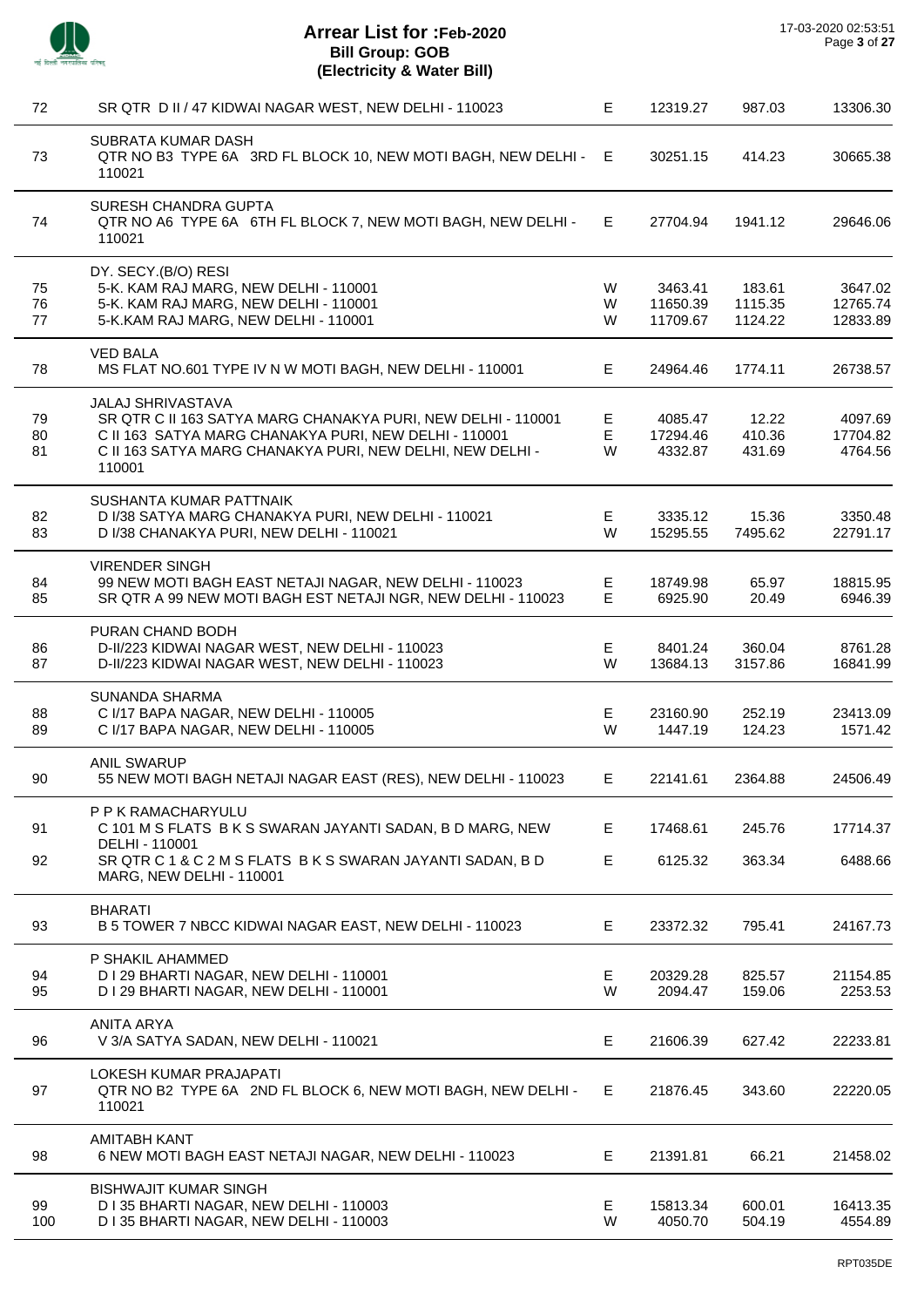

| 101               | <b>DINESH KUMAR</b><br>3/3 MS FLATS SHAHJAHAN ROAD, NEW DELHI - 110011                                                                                   | E.           | 20501.18                       | 98.23                       | 20599.41                       |
|-------------------|----------------------------------------------------------------------------------------------------------------------------------------------------------|--------------|--------------------------------|-----------------------------|--------------------------------|
| 102               | SHAIK KHADER RAHMAN<br>C 6/2 SEC 13 R K PURAM, NEW DELHI - 110001                                                                                        | E            | 20353.77                       | 92.05                       | 20445.82                       |
| 103<br>104        | <b>BUDHARAJU RADHIKA</b><br>CII-213 SATYA MARG CHANAKYA PURI, NEW DELHI - 110021<br>CII-213 SATYA MARG CHANAKYA PURI, NEW DELHI - 110021                 | E<br>W       | 15154.21<br>3835.01            | 544.42<br>564.37            | 15698.63<br>4399.38            |
| 105<br>106        | KAUSHAL K VERMA<br>C II 7 ANSARI NAGAR, NEW DELHI - 110029<br>SR QTR C II 7 ANSARI NAGAR, NEW DELHI - 110029                                             | Е<br>E       | 12669.46<br>4608.61            | 1837.62<br>964.80           | 14507.08<br>5573.41            |
| 107<br>108        | RICHA GAHARWAR<br>D II 59 KIDWAI NAGAR WEST, NEW DELHI - 110023<br>D II 59 KIDWAI NAGAR WEST, NEW DELHI - 110023                                         | E.<br>W      | 15269.44<br>4230.88            | 46.50<br>479.56             | 15315.94<br>4710.44            |
| 109<br>110        | DEEPAK KUMAR KEDIA<br>C II/38 SHAHJAHAN ROAD, NEW DELHI - 110011<br>C II/38 SHAHJAHAN ROAD, NEW DELHI - 110011                                           | E<br>W       | 16931.01<br>2555.20            | 232.07<br>262.39            | 17163.08<br>2817.59            |
| 111               | <b>M C JAUHARI</b><br>QTR NO A6 TYPE 6A 6TH FL BLOCK 6, NEW MOTI BAGH, NEW DELHI -<br>110021                                                             | E            | 19767.82                       | 62.73                       | 19830.55                       |
| 112               | SUNIL KUMAR SINGH<br>C R D I/I KRISHNA NAGAR INCOME TAX FLAT VINAY MARG, CHANAKYA<br><b>PURI, NEW DELHI - 110021</b>                                     | E            | 19176.76                       | 248.64                      | 19425.40                       |
| 113               | L S CHANGSAN<br>C II 48 SHAHJAHAN ROAD, NEW DELHI - 110001                                                                                               | E            | 19331.82                       | 57.20                       | 19389.02                       |
| 114               | <b>ARAMANE GIRIDHAR</b><br>QTR NO B9 TYPE 6A 9TH FL BLOCK 7, NEW MOTI BAGH, NEW DELHI -<br>110021                                                        | E            | 19168.69                       | 114.35                      | 19283.04                       |
| 115               | <b>BHAGWAN LAL SAHNI</b><br>QTR NO D1 TYPE 6A 1ST FL BLOCK 5, NEW MOTI BAGH, NEW DELHI -<br>110021                                                       | E.           | 18952.00                       | 211.74                      | 19163.74                       |
| 116               | <b>JIGMET TAKPA</b><br>QTR NO C6 TYPE 6A 6TH FL BLOCK 2, NEW MOTI BAGH, NEW DELHI -<br>110021                                                            | E.           | 16985.89                       | 1984 81                     | 18970 70                       |
| 117               | <b>T S TIRUMURTI</b><br>67 NEW MOTI BAGH EAST NETAJI NAGAR (RES), NEW DELHI - 110023                                                                     | Е            | 18526.26                       | 54.82                       | 18581.08                       |
| 118<br>119        | <b>ABHINAV KUMAR</b><br>D I 134 VINAY MARG, NEW DELHI - 110021<br>SR QTR D I 134 VINAY MARG, NEW DELHI - 110021                                          | E<br>E       | 14672.92<br>3628.85            | 44.54<br>14.75              | 14717.46<br>3643.60            |
| 120               | RAVI KANCHAN BHARDWAJ<br>D II 82 KAKA NAGAR, NEW DELHI - 110003                                                                                          | E            | 18232.47                       | 53.95                       | 18286.42                       |
| 121               | PRAMOD SHRIPAD PHALNIKAR<br>QTR NO B10 BLOCK 9 NEW MOTI BAGH, NEW DELHI - 110023                                                                         | Е            | 18026.29                       | 53.34                       | 18079.63                       |
| 122<br>123<br>124 | <b>SUNIL SHARMA</b><br>SR QTR C II 132 MOTI BAGH, NEW DELHI - 110021<br>C II 132 MOTI BAGH, NEW DELHI - 110021<br>C II 132 MOTI BAGH, NEW DELHI - 110021 | E.<br>E<br>W | 2049.06<br>12586.56<br>3143.10 | 6.06<br>37.24<br>157.16     | 2055.12<br>12623.80<br>3300.26 |
| 125<br>126<br>127 | <b>POONAM</b><br>SR QTR D-II/35 KAKA NAGAR, NEW DELHI - 110003<br>D-II/35 KAKA NAGAR, NEW DELHI - 110003<br>D-II/35 KAKA NAGAR, NEW DELHI - 110003       | Е<br>E<br>W  | 2286.47<br>8360.16<br>4789.38  | 280.42<br>359.06<br>1874.63 | 2566.89<br>8719.22<br>6664.01  |
| 128               | <b>MANOJ KUMAR</b><br>C 3 TOWER 5 TYPE VI NEW MOTI BAGH, NEW DELHI - 110023                                                                              | Е            | 17124.35                       | 326.97                      | 17451.32<br>RPT035DE           |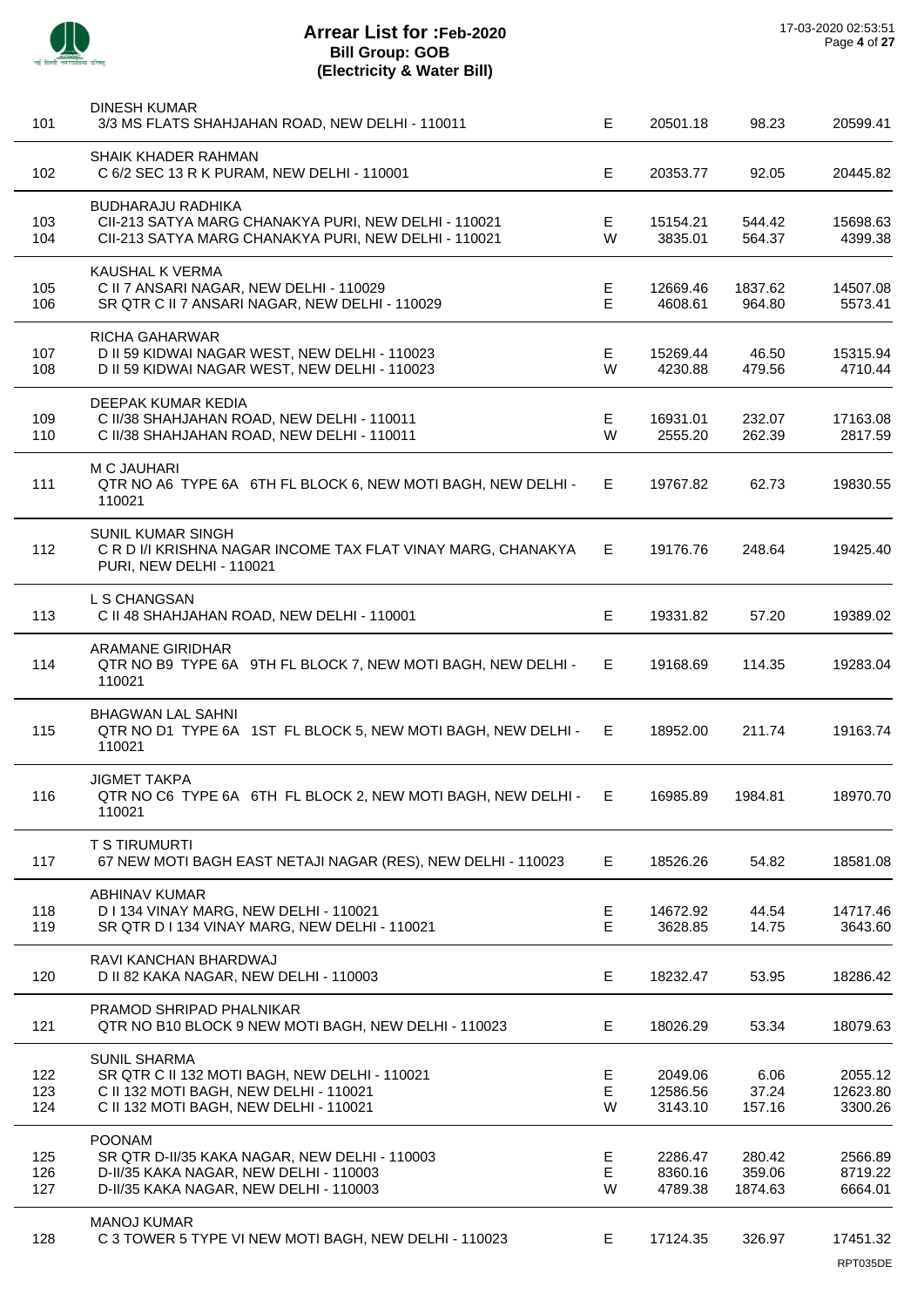

| 129<br>130        | <b>AMITABH KUMAR</b><br>CRD II 2 PANDARA PARK, NEW DELHI - 110001<br>CRD II 2 PANDARA PARK, NEW DELHI - 110001                                               | E<br>W      | 15598.65<br>1593.22           | 46.15<br>79.66           | 15644.80<br>1672.88            |
|-------------------|--------------------------------------------------------------------------------------------------------------------------------------------------------------|-------------|-------------------------------|--------------------------|--------------------------------|
| 131               | AVINASH CHANDRA SHARMA<br>607 ASIA HOUSE 6TH FLR KG MARG, NEW DELHI - 110001                                                                                 | Е           | 15334.39                      | 1976.48                  | 17310.87                       |
| 132               | DR. S M KANTIKAR<br>4 F 4TH FLOOR TOWER 9 NBCC TYPE VII KIDWAI NAGAR EAST, NEW<br>DELHI - 110023                                                             | Е           | 17160.00                      | 113.39                   | 17273.39                       |
| 133<br>134        | <b>GYANENDRA DEV TRIPATHI</b><br>D I 172 SATYA MARG CHANKYA PURI, NEW DELHI - 110021<br>D I 172 SATYA MARG CHANKYA PURI, NEW DELHI - 110021                  | Е<br>W      | 14160.95<br>2542.71           | 168.20<br>318.95         | 14329.15<br>2861.66            |
| 135               | <b>RAMESH SHARMA</b><br>D II 46 KIDWAI NAGAR WEST, NEW DELHI - 110001                                                                                        | E           | 16900.06                      | 50.01                    | 16950.07                       |
| 136<br>137        | <b>BRIJESH KUMAR</b><br>D II B 7 MOTI BAGH, NEW DELHI - 110021<br>D II B 7 MOTI BAGH, NEW DELHI - 110021                                                     | E<br>W      | 13774.10<br>2167.82           | 344.60<br>174.73         | 14118.70<br>2342.55            |
| 138<br>139        | PRITHUL KUMAR<br>D-II 339 PANDARA ROAD, NEW DELHI - 110003<br>D-II 339 PANDARA ROAD, NEW DELHI - 110003                                                      | E<br>W      | 12482.21<br>3512.95           | 189.62<br>246.56         | 12671.83<br>3759.51            |
| 140<br>141        | <b>VINOD G KHANDARE</b><br>SR QTR 10 TEEN MURTI MARG, NEW DELHI - 110001<br>10 TEEN MURTI MARG, NEW DELHI - 110001                                           | E<br>W      | 9427.09<br>6395.94            | 103.62<br>478.88         | 9530.71<br>6874.82             |
| 142               | <b>SUNITA</b><br>D I 55 BHARTI NAGAR, NEW DELHI - 110003                                                                                                     | Е           | 16283.59                      | 61.03                    | 16344.62                       |
| 143               | SAMEER KUMAR SRIVASTAVA<br>D 4 TOWER 17 NBCC TYPE V KIDWAI NAGAR EAST, NEW DELHI - 110023                                                                    | E           | 16068.24                      | 47.54                    | 16115.78                       |
| 144               | SHRAVAN KUMAR GOTRU<br>O-5/1 M S FLAT R K PURAM, NEW DELHI - 110066                                                                                          | Е           | 15372.88                      | 587.40                   | 15960.28                       |
| 145<br>146        | <b>RAJNEESH</b><br>D I 187 VINAY MARG, NEW DELHI - 110021<br>D I 187 VINAY MARG, NEW DELHI - 110001                                                          | Е<br>W      | 11567.27<br>3340.21           | 306.95<br>425.69         | 11874.22<br>3765.90            |
| 147<br>148        | <b>SASI BHUSAN RAJU</b><br>B 88 (E) PANDARA ROAD, NEW DELHI - 110003<br>B 88 (E) PANDARA ROAD, NEW DELHI - 110003                                            | E<br>W      | 8481.70<br>5273.88            | 244.75<br>1210.98        | 8726.45<br>6484.86             |
| 149<br>150        | K K VENUGOPAL<br>SR QTR 10 MOTI LAL NEHRU MARG, NEW DELHI - 110011<br>SR QTR 10 MOTI LAL NEHRU MARG, NEW DELHI - 110011                                      | E<br>W      | 10800.59<br>3564.75           | 263.45<br>417.28         | 11064.04<br>3982.03            |
| 151               | ANIL KUMAR V PATIL<br>D 1 TYPE V FLAT TILAK MARG LANE, NEW DELHI - 110001                                                                                    | Е           | 14358.14                      | 584.23                   | 14942.37                       |
| 152               | R SAVITHRI<br>C II 121 MOTI BAGH, NEW DELHI - 110001                                                                                                         | W           | 12491.69                      | 2433.21                  | 14924.90                       |
| 153<br>154<br>155 | <b>MANJIT SINGH BITTA</b><br>SR QR 14 TALKATORA ROAD, NEW DELHI - 110001<br>14, TALKATORA ROAD, NEW DELHI - 110001<br>14, TALKALORA ROAD, NEW DELHI - 110001 | E<br>Е<br>W | 4245.55<br>8165.91<br>2354.97 | 12.56<br>24.16<br>117.75 | 4258.11<br>8190.07<br>2472.72  |
| 156<br>157        | PRINCY SINGLA<br>D II 197 KAKA NAGAR, NEW DELHI - 110003<br>D II 197 KAKA NAGAR, NEW DELHI - 110003                                                          | E<br>W      | 8081.26<br>6081.41            | 64.36<br>634.79          | 8145.62<br>6716.20             |
| 158<br>159        | RITVIK PANDEY<br>SR QTR C-II/39 SHAHJAHAN ROAD, NEW DELHI - 110011<br>C-II/39 SHAHJAHAN ROAD, NEW DELHI - 110011                                             | Е<br>E      | 3184.80<br>9406.27            | 12.13<br>353.17          | 3196.93<br>9759.44<br>RPT035DE |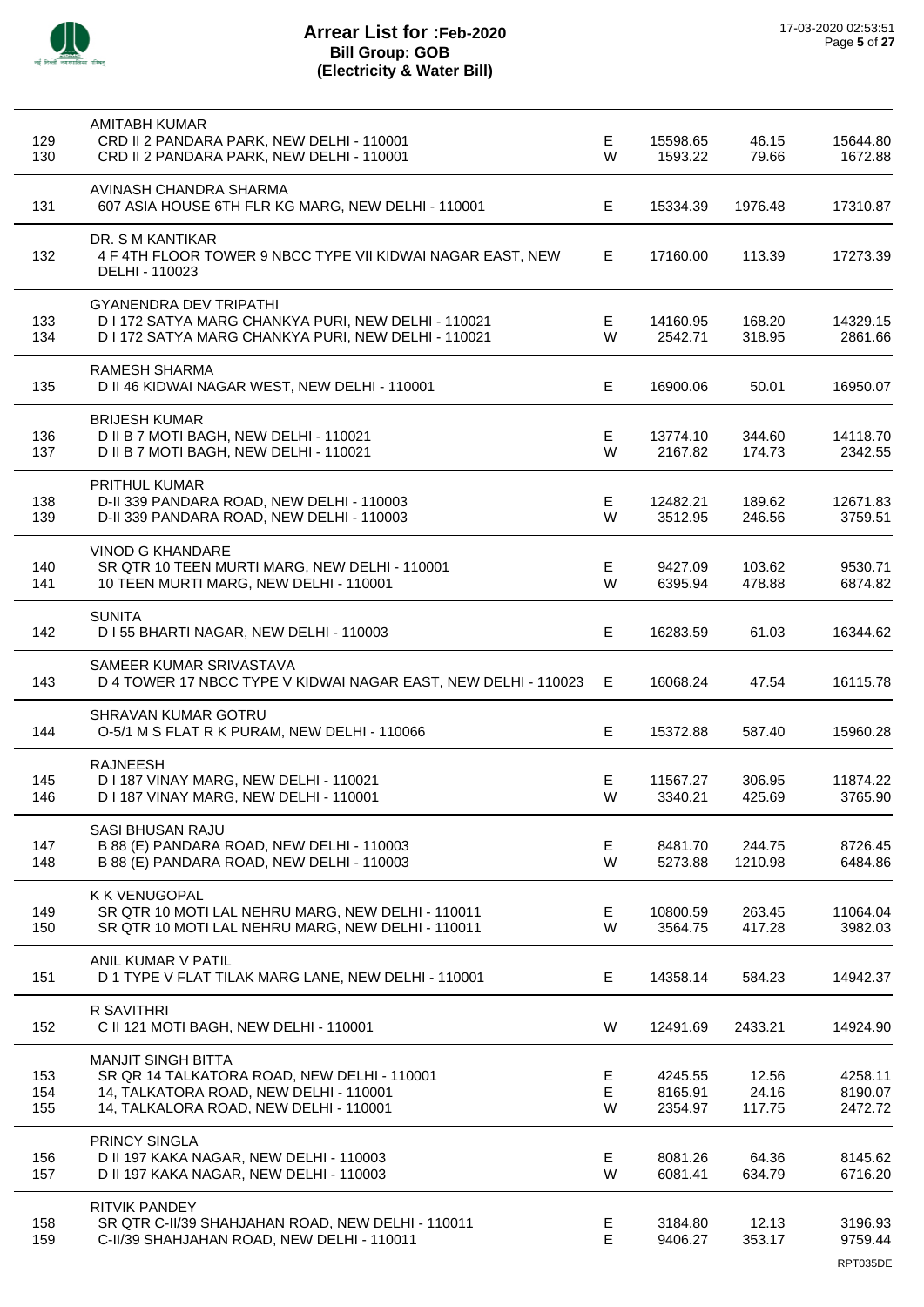

| 160        | C-II/39 SHAHJAHAN ROAD, NEW DELHI - 110011                                                                                         | W       | 1600.51             | 119.19            | 1719.70             |
|------------|------------------------------------------------------------------------------------------------------------------------------------|---------|---------------------|-------------------|---------------------|
| 161        | <b>NAVEEN SEHRAWAT</b><br>23/599 S P MARG, NEW DELHI - 110021                                                                      | E       | 14052.60            | 619.98            | 14672.58            |
| 162        | <b>JYOTI ARORA</b><br>W 408 EWS QTR NEW MOTI BAGH, NEW DELHI - 110023                                                              | E       | 12150.62            | 2518.67           | 14669.29            |
| 163        | <b>NEERAJ PRASAD</b><br>D II 360 IST FLOOR VINAY MARG, -110021, NEW DELHI - 110021                                                 | E       | 14512.45            | 100.42            | 14612.87            |
| 164        | <b>DIPANKER TRIVEDI</b><br>D-I/194 BHARTI NAGAR, NEW DELHI - 110001                                                                | W       | 12919.74            | 1292.24           | 14211.98            |
| 165<br>166 | SHYAM SUNDER DUBEY<br>C II 149 SATYA MARG CHANAKYAPURI, NEW DELHI - 110001<br>C II 149 SATYA MARG CHANAKYAPURI, NEW DELHI - 110001 | Е.<br>W | 12449.05<br>1406.25 | 135.62<br>138.29  | 12584.67<br>1544.54 |
| 167        | <b>MANINDER SINGH</b><br>D1/113 CHANAKYAPURI, SATYA MARG, NEW DELHI - 110021                                                       | Е       | 14035.89            | 53.95             | 14089.84            |
| 168        | <b>RAVINDRA PRATAP SINGH</b><br>A 5 TOWER 6 TYPE VI NBCC KIDWAI NAGAR EAST, NEW DELHI - 110023                                     | E.      | 13494.66            | 405.27            | 13899.93            |
| 169        | SMITA SRIVASTAVA<br>QTR NO A10 BLOCK 8 NEW MOTI BAGH, NEW DELHI - 110021                                                           | E.      | 13760.33            | 40.66             | 13800.99            |
| 170<br>171 | <b>DIPIKA SINGH</b><br>D II 200 KIDWAI NAGAR WEST, NEW DELHI - 110023<br>D II 200 KIDWAI NAGAR WEST, NEW DELHI - 110023            | Е<br>W  | 8501.71<br>4651.60  | 115.58<br>369.52  | 8617.29<br>5021.12  |
| 172        | A K DUBEY<br>D I E 26 SAN MARTIN MARG, NEW DELHI - 110021                                                                          | Е       | 13524.16            | 40.02             | 13564.18            |
| 173<br>174 | <b>NIKHIL KUMAR</b><br>FLAT NO. 1-TYPE V SATYA SADAN, NEW DELHI - 110021<br>FLAT NO. 1-TYPE V SATYA SADAN, NEW DELHI - 110021      | Е<br>W  | 11309.36<br>2042.68 | 44.43<br>102.13   | 11353.79<br>2144.81 |
| 175<br>176 | <b>MANOJ KAUSHIK</b><br>D I 154 VINAY MARG, NEW DELHI - 110021<br>D I 154 VINAY MARG, NEW DELHI - 110021                           | Е<br>W  | 3588.50<br>8176.15  | 193.55<br>1448.97 | 3782.05<br>9625.12  |
| 177        | SHEKHAR ARORA<br>FLAT NO 174 SOUTH AVENUE, NEW DELHI - 110011                                                                      | E       | 13320.30            | 39.41             | 13359.71            |
| 178<br>179 | <b>ABHINAV GUPTA</b><br>D II 301, PANDARA ROAD, NEW DELHI - 110001<br>D II 301, PANDARA ROAD, NEW DELHI - 110001                   | Е<br>W  | 11409.30<br>1558.98 | 132.65<br>110.76  | 11541.95<br>1669.74 |
| 180<br>181 | <b>SHIVA MOGHA</b><br>195 NORTH AVENUE, NEW DELHI - 110001<br>195 NORTH AVANUE, NEW DELHI - 110001                                 | E.<br>W | 11684.50<br>1053.79 | 302.21<br>129.05  | 11986.71<br>1182.84 |
| 182<br>183 | <b>VINAY SRIVASTAVA</b><br>D I/15 BHARTI NAGAR, NEW DELHI - 110003<br>D I/15 BHARTI NAGAR, NEW DELHI - 110003                      | E.<br>W | 11990.70<br>1000.31 | 114.24<br>50.02   | 12104.94<br>1050.33 |
| 184        | <b>BHUVNESH KULSHRESTHA</b><br>D I 103 SATYA MARG CHANKYA PURI, NEW DELHI - 110021                                                 | Е       | 13109.63            | 38.79             | 13148.42            |
| 185        | <b>MALIK RAM</b><br>SHOP NO 110 SANGLI MESS, NEW DELHI - 110001                                                                    | E       | 13048.84            | 84.47             | 13133.31            |
| 186<br>187 | <b>SUMAN KRISHAN KANT</b><br>DII/45 KIDWAI NAGAR WEST, NEW DELHI - 110023<br>D II/45 KIDWAI NAGAR WEST, NEW DELHI - 110023         | Е<br>W  | 2610.05<br>8729.41  | 167.96<br>1522.84 | 2778.01<br>10252.25 |
| 188        | SANJAY BHOOS REDDY<br>QTR NO A2 TYPE 6A 2ND FL BLOCK 7, NEW MOTI BAGH, NEW DELHI -<br>110021                                       | E.      | 12939.47            | 39.77             | 12979.24            |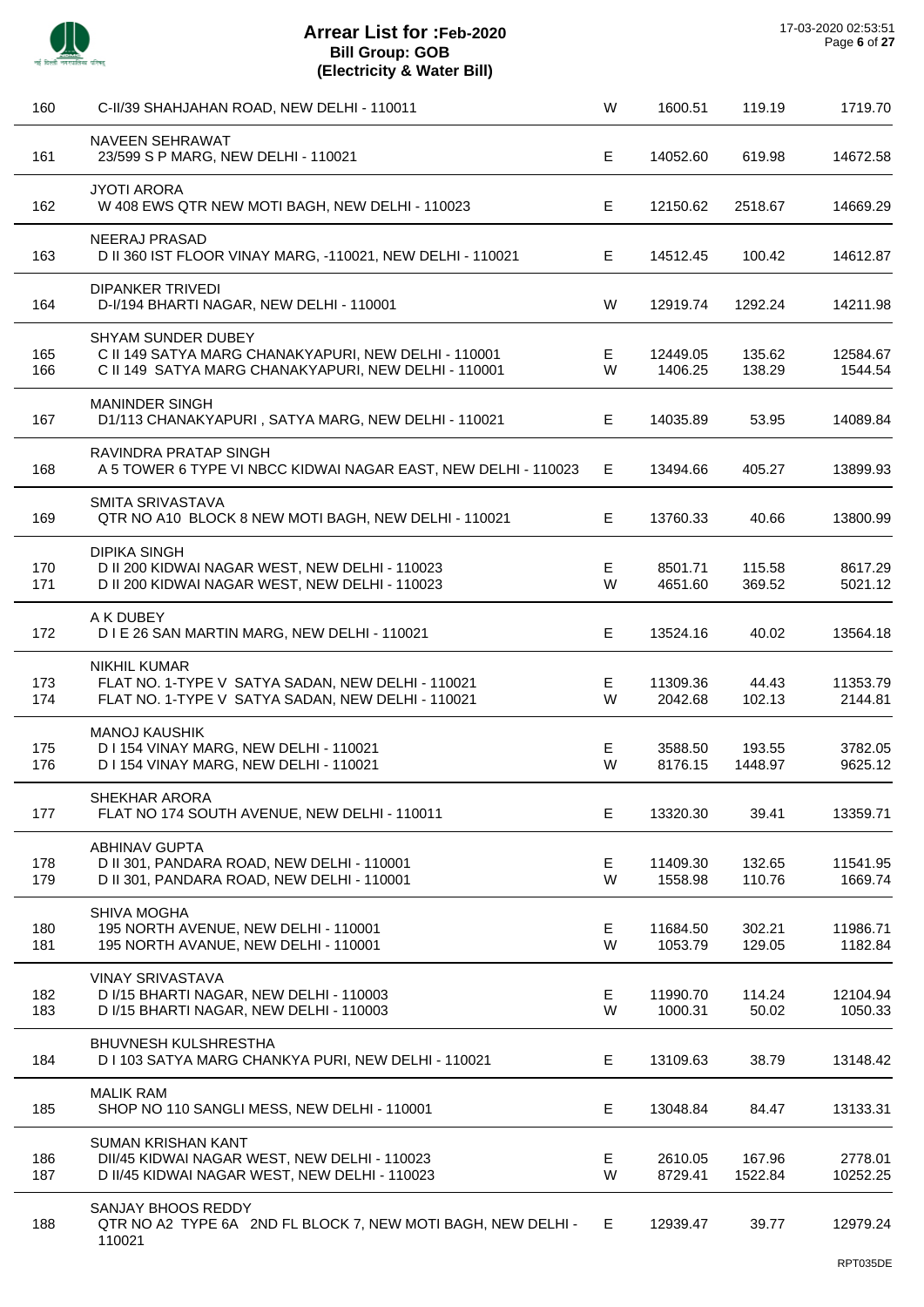

| 189<br>190 | <b>SWARUP DAS</b><br>D I 140 CHANKYA PURI, NEW DELHI - 110021<br>D I 140 CHANAKYA PURI, NEW DELHI - 110021                    | E.<br>W | 7523.15<br>4666.34 | 174.93<br>554.50 | 7698.08<br>5220.84 |
|------------|-------------------------------------------------------------------------------------------------------------------------------|---------|--------------------|------------------|--------------------|
| 191        | SAUBHAGYA RANJAN DHALL<br>C II 2 BAPA NAGAR, NEW DELHI - 110005                                                               | Е       | 12333.21           | 506.73           | 12839.94           |
| 192<br>193 | <b>D PANT</b><br>13 SO FLATS CHANAKYAPURI, NEW DELHI - 110021<br>13 SO FLATS CHANAKYAPURI, NEW DELHI - 110021                 | Е<br>W  | 7154.07<br>5135.87 | 21.17<br>256.79  | 7175.24<br>5392.66 |
| 194        | ANURADHA PRASAD<br>QTR NO B8 TYP 6A IST FL BLOCK 9, NEW MOTI BAGH, NEW DELHI -<br>110021                                      | Е       | 12306.44           | 36.41            | 12342.85           |
| 195        | <b>PRAVEEN SINHA</b><br>QTR NO A7 TYPE 6A 7TH FL BLOCK 2, NEW MOTI BAGH, NEW DELHI -<br>110021                                | Е       | 11928.33           | 349.72           | 12278.05           |
| 196        | <b>HIREN JOSHI</b><br>26/A ATUL GROVE ROAD, NEW DELHI - 110001                                                                | Е       | 12211.16           | 36.13            | 12247.29           |
| 197        | <b>VINEET MCCARTY</b><br>618/25 DEFENCE OFFICERS ENCLAVE S P MARG, NEW DELHI - 110021                                         | Е       | 11557.94           | 648.95           | 12206.89           |
| 198<br>199 | RAKESH KUMAR RAI<br>A 45 PANDARA ROAD, NEW DELHI - 110003<br>A 45 PANDARA ROAD, NEW DELHI - 110003                            | E<br>W  | 8961.99<br>2569.97 | 373.62<br>288.91 | 9335.61<br>2858.88 |
| 200        | KRISHNA MURTHY SUBRANANIAN<br>95 NEW MOTI BAGH EAST NETAJI NAGAR, NEW DELHI - 110023                                          | Е       | 11687.48           | 429.90           | 12117.38           |
| 201        | <b>AJAY KUMAR</b><br>7 NEW MOTI BAGH EAST NETAJI NAGAR OFFICE, NEW DELHI - 110023                                             | Е       | 12049.68           | 35.65            | 12085.33           |
| 202        | <b>RAKESH CHANDRA</b><br>B 6/2 MS FLAT SEC 13 R K PURAM, NEW DELHI - 110066                                                   | Е       | 12019.27           | 35.56            | 12054.83           |
| 203        | K SUBRAMANIAM<br>D I 44 VINAY MARG CHANAKYA PURI, NEW DELHI - 110021                                                          | Е       | 12004.79           | 47.34            | 12052.13           |
| 204        | SHANTMANU<br>QTR NO C7 BLOCK 1 NEW MOTI BAGH, NEW DELHI - 110023                                                              | Е,      | 11582.68           | 357.79           | 11940.47           |
| 205        | SHASHI BHUSHAN SINGH TOMAR<br>D 5 TOWER 7 NEW MOTI BAGH, NEW DELHI - 110001                                                   | Е       | 11754.52           | 34.78            | 11789.30           |
| 206        | ANAND SINGH BHAL<br>QTR NO D1 TYP 6A IST FL BLOCK 9, NEW MOTI BAGH, NEW DELHI -<br>110021                                     | Е       | 11727.93           | 34.70            | 11762.63           |
| 207        | SHUBHENDU KUMAR<br>DI/101 RABINDRA NAGAR, NEW DELHI - 110003                                                                  | E       | 11640.16           | 38.59            | 11678.75           |
| 208        | <b>UDAI KRISHNA</b><br>QTR NO D3 TYPE 6A 3RD FL BLOCK 9, NEW MOTI BAGH, NEW DELHI -<br>110021                                 | Е       | 11628.96           | 48.97            | 11677.93           |
| 209<br>210 | <b>GYANESH BHARTI</b><br>FLAT NO 7 TYPE-V SATYA SADAN, NEW DELHI - 110021<br>FLAT NO 7 TYPE-V SATYA SADAN, NEW DELHI - 110021 | Е<br>W  | 9279.09<br>2062.69 | 58.71<br>103.13  | 9337.80<br>2165.82 |
| 211        | RAJENDRA VYAS<br>A (E) 124 PANDARA ROAD, NEW DELHI - 110003                                                                   | Е       | 11425.08           | 33.81            | 11458.89           |
| 212        | SANJEEV KUMAR SINGH<br>QTR NO A1 TYPE 6A IST FL BLOCK 7, NEW MOTI BAGH, NEW DELHI -<br>110021                                 | E       | 11023.34           | 424.70           | 11448.04           |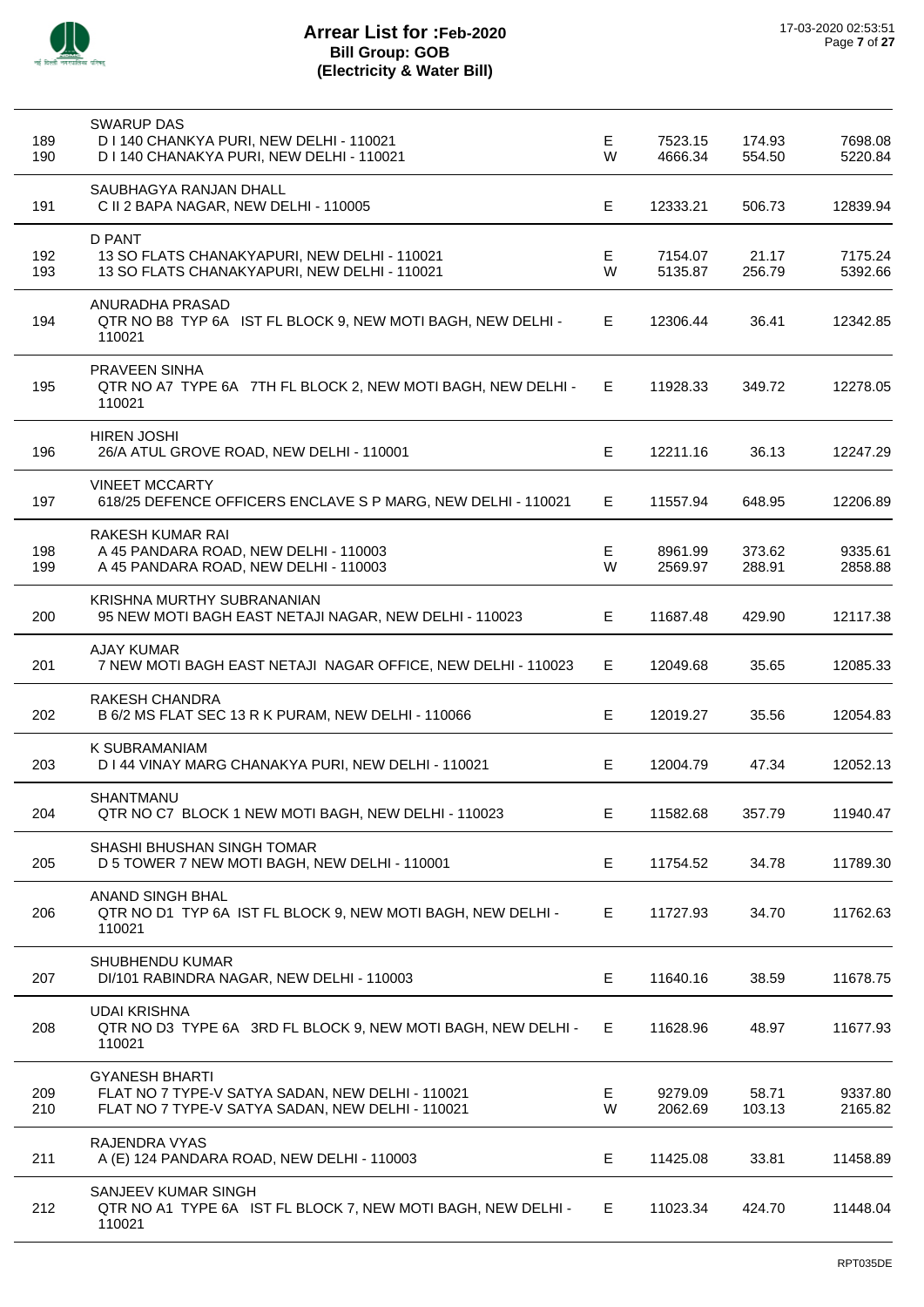|            | NV RAMA RAO                                                                                                                                  |        |                    |                  |                                |
|------------|----------------------------------------------------------------------------------------------------------------------------------------------|--------|--------------------|------------------|--------------------------------|
| 213        | D 6 TYPE V FLAT TILAK LANE, NEW DELHI - 110001                                                                                               | E.     | 11413.64           | 33.77            | 11447.41                       |
| 214        | PAWAN KUMAR AGARWAL<br>75 NEW MOTI BAGH NETAJI NAGAR EAST, NEW DELHI - 110023                                                                | E      | 11370.92           | 33.64            | 11404.56                       |
| 215        | PUSKAL UPADHYAY<br>C 4 TYPE 5 M S FLATS PANDARA PARK, NEW DELHI - 110003                                                                     | Е      | 11156.80           | 32.95            | 11189.75                       |
| 216        | RAKESH KUMAR MISHRA<br>5D BLOCK A MS FLAT BKS MARG, NEW DELHI - 110001                                                                       | Е      | 10936.06           | 84.80            | 11020.86                       |
| 217<br>218 | <b>RENUKA NAIR</b><br>D II 13 CORNWALIS ROAD, NEW DELHI - 110003<br>D II 13 CORNWALIS ROAD, NEW DELHI - 110003                               | Е<br>W | 9112.54<br>1533.06 | 100.71<br>210.62 | 9213.25<br>1743.68             |
| 219        | <b>AJAY BHATNAGAR</b><br>C II/161 SATYA MARG CHANAKYA PURI, NEW DELHI - 110021                                                               | E.     | 10773.79           | 31.88            | 10805.67                       |
| 220        | <b>AJIT S BHONSLE</b><br>SR QTR AB 7 PURANA QILA ROAD, NEW DELHI - 110001                                                                    | W      | 8771.75            | 2025.78          | 10797.53                       |
| 221        | SANJAY KRISHNA NAVHALE<br>D 3 TOWER 6 TYPE V NBCC KIDWAI NAGAR EAST, NEW DELHI - 110023                                                      | Е      | 10550.48           | 75.99            | 10626.47                       |
| 222        | <b>MANOJ KUMAR</b><br>A 1 TOWER 9 NBCC TYPE VI KIDWAI NAGAR EAST, NEW DELHI - 110023                                                         | E.     | 10538.94           | 77.70            | 10616.64                       |
| 223<br>224 | K S SUBRAMANIAN<br>B 8 PANDARA ROAD, NEW DELHI - 110003<br>B 8 PANDARA ROAD, NEW DELHI - 110003                                              | E<br>W | 8199.86<br>1746.52 | 271.77<br>179.23 | 8471.63<br>1925.75             |
| 225        | <b>RAMESH CHANDRA</b><br>4/2 MS FLATS SHAHJAHAN ROAD, NEW DELHI - 110011                                                                     | E.     | 10280.52           | 58.99            | 10339.51                       |
| 226<br>227 | <b>TIAKALA LYNDA YADEN</b><br>D II 241 VINAY MARG CHANAKYA PURI, NEW DELHI - 110021<br>D II 241 VINAY MARG CHANAKYA PURI, NEW DELHI - 110021 | Е<br>W | 8756.98<br>1476.23 | 25.91<br>73.81   | 8782.89<br>1550.04             |
| 228<br>229 | HARSHA NATTHUJI HEDAOO<br>A E 99 PANDARA ROAD, NEW DELHI - 110003<br>A E 99 PANDARA ROAD, NEW DELHI - 110003                                 | Е<br>W | 6959.11<br>2543.92 | 384.25<br>315.93 | 7343.36<br>2859.85             |
| 230        | SHANTANU GOTMARE<br>D II 29 SHAHJAHAN ROAD, NEW DELHI - 110011                                                                               | E      | 9992.13            | 163.47           | 10155.60                       |
| 231        | SATYABRATA SAHU<br>D I 69 BHARTI NAGAR, NEW DELHI - 110003                                                                                   | E.     | 10114.66           | 29.87            | 10144.53                       |
| 232<br>233 | SUDHIR YADAV<br>13 MAHADEVA ROAD, NEW DELHI - 110001<br>13 MAHADEVA ROAD, NEW DELHI - 110001                                                 | Е<br>W | 5462.72<br>4157.09 | 75.82<br>314.20  | 5538.54<br>4471.29             |
| 234<br>235 | <b>GULAM HASSAN KHANDAY</b><br>A 53 PANDARA ROAD, NEW DELHI - 110003<br>A 53 PANDARA ROAD, NEW DELHI - 110003                                | E<br>W | 5575.47<br>3007.65 | 599.53<br>815.54 | 6175.00<br>3823.19             |
| 236        | <b>SANJEEV GUPTA</b><br>116 NEW MOTI BAGH, NEW DELHI - 110023                                                                                | Е      | 9893.51            | 90.32            | 9983.83                        |
| 237        | <b>CHANDER MOHAN GARG</b><br>S 214 EWS QTR NEW MOTI BAGH, NEW DELHI - 110023                                                                 | Е      | 8104.82            | 1872.35          | 9977.17                        |
| 238<br>239 | <b>ASHISH KUMAR</b><br>SR QTR K 2/3 SEC-13 R K PURAM, NEW DELHI - 110066<br>K 2/3 SEC-13 R K PURAM, NEW DELHI - 110066                       | Е<br>E | 2062.07<br>7270.95 | 235.19<br>349.51 | 2297.26<br>7620.46             |
| 240<br>241 | YOGENDRA DEVI VASHISHT<br>D II / 28 SHAHJAHAN ROAD, NEW DELHI - 110011<br>D II / 28 SHAHJAHAN ROAD, NEW DELHI - 110011                       | Е<br>W | 2985.69<br>5868.54 | 87.57<br>892.30  | 3073.26<br>6760.84<br>RPT035DE |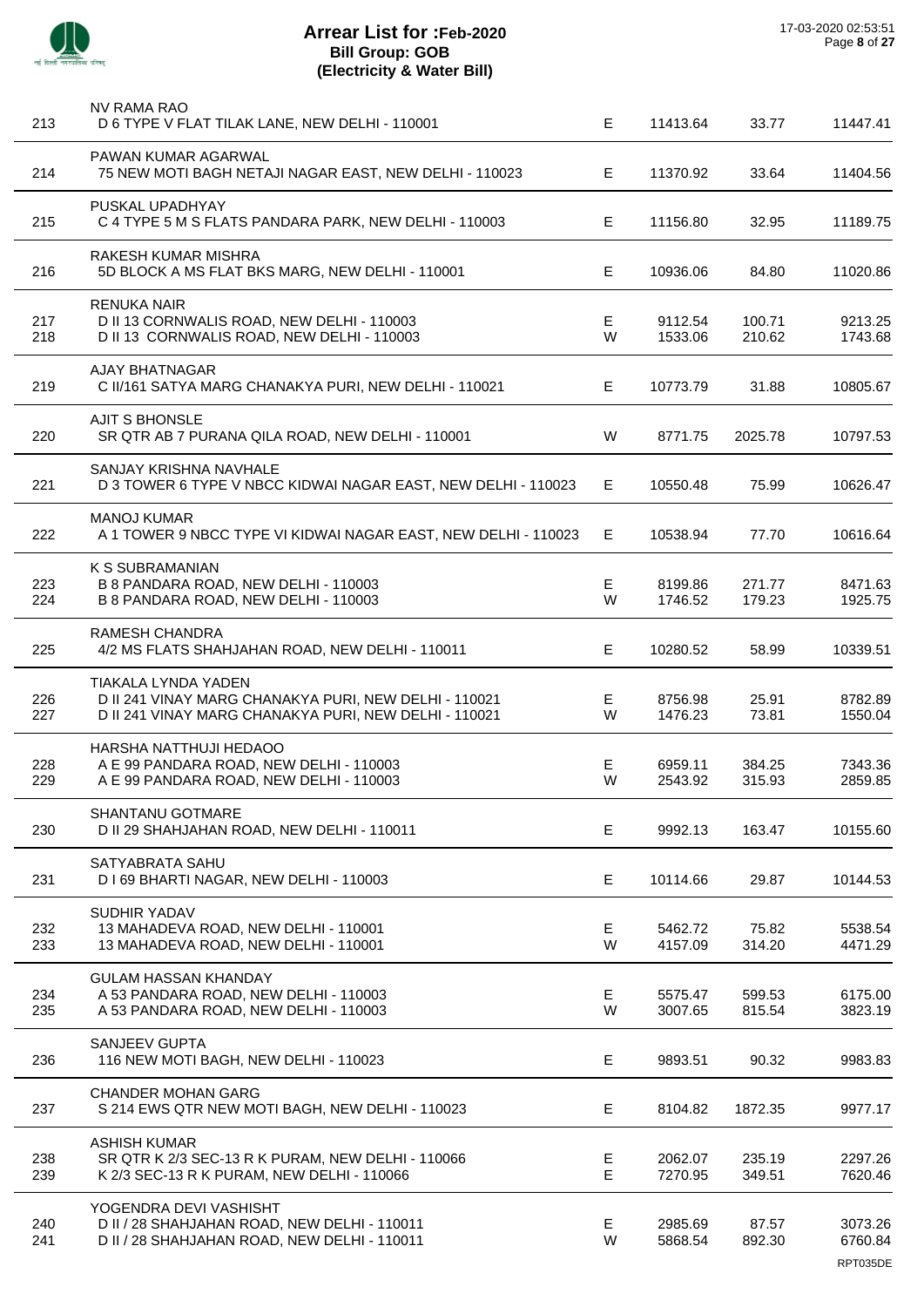

| 242        | SADHANA YADAV<br>FLAT NO 3 SOUTH END LANE, NEW DELHI - 110001                                                 | E       | 9696.48            | 64.06            | 9760.54            |
|------------|---------------------------------------------------------------------------------------------------------------|---------|--------------------|------------------|--------------------|
| 243<br>244 | SATYA PRAKASH<br>DI/81 BHARTI NAGAR, NEW DELHI - 110003<br>D I 81 BHARTI NAGAR, NEW DELHI - 110003            | E.<br>W | 8638.08<br>975.26  | 25.56<br>48.76   | 8663.64<br>1024.02 |
| 245        | <b>ANIL CHAMOLI</b><br>588/22 S P MARG, NEW DELHI - 110021                                                    | E.      | 9438.18            | 72.67            | 9510.85            |
| 246        | RAJEEV CHANDRA JOSHI<br>2/1 M S FLATS SHAHJAHAN ROAD, NEW DELHI - 110011                                      | E.      | 9217.93            | 74.05            | 9291.98            |
| 247        | MANINDER ACHARYA<br>AB 83 SHAHJAHAN ROAD, NEW DELHI - 110001                                                  | Е       | 9085.75            | 26.88            | 9112.63            |
| 248        | RAJUBEN L DESAI<br>B 6 TOWER 9 NBCC TYPE VI KIDWAI NAGAR EAST, NEW DELHI - 110023                             | E.      | 9065.73            | 26.82            | 9092.55            |
| 249        | R N RAVI<br>102 NEW MOTI BAGH EAST NETAJI NAGAR, NEW DELHI - 110023                                           | E.      | 8976.48            | 52.51            | 9028.99            |
| 250        | <b>CHITRA SARKAR</b><br>C II/9 ANSARI NAGAR AIIMS CAMPUS, NEW DELHI - 110029                                  | E       | 8871.14            | 122.72           | 8993.86            |
| 251        | D C JOSHI<br>D I E 6 SAN MARTIN MARG BAPU DHAM, NEW DELHI - 110021                                            | E.      | 8914.04            | 34.99            | 8949.03            |
| 252        | <b>VIJAY RAJMOHAN</b><br>D 3 TOWER 17 TYPE V NBCC KIDWAI NAGAR EAST, NEW DELHI -<br>110023                    | E.      | 8908.75            | 26.36            | 8935.11            |
| 253        | ALOK BHARATI<br>31/7 TYPE V KALI BARI MARG DIZ AREA, NEW DELHI - 110001                                       | E.      | 8851.09            | 26.19            | 8877.28            |
| 254        | RAJESH KUMAR SINGH<br>QTR NO A4 TYPE 6A 4TH FL BLOCK 5, NEW MOTI BAGH, NEW DELHI -<br>110021                  | Е.      | 8764.97            | 25.93            | 8790.90            |
| 255<br>256 | S K UPADHYA<br>10 KUSHAK ROAD, NEW DELHI - 110042<br>10 KUSHAK ROAD, NEW DELHI - 110042                       | Е<br>W  | 5056.26<br>3444.20 | 14.96<br>270.60  | 5071.22<br>3714.80 |
| 257        | <b>MEENAKSHI SINGH</b><br>A 5 TYPE V MS FLATS TILAK LANE, NEW DELHI - 110001                                  | E       | 8480.45            | 278.87           | 8759.32            |
| 258        | SANJAY AGARWAL<br>60 NEW MOTI BAGH NETAJI NAGAR EAST (RES), NEW DELHI - 110023                                | Е.      | 8686.49            | 36.11            | 8722.60            |
| 259<br>260 | <b>RAM JINIS PASWAN</b><br>AE 256 PANDARA ROAD, NEW DELHI - 110003<br>AE 256 PANDARA ROAD, NEW DELHI - 110003 | Е<br>W  | 6661.35<br>1653.01 | 194.54<br>210.69 | 6855.89<br>1863.70 |
| 261        | SUDHANSHU DHAR MISHRA<br>B 3 TOWER 14 NBCC TYPE V KIDWAI NAGAR EAST, NEW DELHI - 110023                       | E.      | 8524.46            | 145.97           | 8670.43            |
| 262        | ANJU NIGAM<br>D II / 11 KAKA NAGAR, NEW DELHI - 110003                                                        | Е       | 8588.00            | 25.41            | 8613.41            |
| 263        | <b>SMITA JHINGRAN</b><br>QTR NO D10 TYPE 6A 10 FL BLOCK 8, NEW MOTI BAGH, NEW DELHI -<br>110021               | E       | 8585.91            | 25.40            | 8611.31            |
| 264        | <b>IQBAL HASAM</b><br>D II 47 KIDWAI NAGAR, NEW DELHI - 110023                                                | W       | 7185.01            | 1365.55          | 8550.56            |
| 265        | SATYAVAN KHANCHI<br>ROOM NO 602 ASIA HOUSE, NEW DELHI - 110001                                                | E       | 8102.32            | 443.53           | 8545.85            |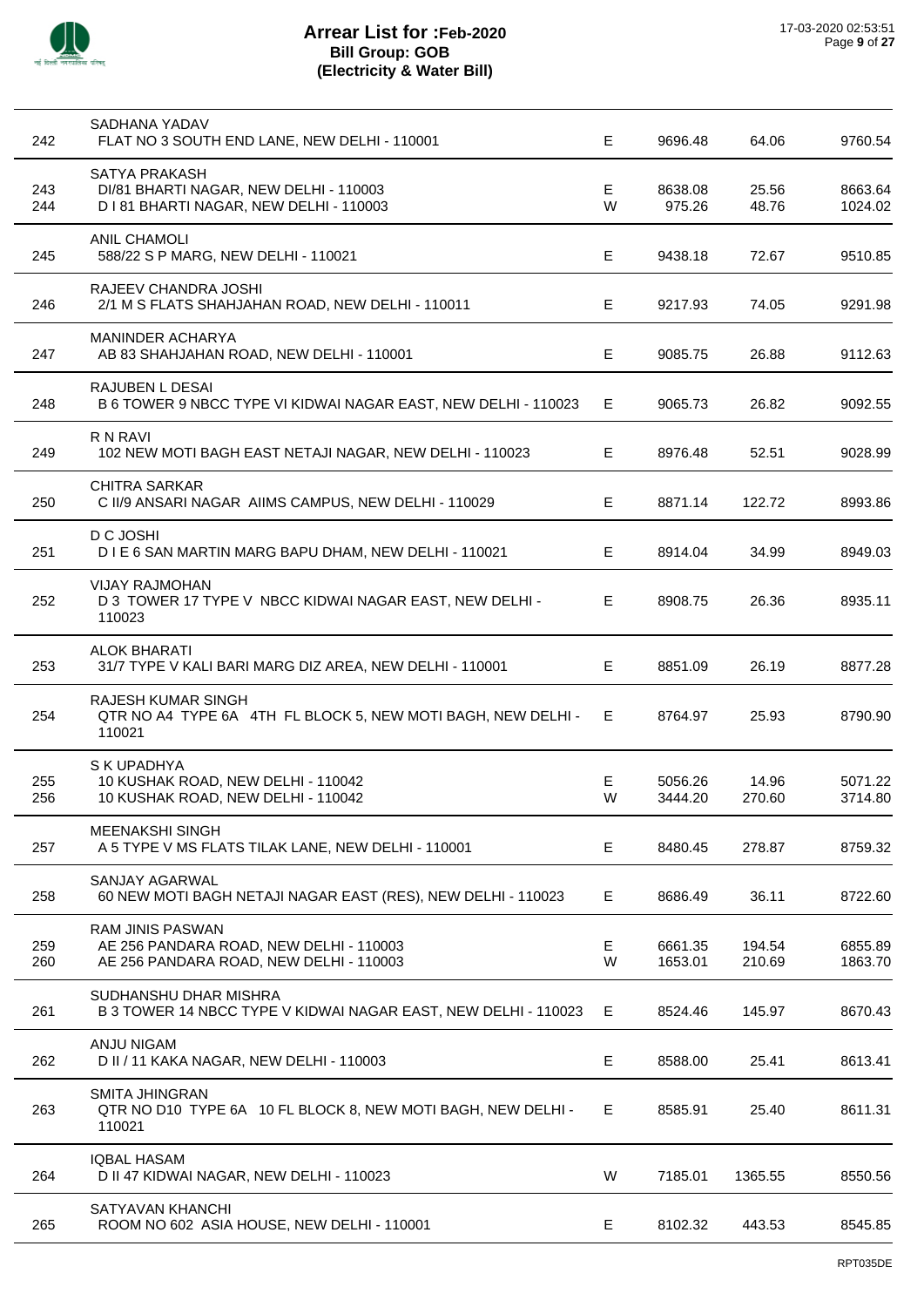

| 266        | AJAY KUMAR SINGH<br>B 14 WILLINGDON CRESCENT, NEW DELHI - 110001                                                   | E      | 8510.02            | 25.18            | 8535.20             |
|------------|--------------------------------------------------------------------------------------------------------------------|--------|--------------------|------------------|---------------------|
| 267        | K VIJAYRAGHAVAN<br>18 NEW MOTI BAGH EAST NETAJI NAGAR, NEW DELHI - 110023                                          | E.     | 8381.65            | 40.44            | 8422.09             |
| 268<br>269 | MADHU AGGARWAL<br>D II 229 KIDWAI NAGAR WEST, NEW DELHI - 110023<br>D II 229 KIDWAI NAGAR WEST, NEW DELHI - 110023 | Е<br>W | 6895.61<br>1325.61 | 39.40<br>106.01  | 6935.01<br>1431.62  |
| 270        | <b>DEEPAK KUMAR</b><br>36 NEW MOTI BAGH EAST NETAJI NAGAR, NEW DELHI - 110023                                      | E.     | 8257.80            | 99.84            | 8357.64             |
| 271        | ANUP KUMAR THAKUR<br>QTR NO B7 TYPE 6A 7TH FL BLOCK 7, NEW MOTI BAGH, NEW DELHI -<br>110021                        | E.     | 8258.43            | 24.38            | 8282.81             |
| 272        | <b>MANMOHAN SINGH</b><br>CRD-II/8 PANDARA PARK, NEW DELHI - 110003                                                 | W      | 6730.67            | 1514.26          | 8244.93             |
| 273        | <b>BHORE LAL</b><br>SR QRT 67 LODHI ESTATE, NEW DELHI - 110003                                                     | E      | 8129.23            | 79.40            | 8208.63             |
| 274<br>275 | MUKUL ASTHANA<br>86 LODHI ESTATE, NEW DELHI - 110001<br>86 LODHI ESTATE, NEW DELHI - 110001                        | Е<br>W | 6022.18<br>2029.95 | 37.25<br>101.50  | 6059.43<br>2131.45  |
| 276        | <b>CHANDRA MOHAN GARG</b><br>DG TYPE VI TOWER 1 NEW MOTI BAGH, NEW DELHI - 110023                                  | E      | 8003.40            | 169.18           | 8172.58             |
| 277        | KUMAR ABHIJIT BANERJEE<br>11/458 S P MARG, NEW DELHI - 110021                                                      | Е      | 7921.98            | 204.82           | 8126.80             |
| 278        | <b>MANJU DILER</b><br>S 103 EWS QTR NEW MOTI BAGH, NEW DELHI - 110023                                              | Е      | 7423.44            | 662.25           | 8085.69             |
| 279        | PUSHPENDRA RAJPUT<br>D I/82 RABINDRA NAGAR, NEW DELHI - 110003                                                     | E      | 7973.13            | 23.59            | 7996.72             |
| 280        | HEMANT K S CHAUHAN<br>433/8 S P MARG, NEW DELHI - 110021                                                           | Е      | 7914.98            | 34.69            | 7949.67             |
| 281<br>282 | <b>SRUJANI MOHANTY</b><br>D II 335 VINAY MARG, NEW DELHI - 110021<br>D II 335 VINAY MARG, NEW DELHI - 110021       | E<br>W | 5867.23<br>1761.11 | 161.82<br>135.82 | 6029.05<br>1896.93  |
| 283        | N RAVI<br>D G TOWER 13 NBCC TYPE V KIDWAI NAGAR EAST, NEW DELHI - 110023 E                                         |        | 7677.01            | 216.90           | 7893.91             |
| 284<br>285 | UMRAOSINGH JALSINGH CHAMARGORE<br>C II 52 BAPA NAGAR, NEW DELHI - 110005<br>C II 52 BAPA NAGAR, NEW DELHI - 110005 | Е<br>W | 4838.44<br>2801.65 | 14.32<br>234.02  | 4852.76<br>3035.67  |
| 286        | <b>VYANKATESH DESHMUKH</b><br>C 2 BLOCK 9 NEW MOTI BAGH, NEW DELHI - 110021                                        | Е      | 7832.05            | 47.92            | 7879.97             |
| 287        | DR. S.DEEPA<br>C 3 TOWER 13 TYPE V NBCC KIDWAI NAGAR EAST, NEW DELHI - 110023                                      | E      | 7806.37            | 45.33            | 7851.70             |
| 288        | SHEFALI SRIVASTAVA ANDALEEB<br>B 5 M/S FLAT PANDARA PARK, NEW DELHI - 110003                                       | Е      | 7752.14            | 22.94            | 7775.08             |
| 289        | <b>AMRIK SINGH</b><br>A 2 TOWER 16 TYPE 5 NBCC KIDWAI NAGAR EAST, NEW DELHI - 110023                               | E      | 7666.52            | 100.34           | 7766.86             |
| 290        | <b>ASHOK KUMAR</b><br>A 2 TOWER 11 TYPE V NBCC KIDWAI NAGAR EAST, NEW DELHI - 110023                               | E      | 7640.96            | 38.18            | 7679.14             |
| 291        | <b>ANIL PANDEY</b><br>D 3 TOWER 8 NBCC TYPE V KIDWAI NAGAR EAST, NEW DELHI - 110023                                | E.     | 7580.51            | 55.40            | 7635.91<br>RPT035DE |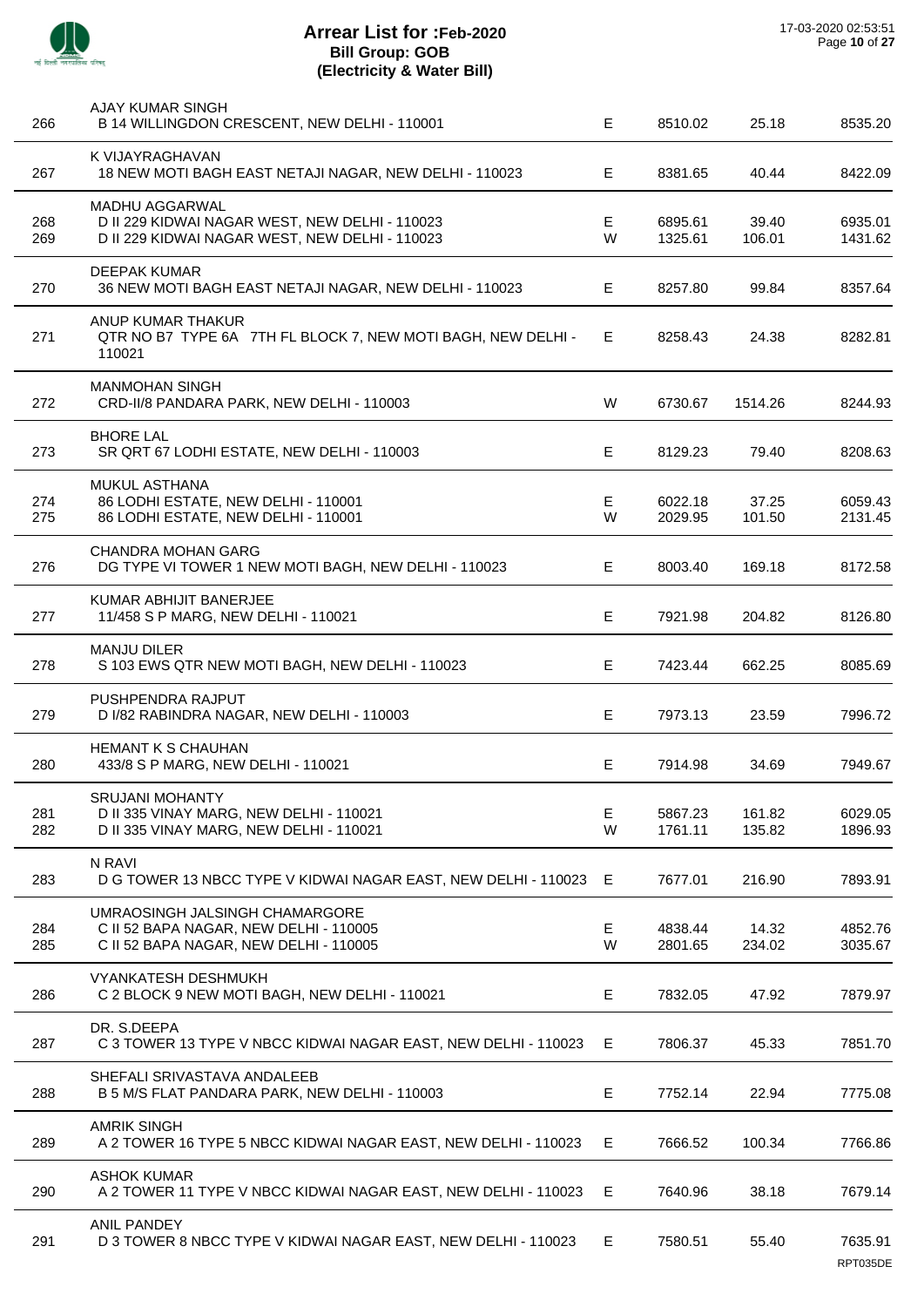

l,

l,

| 292        | DHARMAJI RAJASEKHAR<br>D II/182 KAKA NAGAR, NEW DELHI - 110003                                                                     | Е       | 7599.19            | 25.31             | 7624.50            |
|------------|------------------------------------------------------------------------------------------------------------------------------------|---------|--------------------|-------------------|--------------------|
| 293        | SAGAR PREET HOODA<br>D II 189 KAKA NAGAR, NEW DELHI - 110003                                                                       | E       | 7522.44            | 33.85             | 7556.29            |
| 294        | <b>SEEMA CHOWDHARY</b><br>C 7/2 MS FLATS SEC 13 R K PURAM, NEW DELHI - 110066                                                      | E.      | 7480.75            | 59.96             | 7540.71            |
| 295        | SUMAN KUMAR MAHARANA<br>F2 TOWE 7 TYPE V NBCC KIDWAI NAGAR EAST, NEW DELHI - 110023                                                | Е       | 7399.50            | 90.55             | 7490.05            |
| 296        | <b>VINEETA BARWA</b><br>S 319 EWS QTR NEW MOTI BAGH, NEW DELHI - 110023                                                            | E       | 6337.53            | 1073.62           | 7411.15            |
| 297<br>298 | R CHOUBE<br>SR QTR NO 14 SATYA SADAN CHANAKYA PURI, NEW DELHI - 110021<br>FLAT NO 14 SATYA SADAN CHANAKYA PURI, NEW DELHI - 110021 | E<br>W  | 2387.23<br>3438.23 | 328.94<br>1203.37 | 2716.17<br>4641.60 |
| 299        | <b>ARVIND BADONI</b><br>E 60 SUJAN SINGH PARK, NEW DELHI - 110003                                                                  | E       | 7059.96            | 106.30            | 7166.26            |
| 300<br>301 | SHASHANK JAISWAL<br>A 122 PANDARA ROAD, NEW DELHI - 110003<br>A 122 PANDARA ROAD, NEW DELHI - 110003                               | E<br>W  | 4880.70<br>1600.15 | 342.72<br>320.55  | 5223.42<br>1920.70 |
| 302        | RAMANATHAN RAMANAN<br>QTR NO D2 TYPE 6A 2ND FL BLOCK 9, NEW MOTI BAGH, NEW DELHI -<br>110021                                       | Е       | 6973.55            | 143.52            | 7117.07            |
| 303        | <b>VICTOR RAJAMANI D</b><br>B 1 TOWER 10 TYPE V NBCC EAST KIDWAI NAGAR, NEW DELHI - 110023                                         | Е       | 7095.63            | 21.00             | 7116.63            |
| 304        | <b>SAMEER VERMA</b><br>D II 51 KAKA NAGAR, NEW DELHI - 110003                                                                      | E       | 7022.84            | 20.78             | 7043.62            |
| 305<br>306 | <b>MAHENDRA PAL</b><br>3/5 PALIKA VIHAR, NEW DELHI - 110001<br>3/5 PALIKA VIHAR, NEW DELHI - 110001                                | E<br>W  | 5129.14<br>1317.20 | 259.07<br>212.31  | 5388.21<br>1529.51 |
| 307<br>308 | <b>VEENAPANTI EVARANI BAN SINGH</b><br>A-215 PANDARA ROAD, NEW DELHI - 110003<br>A-215 PANDARA ROAD, NEW DELHI - 110003            | Е<br>W  | 5218.54<br>1360.03 | 59.15<br>234.99   | 5277.69<br>1595.02 |
| 309<br>310 | <b>ASHISH CHATTERJEE</b><br>77 DI RABINDRA NAGAR, NEW DELHI - 110003<br>77 DI RABINDRA NAGAR, NEW DELHI - 110003                   | Е<br>W  | 5244.48<br>1395.43 | 92.45<br>103.01   | 5336.93<br>1498.44 |
| 311<br>312 | ASHISH KUMAR VASHISTH<br>D-II/228 CHANAKYAPURI, NEW DELHI - 110021<br>D-II/228 CHANAKYAPURI, NEW DELHI - 110021                    | E<br>W  | 4980.46<br>1634.23 | 68.08<br>122.56   | 5048.54<br>1756.79 |
| 313        | <b>VAYAILA RUNGSUNG</b><br>C G TOWER 15 NBCC TYPE V KIDWAI NAGAR EAST, NEW DELHI - 110023 E                                        |         | 6212.16            | 526.43            | 6738.59            |
| 314        | <b>AJAY LAKRA</b><br>E 1 TOWER 17 NBCC TYPE V KIDWAI NAGAR EAST, NEW DELHI - 110023                                                | Е       | 6645.10            | 67.29             | 6712.39            |
| 315        | NITESH KUMAR MISHRA<br>D-II/75, PANDARA ROAD, NEW DELHI - 110003                                                                   | Е       | 6631.06            | 54.50             | 6685.56            |
| 316        | SANJEEV GUPTA<br>S 208 EWS QTR NEW MOTI BAGH, NEW DELHI - 110023                                                                   | Е       | 6320.75            | 363.82            | 6684.57            |
| 317<br>318 | SHEETLA PRASAD<br>T 10 TYPE V ATUL GROVE ROAD, NEW DELHI - 110001<br>T 10 TYPE V ATUL GROVE ROAD, NEW DELHI - 110001               | E.<br>W | 2662.66<br>3794.31 | 7.88<br>189.72    | 2670.54<br>3984.03 |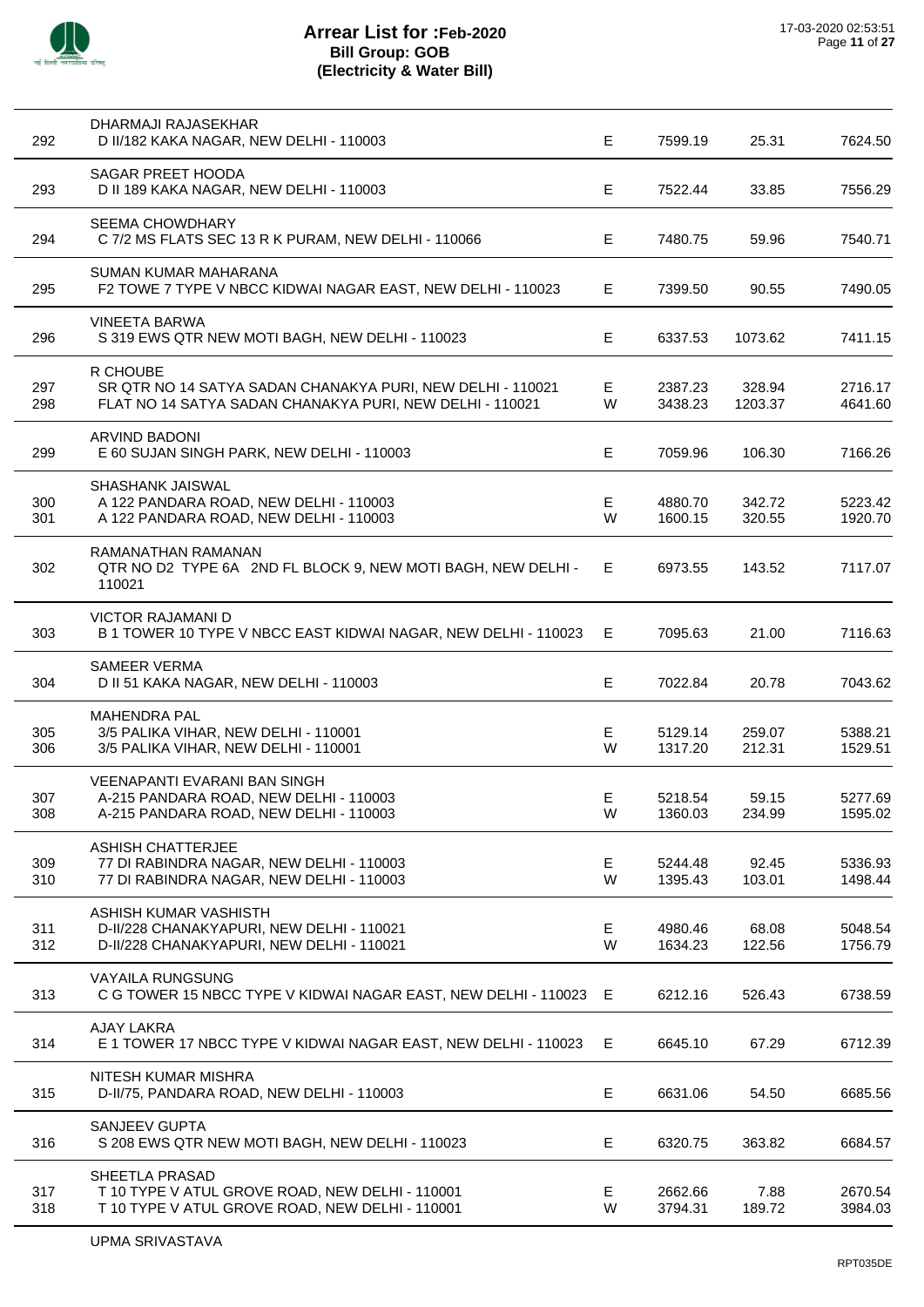

J.

J.

 $\overline{a}$ 

l,

 $\overline{a}$ 

l,

 $\overline{a}$ 

l,

| 319        | QTR NO A2 TYPE 6A 2ND FL BLOCK 2, NEW MOTI BAGH, NEW DELHI -<br>110021                                                               | Е       | 6613.00            | 19.57            | 6632.57            |
|------------|--------------------------------------------------------------------------------------------------------------------------------------|---------|--------------------|------------------|--------------------|
| 320        | <b>KUMARA NANDA</b><br>405/6 S P MARG, NEW DELHI - 110001                                                                            | E       | 6504.72            | 39.04            | 6543.76            |
| 321        | <b>SHLOK BHARDWAJ</b><br>D II 4 SHAHJAHAN ROAD, NEW DELHI - 110011                                                                   | Е       | 6511.86            | 19.27            | 6531.13            |
| 322        | PRASHANT DHINGRA<br>K 4/1 SEC 13 R K PURAM, NEW DELHI - 110066                                                                       | Е       | 6431.52            | 97.36            | 6528.88            |
| 323        | JAYANT KUMAR JHA<br>QTR NO A6 TYPE 6A 6TH FL BLOCK 2, NEW MOTI BAGH, NEW DELHI -<br>110021                                           | E.      | 6471.11            | 19.15            | 6490.26            |
| 324        | DARSHAN KUMAR KHANNA<br>D 6 TOWER 4 NEW MOTI BAGH, NEW DELHI - 110021                                                                | E       | 6128.48            | 259.19           | 6387.67            |
| 325<br>326 | <b>SUYASH NARAIN</b><br>D II 332 PANDARA ROAD, NEW DELHI - 110003<br>D II 332 PANDARA ROAD, NEW DELHI - 110003                       | Е<br>W  | 4162.37<br>2094.88 | 12.26<br>104.74  | 4174.63<br>2199.62 |
| 327        | <b>ASHUTOSH GUPTA</b><br>32/3 TYPE V BSNL QR KALI BARI MARG DIZ AREA, NEW DELHI - 110001                                             | E.      | 6261.88            | 28.20            | 6290.08            |
| 328        | <b>VIJAY R HEGDE</b><br>S O FLAT 7 VINAY MARG, NEW DELHI - 110001                                                                    | W       | 5086.42            | 1142.85          | 6229.27            |
| 329<br>330 | <b>SHWETA BAKSHI</b><br>D II 160 KIDWAI NAGAR (WEST), NEW DELHI - 110023<br>D II 160 KIDWAI NAGAR (WEST), NEW DELHI - 110023         | E.<br>W | 4789.33<br>1267.99 | 14.17<br>150.54  | 4803.50<br>1418.53 |
| 331<br>332 | <b>SAURABH GAUR</b><br>D 1/211 VINAY MARG CHANAKYAPURI, NEW DELHI - 110021<br>D 1/211 VINAY MARG CHANAKYAPURI, NEW DELHI - 110021    | E<br>W  | 4093.26<br>1983.97 | 17.96<br>100.20  | 4111.22<br>2084.17 |
| 333<br>334 | AMRIT PAL SINGH<br>D II /B 35 MOTI BAGH, NEW DELHI - 110021<br>D II /B 35 MOTI BAGH, NEW DELHI - 110021                              | Е<br>W  | 4740.11<br>1295.39 | 48.93<br>98.04   | 4789.04<br>1393.43 |
| 335        | NARESH JAISWAL<br>A 132 PANDARA ROAD, NEW DELHI - 110003                                                                             | Е       | 5612.23            | 544.51           | 6156.74            |
| 336        | SANJEEV KUMAR SINGH<br>X 202 EWS QTR NEW MOTI BAGH, NEW DELHI - 110023                                                               | Е       | 5298.02            | 840.75           | 6138.77            |
| 337<br>338 | RAVI KANT GUPTA<br>D II 171 KAKA NAGAR, NEW DELHI - 110003<br>D II 171 KAKA NAGAR, NEW DELHI - 110003                                | E.<br>W | 4368.69<br>1652.38 | 12.93<br>82.62   | 4381.62<br>1735.00 |
| 339        | <b>AJAY BARALA</b><br>C 202 SANGLI APARTMENTS, NEW DELHI - 110001                                                                    | Е       | 5979.89            | 123.22           | 6103.11            |
| 340<br>341 | <b>G ANUPAMA KUMAR</b><br>D I 37 VINAY MARG CHANAKYA PURI, NEW DELHI - 110021<br>D I 37 VINAY MARG CHANAKYA PURI, NEW DELHI - 110021 | E.<br>W | 1118.09<br>4364.83 | 166.39<br>433.26 | 1284.48<br>4798.09 |
| 342        | <b>TALLEEN KUMAR</b><br>QTR NO A9 TYPE 6A 9TH FL BLOCK 9, NEW MOTI BAGH, NEW DELHI -<br>110021                                       | E       | 6006.13            | 73.68            | 6079.81            |
| 343        | <b>HARPAL SINGH</b><br>B G TOWER 11 TYPE V NBCC EAST KIDWAI NAGAR, NEW DELHI - 110023 E                                              |         | 6040.81            | 17.87            | 6058.68            |
| 344        | ANIL KUMAR AGARWAL<br>QTR NO D5 TYPE 6A 5TH FL BLOCK 1, NEW MOTI BAGH, NEW DELHI -<br>110021                                         | Е       | 6018.03            | 40.54            | 6058.57            |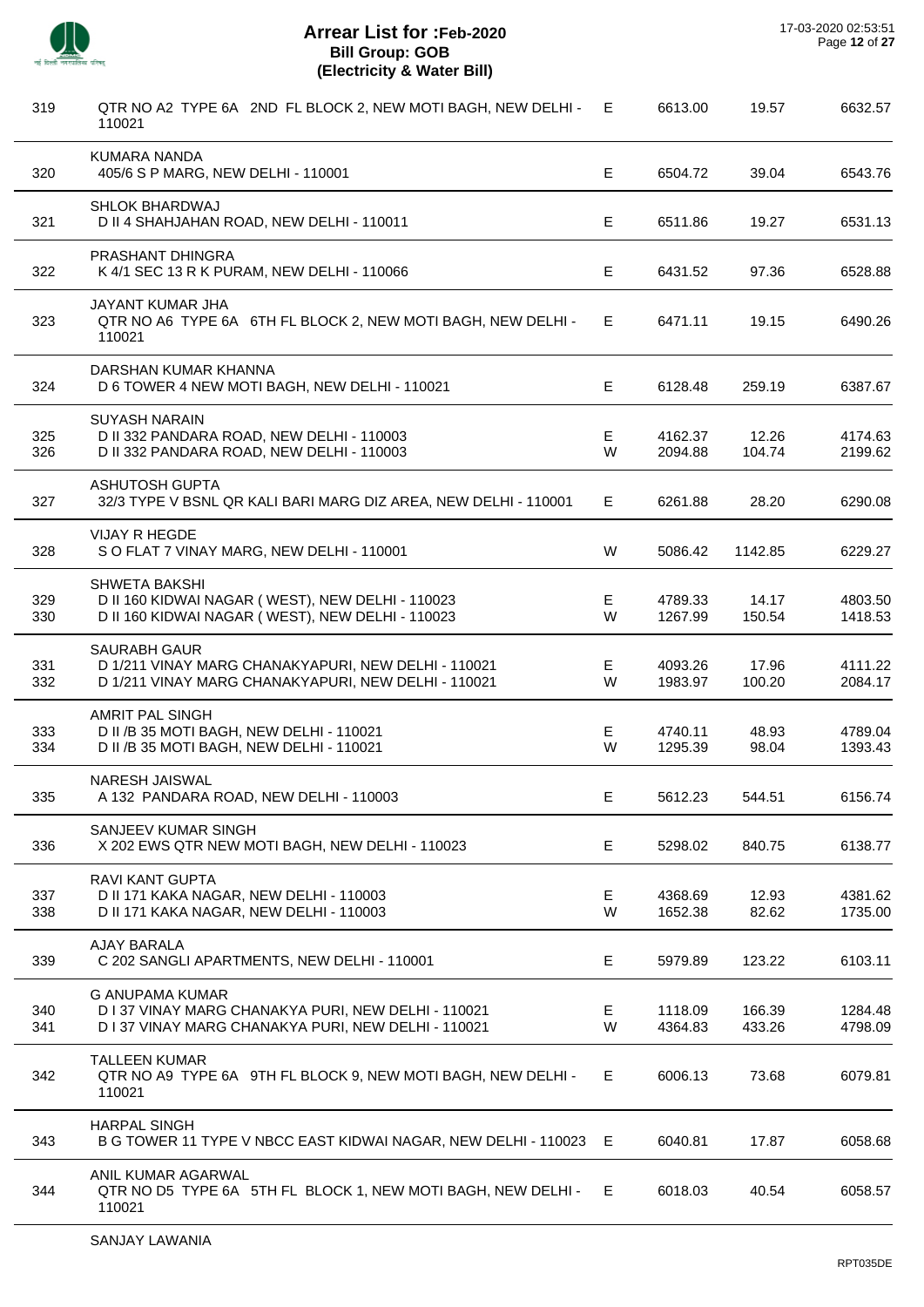

J.

 $\overline{a}$ 

 $\overline{a}$ 

 $\overline{\phantom{a}}$ 

| 345        | D II/307 PANDARA ROAD, NEW DELHI - 110003                                                                                                       | E      | 5862.30            | 175.13           | 6037.43            |
|------------|-------------------------------------------------------------------------------------------------------------------------------------------------|--------|--------------------|------------------|--------------------|
| 346        | DEEPAK KUMAR<br>CG GND FLOOR BLOCK 1 NEW MOTI BAGH, NEW MOTI BAGH, NEW<br>DELHI - 110021                                                        | E      | 5875.85            | 112.89           | 5988.74            |
| 347        | <b>SARVESH SINGH</b><br>C G TOWER 4 TYPE VI NBCC KIDWAI NAGAR EAST, NEW DELHI - 110023                                                          | Е      | 5940.57            | 20.59            | 5961.16            |
| 348<br>349 | ASHUTOSH NARAYAN SINGH<br>D I 11 BHARTI NAGAR, NEW DELHI - 110003<br>D I 11 BHARTI NAGAR, NEW DELHI - 110003                                    | Е<br>W | 4043.37<br>1697.54 | 35.08<br>122.31  | 4078.45<br>1819.85 |
| 350        | A SAI MANOHAR<br>D-I, 104 A VINAY MARG, NEW DELHI - 110021                                                                                      | Е      | 5871.56            | 19.21            | 5890.77            |
| 351        | RABINDRA PANWAR<br>QTR NO D1 TYPE 6A IST FL BLOCK 1, NEW MOTI BAGH, NEW DELHI -<br>110021                                                       | E      | 5829.02            | 57.61            | 5886.63            |
| 352        | BADRINATH DHRUVA RAJ ATHANI<br>QTR NO B7 TYPE 6A 7TH FL BLOCK 6, NEW MOTI BAGH, NEW DELHI -<br>110021                                           | E.     | 5845.53            | 36.17            | 5881.70            |
| 353        | SANJIT K SAMAL<br>U 513 EWS QTR NEW MOTI BAGH, NEW DELHI - 110023                                                                               | E.     | 5144.78            | 736.36           | 5881.14            |
| 354        | <b>IMENDRA MALIK</b><br>P 1/2 SEC 13 MS FLATS R K PURAM, NEW DELHI - 110066                                                                     | Е      | 5837.51            | 17.27            | 5854.78            |
| 355<br>356 | <b>VINITA DOGRA</b><br>C II 39 VINAY MARG CHANKYA PURI, NEW DELHI - 110021<br>C II 39 VINAY MARG CHANKYA PURI, NEW DELHI - 110021               | E<br>W | 4202.70<br>1476.08 | 24.81<br>147.64  | 4227.51<br>1623.72 |
| 357        | <b>CHAINA MISTRI</b><br>C G TOWER 13 TYPE V NBCC EAST KIDWAI NAGAR, NEW DELHI - 110023 E                                                        |        | 5830.59            | 17.25            | 5847.84            |
| 358        | RITESH CHAUHAN<br>D-II/27 SHAHJAHAN ROAD, NEW DELHI - 110011                                                                                    | E      | 5829.69            | 17.25            | 5846.94            |
| 359        | ARSH DEEP SINGH<br>ROOM NO. 513 ABHM S P MARG, NEW DELHI - 110001                                                                               | Е      | 5716.06            | 100.81           | 5816.87            |
| 360        | ANUP KUMAR SRIVASTAVA<br>QTR NO B 8 TOWER 2 TYPE 6A 8TH FLOOR NEW MOTI BAGH, NEW<br>DELHI - 110021                                              | E.     | 5785.89            | 17.12            | 5803.01            |
| 361        | <b>ASHISH JAIMAN</b><br>D 5 TOWER 17 NBCC TYPE V KIDWAI NAGAR EAST, NEW DELHI - 110023                                                          | Е      | 5781.97            | 20.21            | 5802.18            |
| 362        | <b>KUMAR ABHISHEK</b><br>D II C 16 MOTI BAGH, NEW DELHI - 110001                                                                                | Е      | 5747.83            | 17.01            | 5764.84            |
| 363        | RAJENDRA RATNOO<br>C II 92 MOTI BAGH, NEW DELHI - 110021                                                                                        | Е      | 5667.95            | 18.67            | 5686.62            |
| 364        | <b>BHOJPAL SHAKYA</b><br>4 RAJAJI MARG ADC COTTAGE, NEW DELHI - 110001                                                                          | Е      | 5669.59            | 16.78            | 5686.37            |
| 365        | PRADEEP SINGH KHAROLA<br>79 NEW MOTI BAGH, NEW DELHI - 110023                                                                                   | Е      | 5581.66            | 16.51            | 5598.17            |
| 366        | R R SINGH<br>D II 348 CHANAKYA PURI, NEW DELHI - 110021                                                                                         | Е      | 5486.64            | 45.91            | 5532.55            |
| 367<br>368 | <b>VIJAY MOTWANI</b><br>SR QTR C II 153 SATYA MARG, CHANAKYA PURI, NEW DELHI - 110001<br>C II 153, SATYA MARG CHANAKYA PURI, NEW DELHI - 110021 | Е<br>W | 2969.10<br>1007.84 | 78.84<br>1467.86 | 3047.94<br>2475.70 |
|            |                                                                                                                                                 |        |                    |                  |                    |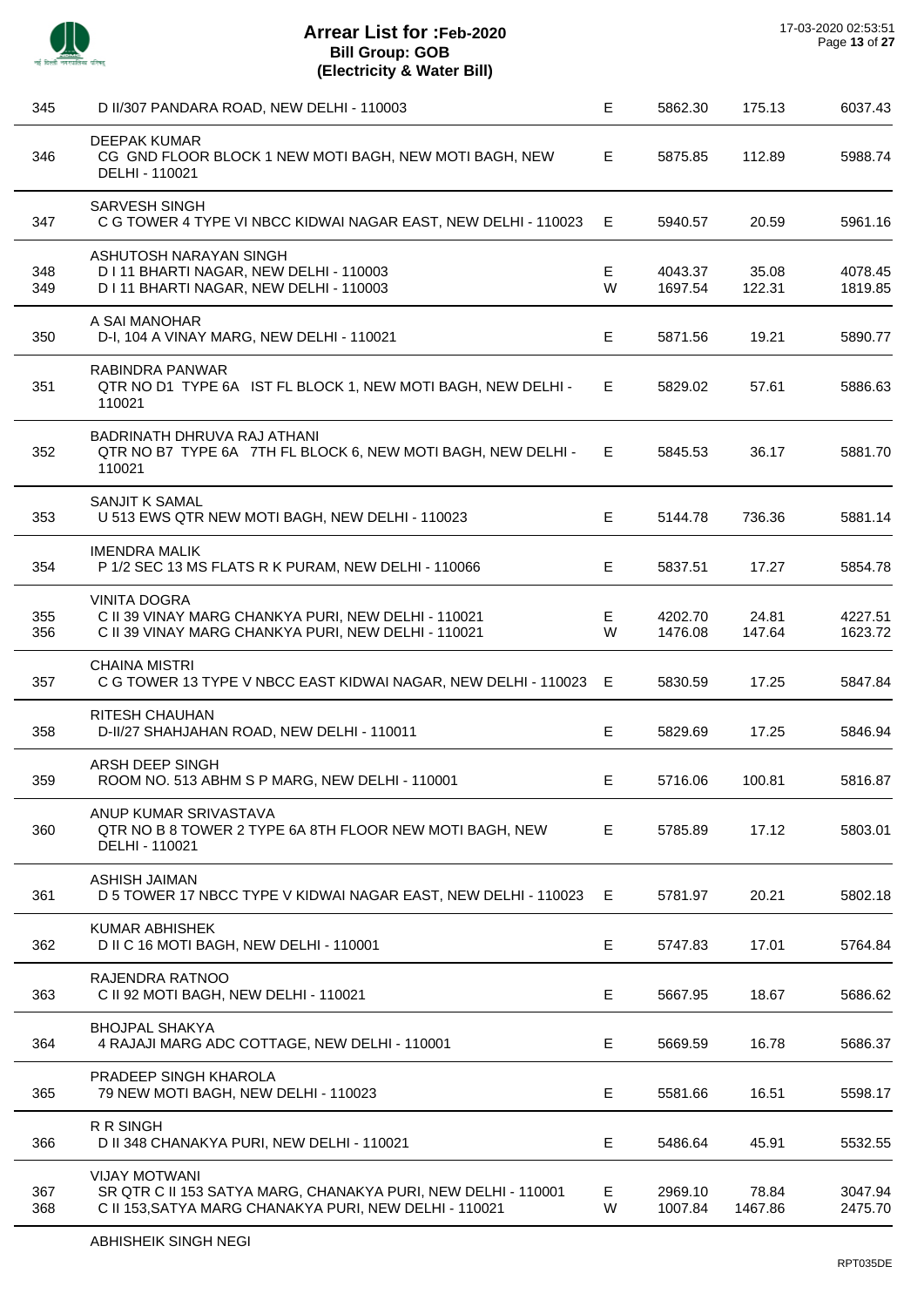

# **Arrear List for :Feb-2020 Bill Group: GOB (Electricity & Water Bill)**

| 369               | 410 ABHM S P MARG, NEW DELHI - 110001                                                                                                                                                              | E.          | 5354.77                       | 168.16                    | 5522.93                       |
|-------------------|----------------------------------------------------------------------------------------------------------------------------------------------------------------------------------------------------|-------------|-------------------------------|---------------------------|-------------------------------|
| 370<br>371<br>372 | <b>CHUKHU APA</b><br>DII/338 CHANAKYA PURI VINAY MARG, NEW DELHI - 110021<br>SR QTR D-II/338 CHANAKYA PURI VINAY MARG, NEW DELHI - 110021<br>D-II/338 CHANAKYA PURI VINAY MARG, NEW DELHI - 110021 | Е<br>E<br>W | 1044.91<br>1101.77<br>2599.33 | 127.36<br>90.07<br>517.05 | 1172.27<br>1191.84<br>3116.38 |
| 373<br>374        | SHAILJA SHARMA<br>D I 70 BHARTI NAGAR, NEW DELHI - 110003<br>D I 70 BHARTI NAGAR, NEW DELHI - 110003                                                                                               | Е<br>W      | 1953.97<br>3131.93            | 31.08<br>312.26           | 1985.05<br>3444.19            |
| 375               | DEPUTY SECY (I-A)<br>SR.QTR. 5-K KAM RAJ MARG, NEW DELHI - 110001                                                                                                                                  | Е           | 5378.02                       | 43.08                     | 5421.10                       |
| 376               | PREM NARAIN<br>48 NEW MOTI BAGH NETAJI NAGAR EAST (RES), NEW DELHI - 110023                                                                                                                        | E.          | 5360.21                       | 30.56                     | 5390.77                       |
| 377<br>378        | <b>NITISH NAIK</b><br>D II 85 KIDWAI NAGAR WEST, NEW DELHI - 110023<br>D II 85 KIDWAI NAGAR WEST, NEW DELHI - 110023                                                                               | Е<br>W      | 3787.05<br>1508.42            | 11.86<br>75.42            | 3798.91<br>1583.84            |
| 379               | CHANDRAMUKHI DEVI<br>G F TOWER 9 TYPE VII NBCC KIDWAI NAGAR EAST, NEW DELHI - 110023                                                                                                               | E           | 5362.57                       | 15.87                     | 5378.44                       |
| 380               | CHHAGAN LAL MAHAR<br>D 1 BLK TOWER NO.3 NEW MOTI BAGH, NEW DELHI - 110023                                                                                                                          | E           | 5229.15                       | 86.14                     | 5315.29                       |
| 381               | <b>VIJAY KUMAR BHATT</b><br>418/7 S P MARG, NEW DELHI - 110001                                                                                                                                     | E           | 5266.88                       | 34.30                     | 5301.18                       |
| 382               | NAGARAJU MADDIRALA<br>QTR NO B6 BLOCK 9 NEW MOTI BAGH, NEW DELHI - 110021                                                                                                                          | E           | 5221.95                       | 61.56                     | 5283.51                       |
| 383               | SUDHANSHU GUPTA<br>Y 111 EWS QTR NEW MOTI BAGH NETAJI NAGAR, NEW DELHI - 110023                                                                                                                    | E           | 4566.55                       | 651.35                    | 5217.90                       |
| 384               | <b>ACHARY THALLOJU</b><br>QTR NO C6 TYPE 6A 6TH FL BLOCK 5, NEW DELHI - 110021                                                                                                                     | E           | 5084.59                       | 76.01                     | 5160.60                       |
| 385               | <b>SUSHIL SHARMA</b><br>391/4 DEFENCE ENCLAVE S P MARG, NEW DELHI - 110021                                                                                                                         | Е           | 5006.53                       | 146.94                    | 5153.47                       |
| 386               | <b>SUMANT SINGH</b><br>D II 322 TYPE V VINAY MARG, NEW DELHI - 110021                                                                                                                              | Е           | 5116.76                       | 15.14                     | 5131.90                       |
| 387               | ARUN KUMAR CHAUBEY<br>36/4 TYPE V BSNL QTRS DIZ AREA KALI BARI MARG, NEW DELHI -<br>110001                                                                                                         | E           | 4872.47                       | 247.93                    | 5120.40                       |
| 388<br>389        | <b>SURAT SINGH</b><br>C II/12 TILAK LANE, NEW DELHI - 110001<br>C II/12 TILAK LANE, NEW DELHI - 110001                                                                                             | Е<br>W      | 1074.12<br>2240.00            | 61.05<br>1728.19          | 1135.17<br>3968.19            |
| 390               | <b>MANIK CHANDRA PANDIT</b><br>B 6 TOWER 14 TYPE V NBCC EAST KIDWAI NAGAR, NEW DELHI - 110023                                                                                                      | E.          | 5072.98                       | 24.52                     | 5097.50                       |
| 391<br>392        | SUDHIR BARTHWAL<br>D II 195 KIDWAI NAGAR WEST, NEW DELHI - 110023<br>D II 195 KIDWAI NAGAR WEST, NEW DELHI - 110023                                                                                | E.<br>W     | 3262.34<br>1423.15            | 20.02<br>388.64           | 3282.36<br>1811.79            |
| 393               | AJITH KUMAR N<br>B G TOWER 9 NBCC TYPE V KIDWAI NAGAR EAST, NEW DELHI - 110023                                                                                                                     | Е           | 5045.94                       | 28.81                     | 5074.75                       |
| 394               | <b>SUNESH KUMAR</b><br>C II 1 ANSARI NAGAR, NEW DELHI - 110029                                                                                                                                     | Е           | 5040.50                       | 23.55                     | 5064.05                       |
| 395               | RAJESH KUMAR MISHRA<br>SR QTR C II/51 VINAY MARG CHANAKYA PURI, NEW DELHI - 110021                                                                                                                 | E.          | 5038.53                       | 14.91                     | 5053.44                       |
|                   |                                                                                                                                                                                                    |             |                               |                           |                               |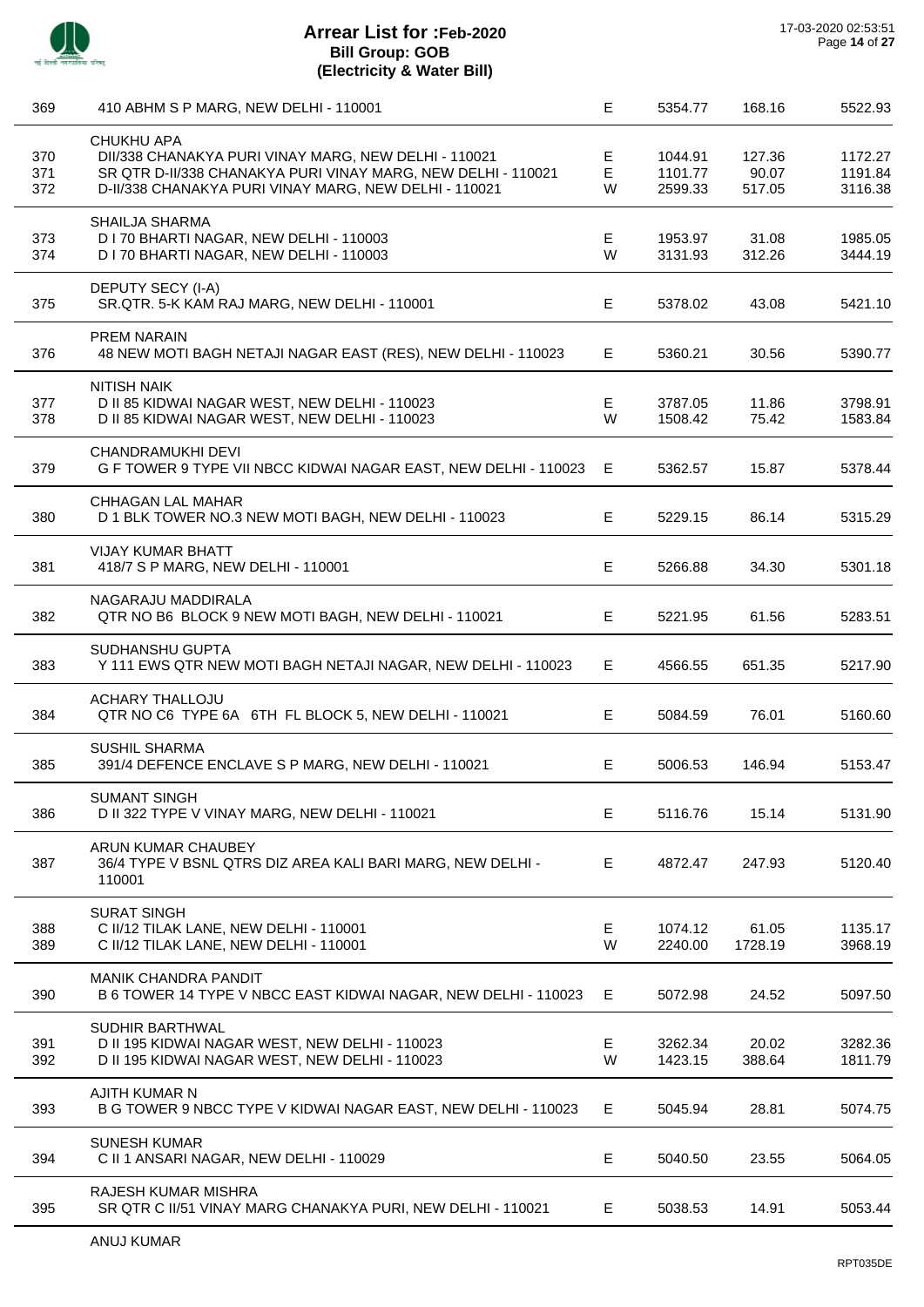| 396        | A 31 PANDARA ROAD, NEW DELHI - 110003                                                                | E      | 4998.48            | 50.53           | 5049.01            |
|------------|------------------------------------------------------------------------------------------------------|--------|--------------------|-----------------|--------------------|
| 397        | <b>ARVIND CHATURVEDI</b><br>D-II-16, ANSARI NAGAR, NEW DELHI - 110029                                | E      | 4977.33            | 22.53           | 4999.86            |
| 398        | <b>ANIL RAMTEKE</b><br>F G TOWER 13 TYPE V NBCC KIDWAI NAGAR EAST, NEW DELHI - 110023                | E      | 4936.69            | 47.18           | 4983.87            |
| 399        | <b>JIGMET TAKPA</b><br>U 108 EWS QTR NEW MOTI BAGH, NEW DELHI - 110023                               | E      | 4168.21            | 725.69          | 4893.90            |
| 400        | S K VIDHATE<br>B 8/1 M S FLATS SEC 13 R K PURAM, NEW DELHI - 110066                                  | Е      | 4870.14            | 14.41           | 4884.55            |
| 401        | <b>KAMALINI</b><br>D II 211 KIDWAI NAGAR WEST, NEW DELHI - 110023                                    | W      | 4332.29            | 507.06          | 4839.35            |
| 402        | N ASHOK KUMAR<br>D II 271 VINAY MARG, NEW DELHI - 110021                                             | E      | 4743.82            | 31.37           | 4775.19            |
| 403        | SATISH KUMAR NAIN<br>37/4 TYP V BSNL QTRS DIZ AREA, KALI BARI MARG, NEW DELHI - 110001               | E      | 4682.87            | 37.91           | 4720.78            |
| 404<br>405 | <b>SHESH KUMAR</b><br>B 90 PANDARA ROAD, NEW DELHI - 110001<br>B 90 PANDARA ROAD, NEW DELHI - 110001 | Е<br>W | 2897.09<br>1645.03 | 8.57<br>160.77  | 2905.66<br>1805.80 |
| 406        | <b>AKMAL HASAN</b><br>CH 12 ATUL GROVE ROAD, NEW DELHI - 110001                                      | E      | 4687.28            | 13.81           | 4701.09            |
| 407        | <b>ASHOK KUMAR MITTAL</b><br>B 3 TOWER 5 NEW MOTI BAGH, NEW DELHI - 110001                           | E      | 4635.54            | 32.11           | 4667.65            |
| 408        | <b>BHUPENDRA SINGH</b><br>A 6 TOWER 3 NEW MOTI BAGH, NEW DELHI - 110023                              | E      | 4493.38            | 171.13          | 4664.51            |
| 409        | UPMANU SINGH RATHORE<br>D-I/36 SAN MARTIN MARG S P MARG, NEW DELHI - 110001                          | Е      | 4575.72            | 81.77           | 4657.49            |
| 410        | <b>SHANTANU MITRA</b><br>J 2/3 SECT 13 R K PURAM, NEW DELHI - 110066                                 | E      | 4547.02            | 31.05           | 4578.07            |
| 411        | SHAILENDRA SINGH<br>D 5 TOWER 4 NEW MOTI BAGH, NEW DELHI - 110001                                    | E      | 4456.33            | 113.98          | 4570.31            |
| 412        | <b>VEMURI MUTHAYYA CHOWDARY</b><br>E 1 TOWER 8 TYPE V NBCC EAST KIDWAI NAGAR, NEW DELHI - 110023     | Е      | 4532.48            | 13.41           | 4545.89            |
| 413        | N K MISHRA<br>427/8 S P MARG CHANAKYA PURI, NEW DELHI - 110021                                       | Е      | 4494.29            | 50.86           | 4545.15            |
| 414        | SANGITA SRIVASTAVA<br>A 189 PANDARA ROAD, NEW DELHI - 110003                                         | E      | 4516.02            | 13.36           | 4529.38            |
| 415<br>416 | MANDEEP SANDHU<br>DII/242, VINAY MARG, NEW DELHI - 110021<br>DII/242, VINAY MARG, NEW DELHI - 110021 | E<br>W | 2861.42<br>1476.51 | 13.85<br>147.64 | 2875.27<br>1624.15 |
| 417        | SUDIP GANGOPADHYAY<br>448/10 S P MARG, NEW DELHI - 110021                                            | E      | 4424.18            | 13.03           | 4437.21            |
| 418        | ANIL KUMAR GEHLOT<br>A 5 TOWER 10 NBCC TYPE VI KIDWAI NAGAR EAST, NEW DELHI - 110023 E               |        | 4404.12            | 12.97           | 4417.09            |
| 419        | <b>RAJ KUMAR MISHRA</b><br>D 3 TYP V M S FLAT PANDARA PARK, NEW DELHI - 110003                       | E      | 4172.50            | 106.07          | 4278.57            |
| 420        | AMITABH SENGUPTA<br>D I/7 CHANAKYA PURI, NEW DELHI - 110021                                          | Е      | 4256.36            | 12.53           | 4268.89            |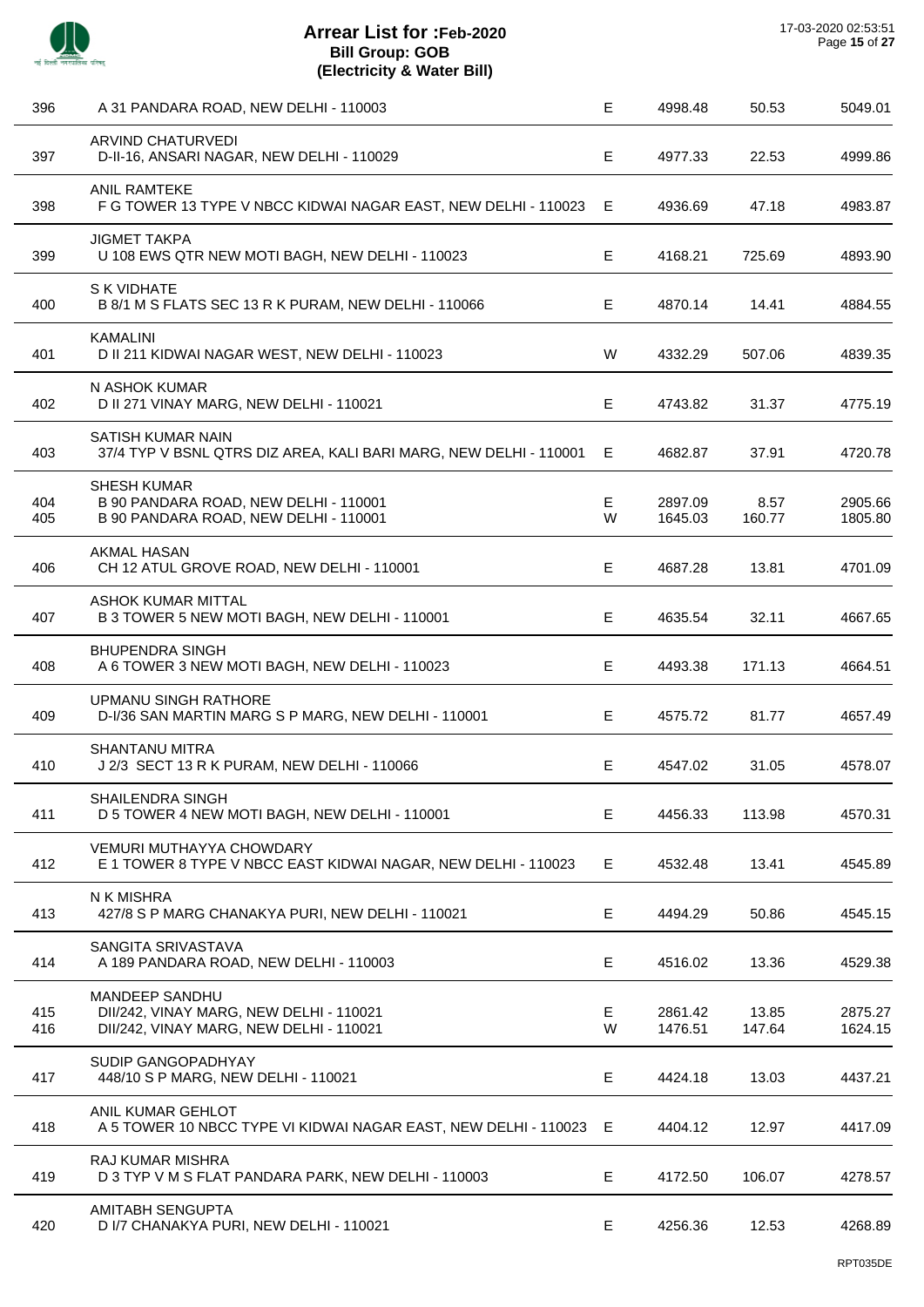

| 421        | K GANESH<br>B 6 TOWER 16 NBCC TYPE V KIDWAI NAGAR EAST, NEW DELHI - 110023                                                 | Е      | 4246.28            | 12.56          | 4258.84             |
|------------|----------------------------------------------------------------------------------------------------------------------------|--------|--------------------|----------------|---------------------|
| 422        | <b>SANJIT K SAMAL</b><br>D 8 TOWER 4 TYPE VI NEW MOTI BAGH, NEW DELHI - 110023                                             | Е      | 4041.30            | 194.84         | 4236.14             |
| 423        | NEERAJ NARAYAN MATHUR<br>SR QTR C II 32 BAPA NAGAR, NEW DELHI - 110003                                                     | E      | 4083.81            | 150.33         | 4234.14             |
| 424        | <b>SUNIL KUMAR SINHA</b><br>D II 310 VINAY MARG, NEW DELHI - 110021                                                        | Е      | 4219.93            | 12.49          | 4232.42             |
| 425        | CHAKSHU MALVIYA<br>D 37 S S PARK GARRIGE, NEW DELHI - 110001                                                               | Е      | 4013.52            | 215.96         | 4229.48             |
| 426<br>427 | K S JAYACHANDRAN<br>D II 336 TYPE 5A PANDARA ROAD, NEW DELHI - 110003<br>D II 336 TYPE 5A PANDARA ROAD, NEW DELHI - 110003 | Е<br>W | 1537.53<br>2513.66 | 2.04<br>161.28 | 1539.57<br>2674.94  |
| 428        | SIDDHARTH KISHORE DEV VERMAN<br>C 3 TOWER 4 TYPE VI NEW MOTI BAGH, NEW DELHI - 110023                                      | E      | 4201.82            | 12.37          | 4214.19             |
| 429        | ALOK VARDHAN CHATURVEDI<br>D I/141 CHANAKYA PURI, NEW DELHI - 110021                                                       | Е      | 4194.38            | 12.77          | 4207.15             |
| 430        | S P DHAR<br>SO FLAT 6 CHANAKYAPURI, NEW DELHI - 110021                                                                     | Е      | 4187.75            | 12.39          | 4200.14             |
| 431        | <b>RAVI DHAWAN</b><br>FLAT NO 8 TYPE V SATYA SADAN, NEW DELHI - 110021                                                     | W      | 3646.74            | 531.38         | 4178.12             |
| 432<br>433 | <b>INDRESH KUMAR PANDEY</b><br>C I/5 TILAK LANE, NEW DELHI - 110001<br>SR QTR C I/5 TILAK LANE, NEW DELHI - 110001         | E<br>W | 2830.67<br>1274.25 | 8.38<br>63.71  | 2839.05<br>1337.96  |
| 434        | <b>MANISH KISHORE SINHA</b><br>D I 45 BHARTI NAGAR, NEW DELHI - 110003                                                     | Е      | 4159.49            | 12.31          | 4171.80             |
| 435        | NEETA LALLBUTALIA<br>C II 214 CHANAKYA PURI, NEW DELHI - 110021                                                            | Е      | 4136.98            | 30.83          | 4167.81             |
| 436        | HARIBANSH KUMAR CHOUDHARY<br>A 3/3 SEC 13 R K PURAM, NEW DELHI - 110066                                                    | Е      | 4126.98            | 12.21          | 4139.19             |
| 437        | NAVEEN KUMAR SHEORAN<br>10 CHARAK PALIKA HOSPITAL MOTI BAGH, NEW DELHI - 110021                                            | E      | 3861.01            | 274.53         | 4135.54             |
| 438        | K RAJARAMAN<br>QTR NO A3 TYPE 6A 3RD FL BLOCK 10, NEW MOTI BAGH, NEW DELHI - E<br>110021                                   |        | 4043.74            | 81.21          | 4124.95             |
| 439        | <b>NEHA UNIYAL</b><br>400/5 DEFENCE OFFICERS ENCL S P MARG, NEW DELHI - 110021                                             | Е      | 4053.58            | 16.91          | 4070.49             |
| 440        | <b>RAJIV KUMAR</b><br>35 NEW MOTI BAGH EAST NETAJI NAGAR, NEW DELHI - 110023                                               | Е      | 4037.43            | 11.94          | 4049.37             |
| 441        | <b>SUSHMITA SEKHON</b><br>J 6/1 M S FLAT SECTOR 13 R K PURAM, NEW DELHI - 110066                                           | Е      | 4021.38            | 18.17          | 4039.55             |
| 442<br>443 | RAM RAJ RAI<br>D II 84 PANDARA ROAD, NEW DELHI - 110001<br>D II 84 PANDARA ROAD, NEW DELHI - 110001                        | Е<br>W | 2951.64<br>949.25  | 9.07<br>113.82 | 2960.71<br>1063.07  |
| 444        | PUSHPA SUBRAHMANYAM<br>SR.QTR. C-I-9, HUMAYUN ROAD, NEW DELHI - 110001                                                     | E      | 3645.06            | 374.00         | 4019.06             |
| 445        | <b>MONICA BHATIA</b><br>D I 84 SATYA MARG CHANAKYA PURI, NEW DELHI - 110021                                                | Е      | 4002.68            | 15.07          | 4017.75<br>RPT035DE |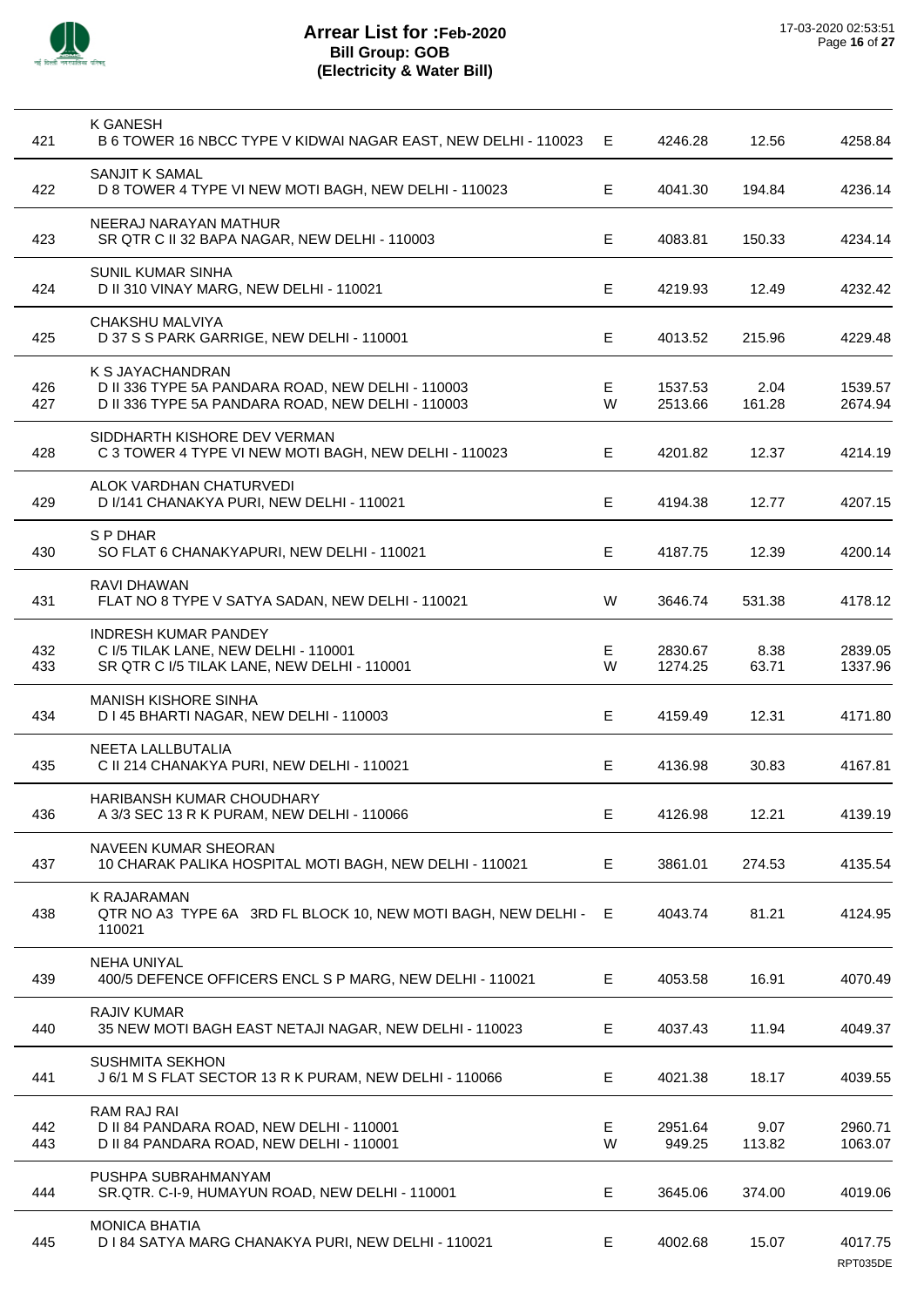

| 446        | AMARDEEP SINGH BHATIA<br>C II 109 MOTI BAGH, NEW DELHI - 110021                                                                  | W      | 3824.55            | 191.23           | 4015.78            |
|------------|----------------------------------------------------------------------------------------------------------------------------------|--------|--------------------|------------------|--------------------|
| 447        | <b>JAYA LOHANI</b><br>C 4 TOWER 13 NBCC TYPE V KIDWAI NAGAR EAST, NEW DELHI - 110023                                             | E      | 3953.66            | 60.76            | 4014.42            |
| 448        | <b>PREETI BANZAL</b><br>C 4 TOWER 4 NBCC TYPE VI KIDWAI NAGAR EAST, NEW DELHI - 110023                                           | E      | 3974.74            | 12.24            | 3986.98            |
| 449        | RAAJIV YADUVANSHI<br>14/5 TILAK MARG, NEW DELHI - 110001                                                                         | W      | 3600.61            | 383.03           | 3983.64            |
| 450<br>451 | <b>UMESH KUMAR TYAGI</b><br>FLAT NO. 2 SOUTH END LANE, NEW DELHI - 110001<br>SR QR FLAT NO. 2 SOUTH END LANE, NEW DELHI - 110001 | W<br>W | 2522.95<br>1094.35 | 250.59<br>106.51 | 2773.54<br>1200.86 |
| 452<br>453 | MALATHI NARAYANAN<br>D II/121 KIDWAI NAGAR WEST, NEW DELHI - 110023<br>D II/121 KIDWAI NAGAR WEST, NEW DELHI - 110023            | E<br>W | 2458.00<br>1339.56 | 7.21<br>163.60   | 2465.21<br>1503.16 |
| 454        | PARTHA JYOTI GAYAN<br>B 5 TOWER 16 TYPE V NBCC KIDWAI NAGAR EAST, NEW DELHI - 110023                                             | Е      | 3920.52            | 20.84            | 3941.36            |
| 455        | ANURAG SEHGAL<br>E 1 BLOCK 7 TYPE V NBCC KIDWAI NAGAR EAST, NEW DELHI - 110023                                                   | Е      | 3903.17            | 11.79            | 3914.96            |
| 456        | S S KOTHARI<br>D II 38 ANSARI NAGAR AIIMS CAMPUS EAST, NEW DELHI - 110029                                                        | E.     | 3885.02            | 11.50            | 3896.52            |
| 457        | <b>SHYAMALA S KUNDAR</b><br>6 F TOWER 9 NBCC TYPE VII KIDWAI NAGAR EAST, NEW DELHI - 110023                                      | Е      | 3886.53            | 9.05             | 3895.58            |
| 458        | <b>ASHISH AGARWAL</b><br>D G TOWER 10 NBCC TYPE V KIDWAI NAGAR EAST, NEW DELHI - 110023                                          | Е      | 3882.20            | 12.92            | 3895.12            |
| 459        | <b>BINOY KUMAR</b><br>C I/3 LODHI GARDEN, NEW DELHI - 110001                                                                     | Е      | 3878.00            | 17.05            | 3895.05            |
| 460        | <b>MUKESH KUMAR</b><br>D 6/3 MS FLATS SEC 13 R K PURAM, NEW DELHI - 110066                                                       | Е      | 3880.20            | 14.61            | 3894.81            |
| 461        | <b>REETA VASISHTA</b><br>D II 3 CORNWALIS ROAD, NEW DELHI - 110003                                                               | E.     | 3866.76            | 11.44            | 3878.20            |
| 462        | <b>ISHTYAQUE AHMED</b><br>C II 76 BAPA NAGAR, NEW DELHI - 110005                                                                 | Е      | 3865.03            | 11.80            | 3876.83            |
| 463        | <b>RAMESH TREHAN</b><br>B 13 PANDARA ROAD, NEW DELHI - 110003                                                                    | Е      | 3784.42            | 11.20            | 3795.62            |
| 464        | SOFIA DAHIYA<br>D II 333 VINAY MARG, NEW DELHI - 110021                                                                          | W      | 3173.23            | 598.67           | 3771.90            |
| 465        | ANURAG SRIVASTAVA<br>B 8/3 SEC 13 R K PURAM, NEW DELHI - 110066                                                                  | Е      | 3699.00            | 70.16            | 3769.16            |
| 466        | RATNA THAKUR<br>D II/69 PANDARA ROAD, NEW DELHI - 110003                                                                         | E      | 3730.20            | 14.83            | 3745.03            |
| 467        | C R REJITH<br>379/3 S P MARG, NEW DELHI - 110021                                                                                 | Е      | 3692.01            | 36.28            | 3728.29            |
| 468        | <b>DESH DEEPAK VERMA</b><br>SR QTR. 10 TEEN MURTI LANE, NEW DELHI - 110011                                                       | E      | 3694.15            | 10.93            | 3705.08            |
| 469        | <b>J LHUNGDIM</b><br>C-II/205 CHANAKYA PURI, NEW DELHI - 110021                                                                  | E      | 3671.25            | 10.80            | 3682.05            |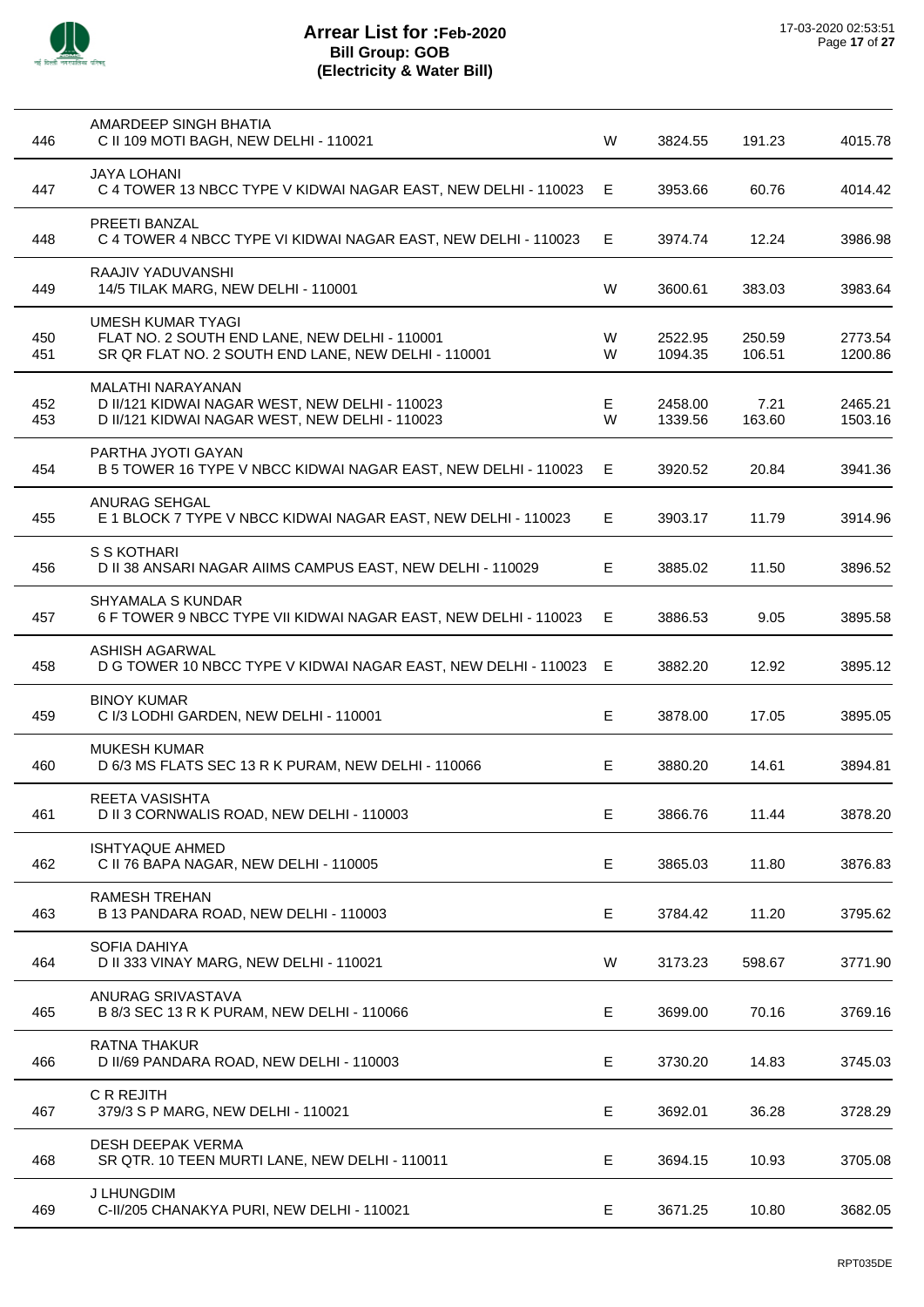

 $\overline{\phantom{a}}$ 

J.

 $\overline{a}$ 

÷.

j.

| 470        | <b>VIVEK JOSHI</b><br>QTR NO A4 TYPE 6A 4TH FL BLOCK 3, NEW MOTI BAGH, NEW DELHI -<br>110021                       | Е       | 3666.96            | 14.35          | 3681.31                        |
|------------|--------------------------------------------------------------------------------------------------------------------|---------|--------------------|----------------|--------------------------------|
| 471        | SUBRATA KUMAR DASH<br>Z 306 EWS QTRS NEW MOTI BAGH, NEW DELHI - 110023                                             | E.      | 3275.20            | 355.67         | 3630.87                        |
| 472        | <b>VINAY SHANDILYA</b><br>D I 34 SATYA MARG CHANAKYA PURI, NEW DELHI - 110001                                      | E       | 3430.13            | 198.70         | 3628.83                        |
| 473        | SHOBHIT PRAKASH<br>536/18 S P MARG DEFENCE OFFICERS ENCLAVE, CHANAKYA PURI,<br><b>NEW DELHI - 110021</b>           | E       | 3606.54            | 10.67          | 3617.21                        |
| 474        | <b>NEHA PANDEY</b><br>D II 331 PANDARA ROAD, NEW DELHI - 110001                                                    | E       | 3573.77            | 25.48          | 3599.25                        |
| 475        | SUDHA YADAV<br>DG TOWER 6 TYPE VI NEW MOTI BAGH, NEW DELHI - 110001                                                | E.      | 3576.13            | 10.58          | 3586.71                        |
| 476        | RAM BABU<br>D II 328 PANDARA ROAD, NEW DELHI - 110003                                                              | Е       | 3561.36            | 10.54          | 3571.90                        |
| 477        | ATUL KUMAR TIWARY<br>D-II/319, VINAY MARG, NEW DELHI - 110021                                                      | E       | 3560.37            | 10.53          | 3570.90                        |
| 478        | <b>MADHU RANI TEOTIA</b><br>SR QTR D II 9 KAKA NAGAR, NEW DELHI - 110003                                           | E.      | 3138.14            | 432.34         | 3570.48                        |
| 479        | <b>TK GOPINATH</b><br>O 8/3 MS FLAT R K PURAM, NEW DELHI - 110066                                                  | E.      | 3523.19            | 10.42          | 3533.61                        |
| 480        | <b>B N SINGH</b><br>A 6 TOWER 6 NBCC TYPE V KIDWAI NAGAR EAST, NEW DELHI - 110023                                  | E       | 3487.63            | 18.50          | 3506.13                        |
| 481        | PINKESH KAPADIA<br>432/8 S P MARG, NEW DELHI - 110001                                                              | Е       | 3460.87            | 10.24          | 3471.11                        |
| 482        | <b>MAHESH CHANDRA</b><br>DII-39, ANSARI NAGAR, NEW DELHI - 110029                                                  | E       | 3458.42            | 10.23          | 3468.65                        |
| 483        | JANAK KUMAR GARG<br>FLAT 604 MS FLATS (KAVERI) BISHAMBHAR DAS MARG, NEW DELHI -<br>110001                          | E.      | 3456.34            | 10.23          | 3466.57                        |
| 484        | SATISH KUMAR PANDEY<br>B 71 PANDARA ROAD, NEW DELHI - 110003                                                       | W       | 3286.73            | 164.34         | 3451.07                        |
| 485        | SANJEEB KUMAR PATJOSHI<br>SR QTR C II 20 BAPA NAGAR, NEW DELHI - 110003                                            | Е       | 3245.13            | 205.91         | 3451.04                        |
| 486<br>487 | <b>BIBHUTI BHUSHANA DASH</b><br>D II/B 20 MOTI BAGH, NEW DELHI - 110021<br>D II/B 20 MOTI BAGH, NEW DELHI - 110021 | E.<br>W | 2021.56<br>1326.85 | 5.98<br>66.34  | 2027.54<br>1393.19             |
| 488        | <b>BALJIT SINGH</b><br>D I 102 SATYA MARG, NEW DELHI - 110021                                                      | Е       | 3140.39            | 267.81         | 3408.20                        |
| 489        | ANUSHA KHURANA<br>D I/109 RABINDRA NAGAR, NEW DELHI - 110001                                                       | E       | 3379.87            | 19.55          | 3399.42                        |
| 490        | <b>UDAY KUMAR SINGH</b><br>B 3 PANDARA ROAD, NEW DELHI - 110003                                                    | Е       | 3369.28            | 20.70          | 3389.98                        |
| 491        | <b>VEENA KOTHAVALE</b><br>E 4 TOWER 6 NBCC TYPE V KIDWAI NAGAR EAST, NEW DELHI - 110023                            | Е       | 3354.20            | 9.92           | 3364.12                        |
| 492<br>493 | <b>MANOJ KUMAR SINGH</b><br>D II 225 VINAY MARG, NEW DELHI - 110021<br>D II 225 VINAY MARG, NEW DELHI - 110021     | E<br>W  | 2209.96<br>1007.33 | 6.54<br>121.26 | 2216.50<br>1128.59<br>RPT035DE |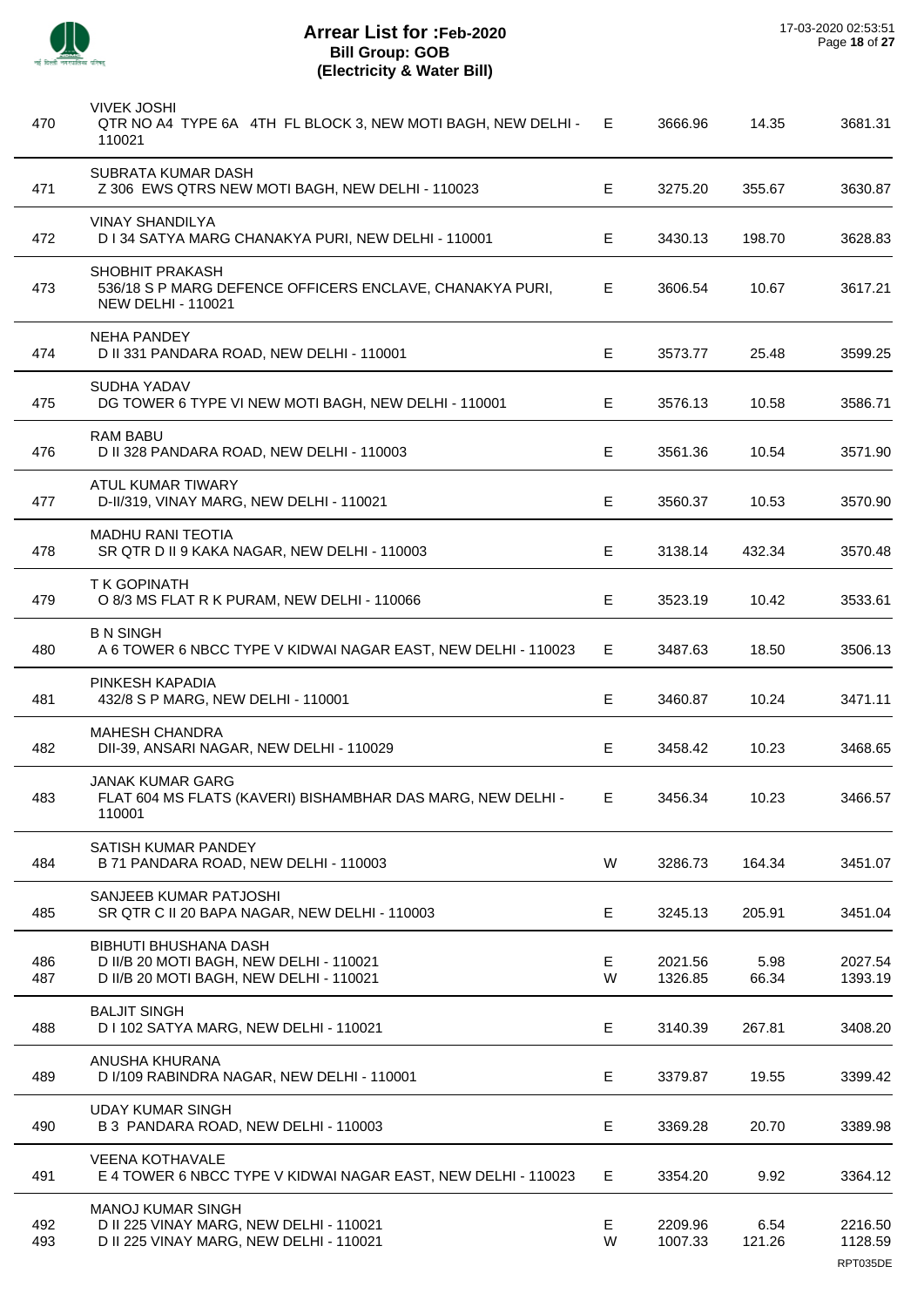

l,

| 494        | RAJNEESH SUYAL<br>434 ABHM S P MARG, NEW DELHI - 110001                                                                                              | E       | 3332.70            | 12.05            | 3344.75            |
|------------|------------------------------------------------------------------------------------------------------------------------------------------------------|---------|--------------------|------------------|--------------------|
| 495<br>496 | DURGA SHANKAR MISHRA<br>SR QTR B 5 NEW MOTI BAGH EAST NETAJI NGR, NEW DELHI - 110023<br>SR QTR A 5 NEW MOTI BAGH EAST NETAJI NGR, NEW DELHI - 110023 | E.<br>Е | 1146.96<br>1854.61 | 111.58<br>207.97 | 1258.54<br>2062.58 |
| 497        | <b>VED PARKASH</b><br>A 177 PANDARA ROAD, NEW DELHI - 110003                                                                                         | E       | 3285.38            | 9.72             | 3295.10            |
| 498        | <b>MANOJ JHALANI</b><br>A 2 TOWER 5 NEW MOTI BAGH, NEW DELHI - 110023                                                                                | E.      | 3268.56            | 18.64            | 3287.20            |
| 499        | <b>SURENDRA SINGH</b><br>34/5 TYP V BSNL QTRS DIZ AREA GOLE MKT, NEW DELHI - 110001                                                                  | E.      | 3202.83            | 69.68            | 3272.51            |
| 500        | RAM LACHCHHAN RAM<br>B 31 E PANDARA ROAD, NEW DELHI - 110003                                                                                         | Е       | 3246.59            | 10.20            | 3256.79            |
| 501        | <b>TARUN BENIWAL</b><br>Q 6/1 M S FLAT SEC 13 R K PURAM, NEW DELHI - 110066                                                                          | E.      | 3240.62            | 13.82            | 3254.44            |
| 502        | SUDHIR KUMAR RAI<br>K 4/3 M S FLAT R K PURAM, NEW DELHI - 110066                                                                                     | E       | 3225.55            | 23.65            | 3249.20            |
| 503        | PIYUSH KANT KHARE<br>A 7/2 SECTOR 13 R K PURAM, NEW DELHI - 110066                                                                                   | E       | 3219.97            | 20.74            | 3240.71            |
| 504        | <b>NITIN TYAGI</b><br>15/511 S.P. MARG, NEW DELHI - 110021                                                                                           | E.      | 3168.26            | 71.83            | 3240.09            |
| 505        | <b>ACHLA KHANNA</b><br>1/1 SQTR PALIKA NIKUNJ, NEW DELHI - 110001                                                                                    | E.      | 3209.62            | 9.50             | 3219.12            |
| 506        | <b>PRABHAT SINGH</b><br>C I 39 PANDARA PARK, NEW DELHI - 110001                                                                                      | W       | 3057.42            | 152.87           | 3210.29            |
| 507        | <b>DEEPSHIKHA SHARMA</b><br>D II 15 SHAHJAHAN ROAD, NEW DELHI - 110011                                                                               | W       | 2885.80            | 283.58           | 3169.38            |
| 508        | SWARAJ VIDWAAN<br>S 320 EWS QTR NEW MOTI BAGH, NEW DELHI - 110023                                                                                    | E       | 2808.14            | 339.26           | 3147.40            |
| 509<br>510 | <b>MAHENDRA KUMAR</b><br>SO FLAT 24 CHANAKYA PURI, NEW DELHI - 110021<br>SO FLAT 24 CHANAKYA PURI, NEW DELHI - 110021                                | Е<br>W  | 1404.67<br>1541.21 | 30.86<br>169.75  | 1435.53<br>1710.96 |
| 511        | <b>ANKIT GARG</b><br>D II / 347 VINAY MARG, NEW DELHI - 110021                                                                                       | E       | 3122.71            | 22.29            | 3145.00            |
| 512        | PRAVEEN NANDWANA<br>D II/198 KIDWAI NAGAR WEST, NEW DELHI - 110023                                                                                   | E       | 3130.56            | 9.26             | 3139.82            |
| 513        | <b>SUNIL KUMAR</b><br>D II 184 KAKA NAGAR, NEW DELHI - 110001                                                                                        | Е       | 3118.93            | 9.17             | 3128.10            |
| 514        | SANJEEV VERMA<br>A 3 TOWER 11 NBCC TYPE V KIDWAI NAGAR EAST, NEW DELHI - 110023                                                                      | E       | 3115.84            | 9.22             | 3125.06            |
| 515        | <b>SAMEER SHUKLA</b><br>D I/115 RABINDRA NAGAR, NEW DELHI - 110003                                                                                   | Е       | 3108.25            | 9.20             | 3117.45            |
| 516        | <b>RAM KUMAR GUPTA</b><br>D II/15 KAKA NAGAR, NEW DELHI - 110003                                                                                     | E       | 3087.08            | 21.35            | 3108.43            |
| 517        | PEMALA LAMA<br>C 3 TYPE V FLATS TILAK LANE, NEW DELHI - 110001                                                                                       | Е       | 3072.79            | 31.72            | 3104.51            |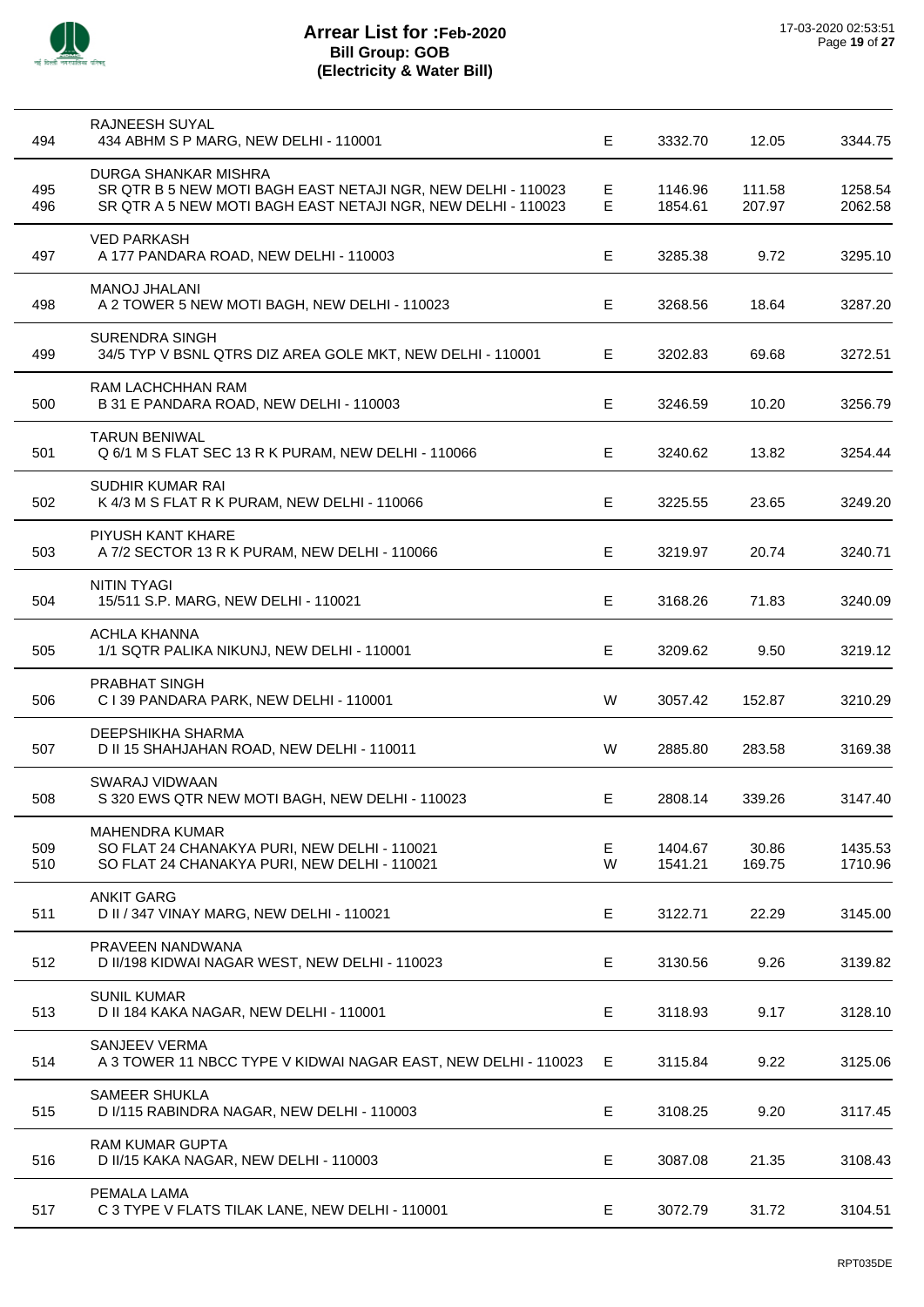

 $\overline{\phantom{a}}$ 

 $\overline{a}$ 

 $\overline{a}$ 

 $\overline{a}$ 

 $\overline{\phantom{a}}$ 

| 518        | ASHOK KUMAR MOHAPATRA<br>B G TOWER 10 NBCC TYPE VI KIDWAI NAGAR EAST, NEW DELHI -<br>110023                                  | E.      | 3075.23            | 9.10           | 3084.33             |
|------------|------------------------------------------------------------------------------------------------------------------------------|---------|--------------------|----------------|---------------------|
| 519        | <b>RAHUL SINGH</b><br>D II C 19 MOTI BAGH, NEW DELHI - 110021                                                                | E.      | 3072.71            | 9.09           | 3081.80             |
| 520        | <b>R K MEENA</b><br>C II 60 SHAHJAHAN ROAD, NEW DELHI - 110001                                                               | Е       | 3040.41            | 27.92          | 3068.33             |
| 521        | <b>HEMA MALINI</b><br>MS FLAT NO.501 TYPE IV NORTH WEST MOTI BAGH, NEW DELHI -<br>110021                                     | E       | 3030.15            | 22.70          | 3052.85             |
| 522        | <b>SUDHIR MITTAL</b><br>M S FLAT 404 TYP IV NORTH WEST MOTI BAGH, NEW DELHI - 110021                                         | E.      | 3013.64            | 37.02          | 3050.66             |
| 523        | ASHWANI SALWAN<br>U 207 EWS QTR NEW MOTI BAGH, NEW DELHI - 110023                                                            | E       | 2898.95            | 145.53         | 3044.48             |
| 524        | <b>DINESH KUMAR</b><br>D 6 TOWER 9 TYPE V NBCC KIDWAI NAGAR EAST, NEW DELHI - 110023                                         | E       | 2991.40            | 34.03          | 3025.43             |
| 525        | <b>NARESH KUMAR</b><br>B 3 TOWER 7 NBCC TYPE V KIDWAI NAGAR EAST, NEW DELHI - 110023                                         | E.      | 3013.32            | 8.86           | 3022.18             |
| 526        | SAROJ TANWAR<br>A 265 PANDARA ROAD, NEW DELHI - 110003                                                                       | E.      | 3010.86            | 8.91           | 3019.77             |
| 527        | <b>MUDIT KULSHRESHTHA</b><br>102/B SANGLI APPARTMENT, NEW DELHI - 110001                                                     | E.      | 3006.43            | 9.63           | 3016.06             |
| 528        | V SANGEETA<br>SR QR D II 117 KAKA NAGAR, NEW DELHI - 110003                                                                  | Е       | 3002.03            | 8.88           | 3010.91             |
| 529        | SOMNATH CHANDRA<br>D 6 TOWER 16 NBCC TYPE V KIDWAI NAGAR EAST, NEW DELHI - 110023                                            | Е       | 2990.94            | 11.86          | 3002.80             |
| 530<br>531 | <b>SHAILENDRA DASHORA</b><br>D-II 199 KAKA NAGAR, NEW DELHI - 110003<br>D-II 199 KAKA NAGAR, NEW DELHI - 110003              | E.<br>W | 1073.36<br>1771.98 | 3.18<br>136.34 | 1076.54<br>1908.32  |
| 532        | <b>MANOJ KUMAR SINHA</b><br>A 48 TYPE IV PANDARA ROAD, NEW DELHI - 110003                                                    | E       | 2964.64            | 8.77           | 2973.41             |
| 533        | PRANAV GANESH<br>D I E 30 BAPU DHAM SAN MARTIN MARG, NEW DELHI - 110021                                                      | E.      | 2948.15            | 16.31          | 2964.46             |
| 534        | <b>K K SHARMA</b><br>7/12 DDA FLAT BHAGWAN DASS ROAD, NEW DELHI - 110001                                                     | Е       | 2952.08            | 8.73           | 2960.81             |
| 535        | <b>VIJAY SINGH YADAV</b><br>QTR NO A8 TYPE 6A 8TH FL BLOCK 5, NEW MOTI BAGH, NEW DELHI -<br>110021                           | E.      | 2921.88            | 32.48          | 2954.36             |
| 536        | <b>MEERA HANDA</b><br>C II 113 MOTI BAGH, NEW DELHI - 110021                                                                 | W       | 2791.97            | 139.60         | 2931.57             |
| 537        | <b>AMITA PRASAD</b><br>V 204 EWS QTR NEW MOTI BAGH (E), NEW DELHI - 110023                                                   | E.      | 2900.56            | 8.58           | 2909.14             |
| 538        | <b>NANDAN KUMAR</b><br>513 ASIA HOUSE KASTURBA GANDHI MARG, NEW DELHI - 110001                                               | E.      | 2900.29            | 8.58           | 2908.87             |
| 539<br>540 | <b>BARUN CHANDRA DIXIT</b><br>D II 24 KIDWAI NAGAR WEST, NEW DELHI - 110023<br>D II 24 KIDWAI NAGAR WEST, NEW DELHI - 110023 | Е<br>W  | 1476.13<br>1237.90 | 4.37<br>172.05 | 1480.50<br>1409.95  |
| 541        | ATUL KUMAR KOKANTHANKAR<br>16/517 S P MARG, NEW DELHI - 110021                                                               | Е       | 2757.08            | 131.00         | 2888.08<br>RPT035DE |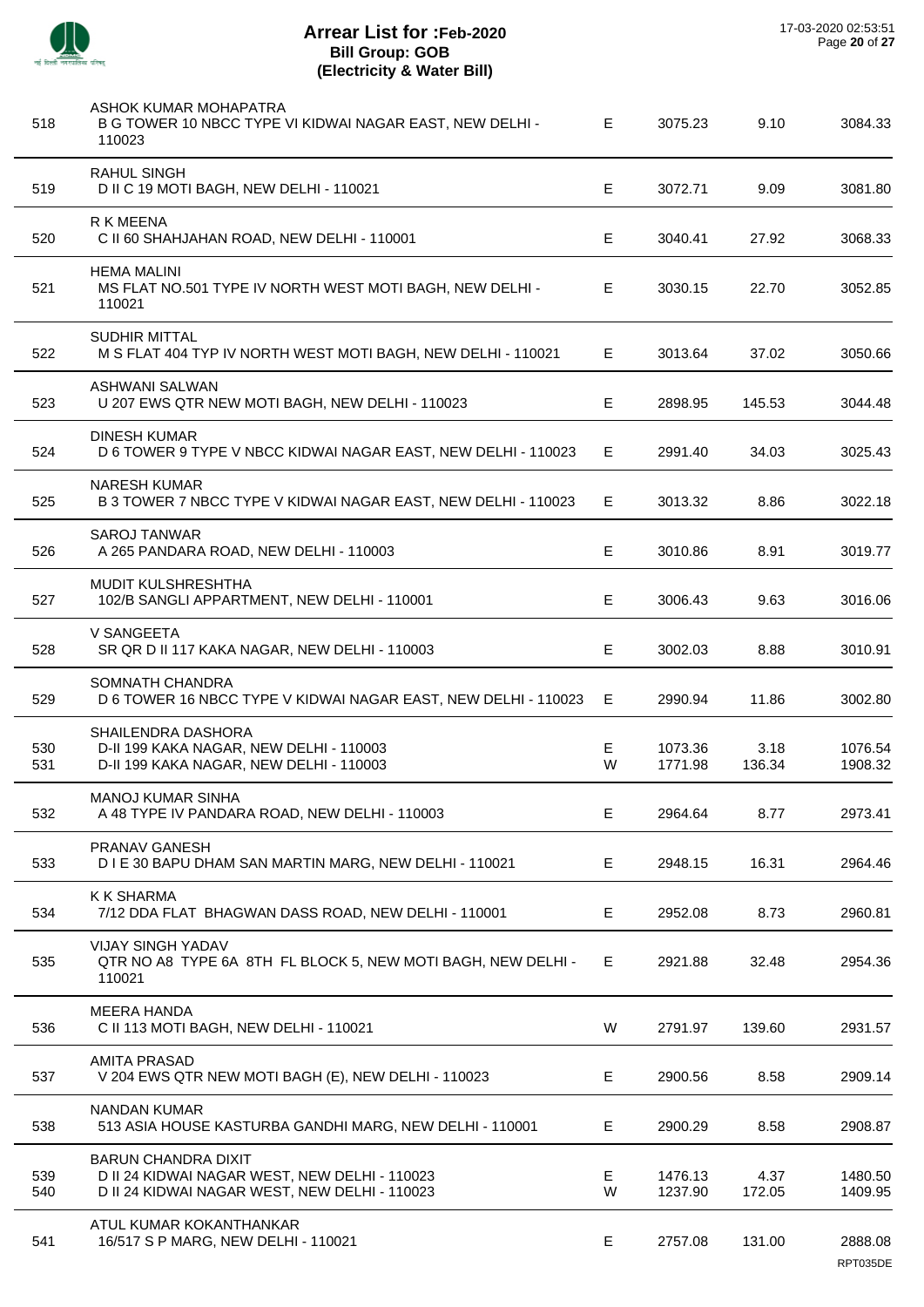

| 542        | SHIVALLI M CHOUHAN<br>O-2/2 M.S.FLAT, SECT-13R.K. PURAM, NEW DELHI - 110001                                  | Е           | 2870.08            | 8.49           | 2878.57            |
|------------|--------------------------------------------------------------------------------------------------------------|-------------|--------------------|----------------|--------------------|
| 543        | MANISH KUMAR SINHA<br>D-I/46 SATYA MARG CHANAKYAPURI, NEW DELHI - 110001                                     | Е           | 2864.68            | 8.48           | 2873.16            |
| 544        | V P JOY<br>C II/31 TILAK MARG, NEW DELHI - 110001                                                            | Е           | 2846.38            | 8.36           | 2854.74            |
| 545        | <b>MANJULA VERMA</b><br>A(E) 98 PANDARA ROAD, NEW DELHI - 110003                                             | W           | 2575.06            | 255.92         | 2830.98            |
| 546        | <b>GEETA KATOCH</b><br>A 74 PANDARA ROAD, NEW DELHI - 110003                                                 | W           | 2574.92            | 255.90         | 2830.82            |
| 547        | <b>RAJENDER SINGH</b><br>MS FLAT NO.801 TYPE IV N W MOTI BAGH, NEW DELHI - 110021                            | E           | 2804.31            | 8.30           | 2812.61            |
| 548        | <b>VIKAS</b><br>D-II/75 KIDWAI NAGAR WEST, NEW DELHI - 110023                                                | E           | 2802.02            | 8.88           | 2810.90            |
| 549        | <b>RANVEER SINGH KRISHNIA</b><br>SR QTR D II 91 PANDARA ROAD, NEW DELHI - 110003                             | Е           | 2749.33            | 8.13           | 2757.46            |
| 550        | KULDEEP SINGH GURWA<br>80 TYPE IV NORTH WEST MOTI BAGH, NEW DELHI - 110021                                   | Е           | 2736.67            | 8.10           | 2744.77            |
| 551        | <b>NEENA JHOL</b><br>A(E) 60 PANDARA ROAD, NEW DELHI - 110003                                                | E           | 2730.09            | 11.09          | 2741.18            |
| 552        | SANJEEV RANJAN<br>106 NEW MOTI BAGH EAST NETAJI NAGAR(RES), NEW DELHI - 110023                               | Е           | 2707.03            | 11.66          | 2718.69            |
| 553<br>554 | ANAND UPADHYAY<br>B 26 TY-IV PANDARA ROAD, NEW DELHI - 110001<br>B 26 TY-IV PANDARA ROAD, NEW DELHI - 110001 | E<br>W      | 1044.07<br>1536.20 | 49.58<br>76.81 | 1093.65<br>1613.01 |
| 555        | AJAY KUMAR YADAV<br>D II 326 CHANKYA PURI VINAY MARG, NEW DELHI - 110001                                     | W           | 2455.71            | 240.03         | 2695.74            |
| 556        | <b>VIJAY KUMAR PUROHIT</b><br>23/590 S P MARG, NEW DELHI - 110021                                            | Е           | 2685.67            | 7.95           | 2693.62            |
| 557        | <b>VIJAY KUMAR</b><br>502/15 S P MARG, NEW DELHI - 110021                                                    | Е           | 2661.04            | 9.17           | 2670.21            |
| 558        | <b>ASHISH</b><br>D II 281 CHANAKYA PURI, NEW DELHI - 110021                                                  | E           | 2631.01            | 7.78           | 2638.79            |
| 559        | <b>NIHARIKA SINGH</b><br>C 2 TOWER 13 TYPE V NBCC KIDWAI NAGAR EAST, NEW DELHI - 110023                      | Е           | 2480.78            | 154.88         | 2635.66            |
| 560        | PUSHAP LATA BHARDWAJ<br>E G TOWER 7 TYPE V NBCC EAST KIDWAI NAGAR, NEW DELHI - 110023                        | Е           | 2598.25            | 7.69           | 2605.94            |
| 561        | <b>RAKESH KUMAR</b><br>D-II/10 PANDARA ROAD, NEW DELHI - 110003                                              | E           | 2584.55            | 16.67          | 2601.22            |
| 562        | <b>MANOHAR A DESHMUKH</b><br>D II B 52 MOTI BAGH, NEW DELHI - 110021                                         | $\mathsf E$ | 2578.86            | 8.92           | 2587.78            |
| 563        | <b>NAVDEEP SINGH</b><br>430 ABHM S P MARG, NEW DELHI - 110001                                                | E           | 2476.49            | 89.32          | 2565.81            |
| 564        | <b>RENU MATHUR</b><br>B-94(E), PANDARA ROAD, NEW DELHI - 110001                                              | W           | 2246.29            | 291.44         | 2537.73            |
|            |                                                                                                              |             |                    |                |                    |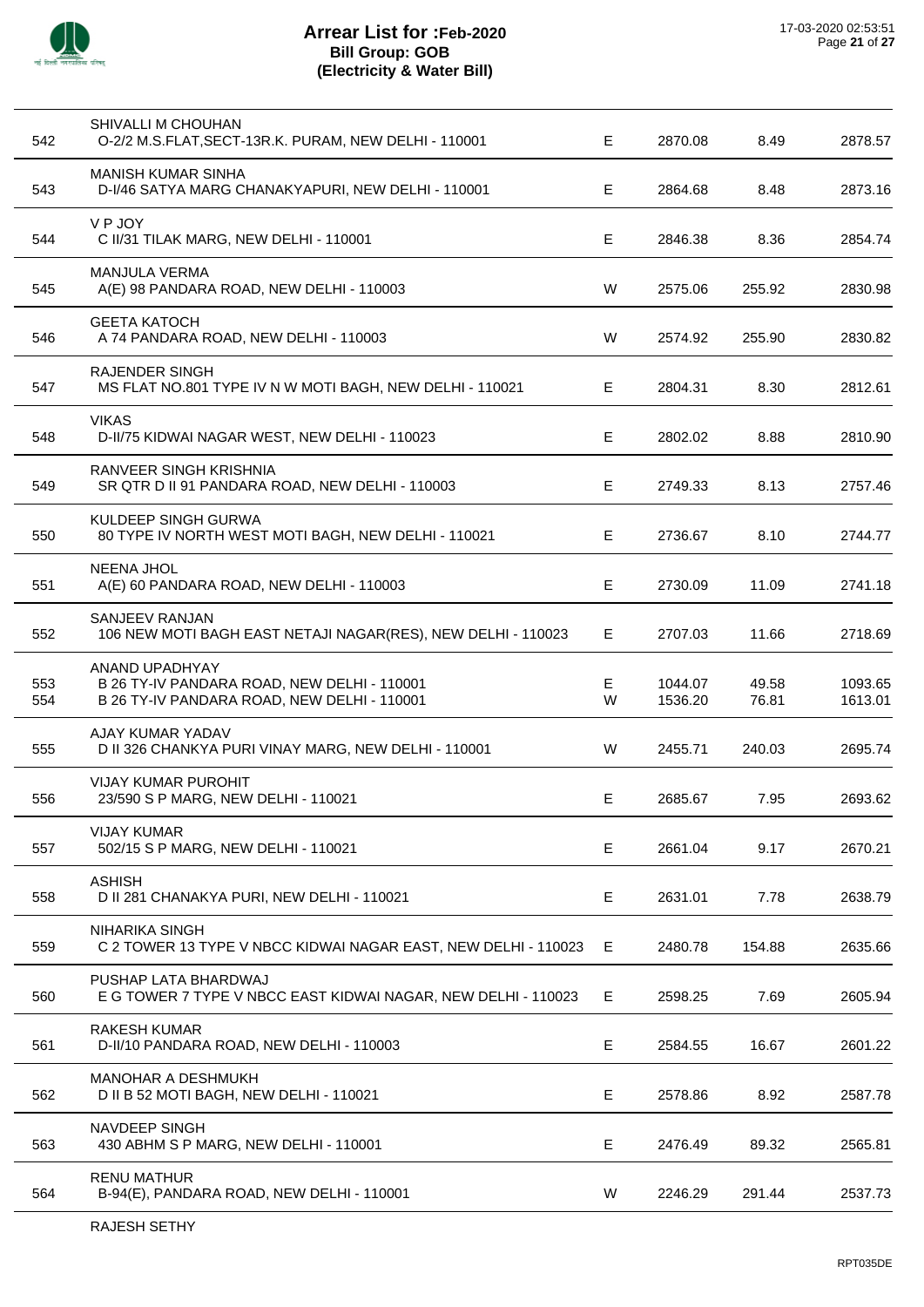

| 565        | D I 20 CHANAKYA PURI, NEW DELHI - 110021                                                             | W       | 2336.11            | 192.75        | 2528.86            |
|------------|------------------------------------------------------------------------------------------------------|---------|--------------------|---------------|--------------------|
| 566        | <b>AMARJIT SINGH</b><br>D I 212 VINAY MARG CHANAKYA PURI, NEW DELHI - 110021                         | W       | 2407.84            | 120.39        | 2528.23            |
| 567        | <b>SKRAM</b><br>D II-127 KIDWAI NAGAR WEST, NEW DELHI - 110023                                       | E       | 2510.11            | 7.43          | 2517.54            |
| 568        | NEERAJ SHARMA<br>A 1101 SANGLI APARTMENT, NEW DELHI - 110001                                         | Е       | 2441.35            | 32.42         | 2473.77            |
| 569<br>570 | <b>RAVINDER KAUR</b><br>203 NORTH AVENUE, NEW DELHI - 110001<br>203 NORTH AVENUE, NEW DELHI - 110001 | E.<br>W | 1409.07<br>1001.62 | 1.72<br>50.08 | 1410.79<br>1051.70 |
| 571        | <b>RGK KAPOOR</b><br>SR QTR 8 A JANPATH ROAD, NEW DELHI - 110001                                     | W       | 2238.91            | 213.56        | 2452.47            |
| 572        | <b>KULTU GANGULY</b><br>O 2/3 MS FLAT SEC 13 R K PURAM, NEW DELHI - 110001                           | E.      | 2435.23            | 7.20          | 2442.43            |
| 573        | PABAN KUMAR BORTHAKUR<br>QTR NO C6 TYPE 6A 6TH FL BLOCK 3, NEW MOTI BAGH, NEW DELHI -<br>110021      | E.      | 2412.50            | 8.64          | 2421.14            |
| 574        | <b>RAKESH KUMAR</b><br>B 4 E PANDARA ROAD, NEW DELHI - 110003                                        | W       | 2192.64            | 215.52        | 2408.16            |
| 575        | RAJENDRA PRASAD SHARMA<br>QTR NO A4 TYPE 6A 4TH FL BLOCK 2, NEW MOTI BAGH, NEW DELHI -<br>110021     | Е.      | 2359.35            | 43.35         | 2402.70            |
| 576        | LALLAN PRASAD SINGH<br>E 4 TOWER 15 NBCC TYPE V KIDWAI NAGAR EAST, NEW DELHI - 110023                | E       | 2383.27            | 8.79          | 2392.06            |
| 577        | <b>KAVITA SINGH</b><br>D II 240 VINAY MARG CHANAKYA PURI, NEW DELHI - 110001                         | E       | 2378.84            | 8.50          | 2387.34            |
| 578        | NIRANJAN KUMAR SINGH<br>D I/95 RABINDRA NAGAR, NEW DELHI - 110001                                    | E.      | 2371.28            | 7.02          | 2378.30            |
| 579        | <b>JAGTAP SANJAY NARAYAN</b><br>604/24 S P MARG, NEW DELHI - 110021                                  | E.      | 2354.69            | 6.97          | 2361.66            |
| 580        | <b>S R SAMUEL</b><br>D II 249 VINAY MARG, NEW DELHI - 110021                                         | Е       | 2325.50            | 6.88          | 2332.38            |
| 581        | SUDHIR BHARGAVA<br>SR QR B 9 NEW MOTI BAGH EAST NETAJI NAGAR, NEW DELHI - 110023                     | E.      | 2323.86            | 6.88          | 2330.74            |
| 582        | <b>ANSHU SINGH</b><br>Q 3/2 M S FLAT SECTOR 13 R K PURAM, NEW DELHI - 110066                         | E.      | 2199.32            | 129.36        | 2328.68            |
| 583        | <b>DIBYOJIT DUTTA</b><br>SR QTR J 5/2 M S FLAT SEC XIII R K PURAM, NEW DELHI - 110066                | E.      | 2047.44            | 237.67        | 2285.11            |
| 584        | <b>SUSHIL SINGH</b><br>429 ABHM S P MARG, NEW DELHI - 110021                                         | Е       | 2166.50            | 116.18        | 2282.68            |
| 585<br>586 | YADURAJ SINGH<br>A 114 PANDARA ROAD, NEW DELHI - 110003<br>A 114 PANDARA ROAD, NEW DELHI - 110003    | E<br>W  | 1111.69<br>1105.48 | 0.84<br>55.27 | 1112.53<br>1160.75 |
| 587        | ANIL KUMAR JHA<br>E G TOWER 10 NBCC TYPE V KIDWAI NAGAR EAST, NEW DELHI - 110023 E                   |         | 2231.90            | 16.64         | 2248.54            |
| 588        | <b>KALPANA SINGH</b><br>F NO 13 CPWD SAN MARTIN MARG BAPU DHAM, NEW DELHI - 110001                   | E.      | 2179.11            | 57.46         | 2236.57            |
|            | CHANDER MOHAN KAUR CHAUHAN                                                                           |         |                    |               |                    |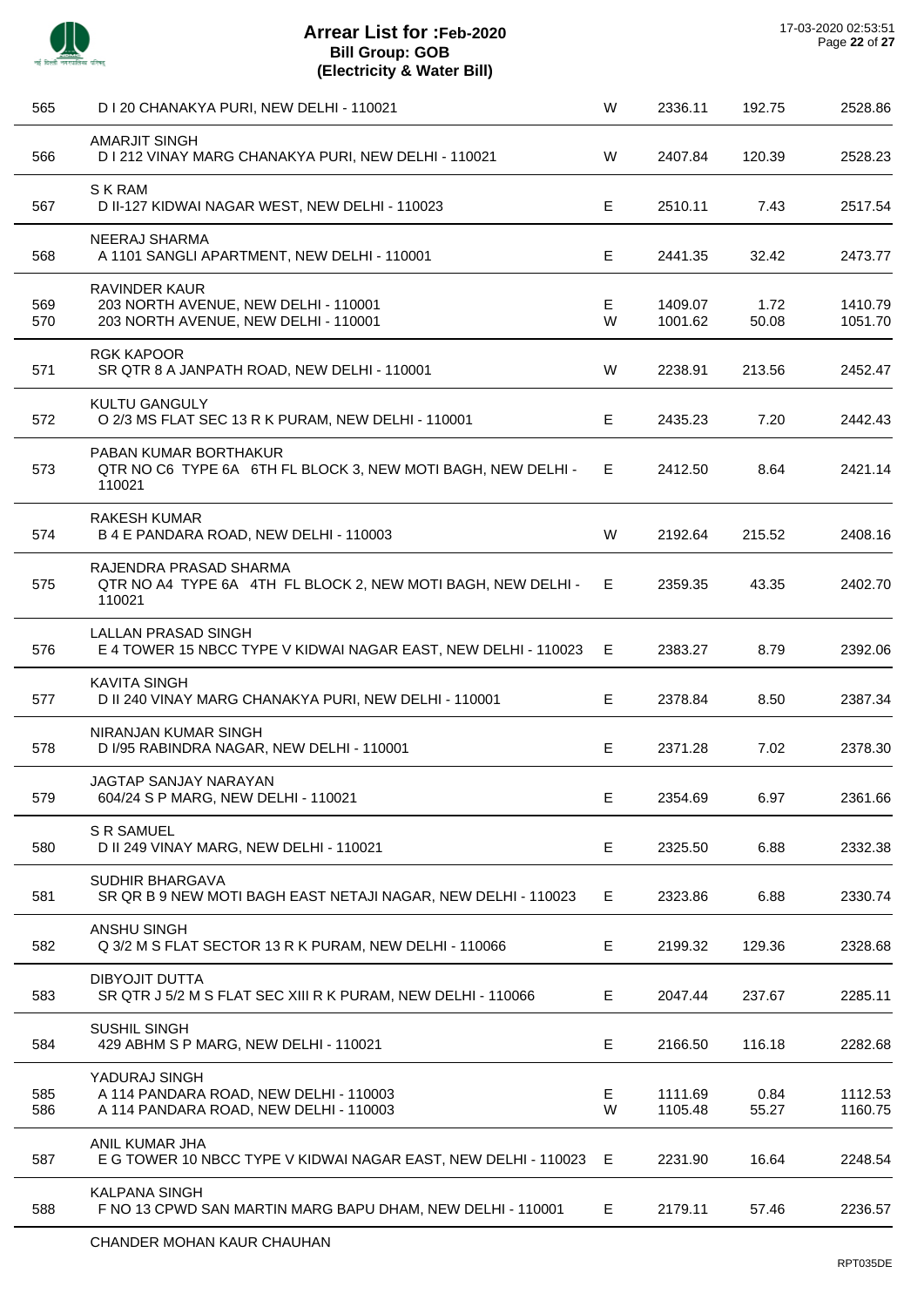| 589 | D II 115 KAKA NAGAR, NEW DELHI - 110003                                                       | $\mathsf E$ | 2213.92 | 9.17   | 2223.09 |
|-----|-----------------------------------------------------------------------------------------------|-------------|---------|--------|---------|
| 590 | <b>SUNIL KUMAR YADAV</b><br>B 123 PANDARA ROAD, NEW DELHI - 110003                            | W           | 1685.30 | 537.26 | 2222.56 |
| 591 | <b>UTTAM CHAND</b><br>D-I/84 BHARTI NAGAR, NEW DELHI - 110001                                 | Е           | 2210.22 | 6.54   | 2216.76 |
| 592 | SANJAY BISARIYA<br>A 2 TYPE V M S FLAT TILAK LANE, NEW DELHI - 110001                         | E           | 2199.56 | 6.51   | 2206.07 |
| 593 | SHAILENDRA KUMAR SHARMA<br>U 519 EWS QTR NEW MOTI BAGH, NEW DELHI - 110001                    | Е           | 1932.27 | 269.13 | 2201.40 |
| 594 | NANDITA GUPTA<br>D I/101 SATYA MARG CHANAKYA PURI, NEW DELHI - 110021                         | Е           | 2091.09 | 104.75 | 2195.84 |
| 595 | V CHAITANYA REDDY<br>131 ABHM S P MARG, NEW DELHI - 110001                                    | Е           | 2185.91 | 7.61   | 2193.52 |
| 596 | <b>MANOJ SINGH RAWAT</b><br>C II/80 MOTI BAGH, NEW DELHI - 110021                             | W           | 2088.53 | 104.43 | 2192.96 |
| 597 | URMILA KASHKARI TICKOO<br>A 37 PANDARA ROAD, NEW DELHI - 110003                               | W           | 1746.81 | 418.77 | 2165.58 |
| 598 | MAHENDRA SINGH SHEKHAWAT<br>SR QR N 2/3 R.K. PURAM SEC XIII, NEW DELHI - 110001               | Е           | 1944.68 | 218.35 | 2163.03 |
| 599 | <b>SUDEEP LAKHTAKIA</b><br>SR QR A 27 NEW MOTI BAGH EAST NETAJI NGR, NEW DELHI - 110023       | E.          | 2148.75 | 6.36   | 2155.11 |
| 600 | <b>S K NARANG</b><br>A 210 PANDARA ROAD, NEW DELHI - 110003                                   | W           | 1913.04 | 227.13 | 2140.17 |
| 601 | SUMEDHA DWEVEDI<br>N 7/1 M S FLAT, SECTOR 13 R K PURAM, NEW DELHI - 110066                    | Е           | 2106.76 | 6.23   | 2112.99 |
| 602 | <b>SOHINDER KAUR</b><br>B 2/3 SECTOR 13 R K PURAM, NEW DELHI - 110066                         | Е           | 2084.45 | 20.85  | 2105.30 |
| 603 | <b>AJAY KUMAR RAI</b><br>C II/ C 5/3 MS FLATS R K PURAM SEC 13, NEW DELHI - 110066            | Е           | 1856.15 | 230.73 | 2086.88 |
| 604 | AKASH JINDAL<br>D II 238 VINAY MARG, NEW DELHI - 110001                                       | E           | 2080.40 | 6.15   | 2086.55 |
| 605 | <b>KARAM CHAND</b><br>D-II-B-11, MOTI BAGH, NEW DELHI - 110021                                | E           | 2061.01 | 6.10   | 2067.11 |
| 606 | <b>VIKRAM DORAISWAMI</b><br>Z 507 EWS QTR NEW MOTI BAGH, NEW DELHI - 110023                   | Е           | 1865.48 | 153.76 | 2019.24 |
| 607 | AJAY KUMAR MEENA<br>A 104 PANDARA ROAD, NEW DELHI - 110003                                    | W           | 1702.61 | 282.97 | 1985.58 |
| 608 | UMRAOSINGH JALSINGH CHAMARGORE<br>SR QTR C II 52 BAPA NAGAR, NEW DELHI - 110003               | E           | 1958.73 | 5.80   | 1964.53 |
| 609 | LAXMI NARAYAN GUPTA<br>QTR NO D7 TYPE 6A 7TH FL BLOCK 7, NEW MOTI BAGH, NEW DELHI -<br>110021 | Е.          | 1951.61 | 3.33   | 1954.94 |
| 610 | <b>AMIT ANAND</b><br>A 269 PANDARA ROAD, NEW DELHI - 110003                                   | W           | 1849.34 | 92.47  | 1941.81 |
| 611 | <b>NITISH KUMAR</b><br>SR QTR C II 58 SHAHJAHAN ROAD, NEW DELHI - 110011                      | Е           | 1846.00 | 93.02  | 1939.02 |
|     |                                                                                               |             |         |        |         |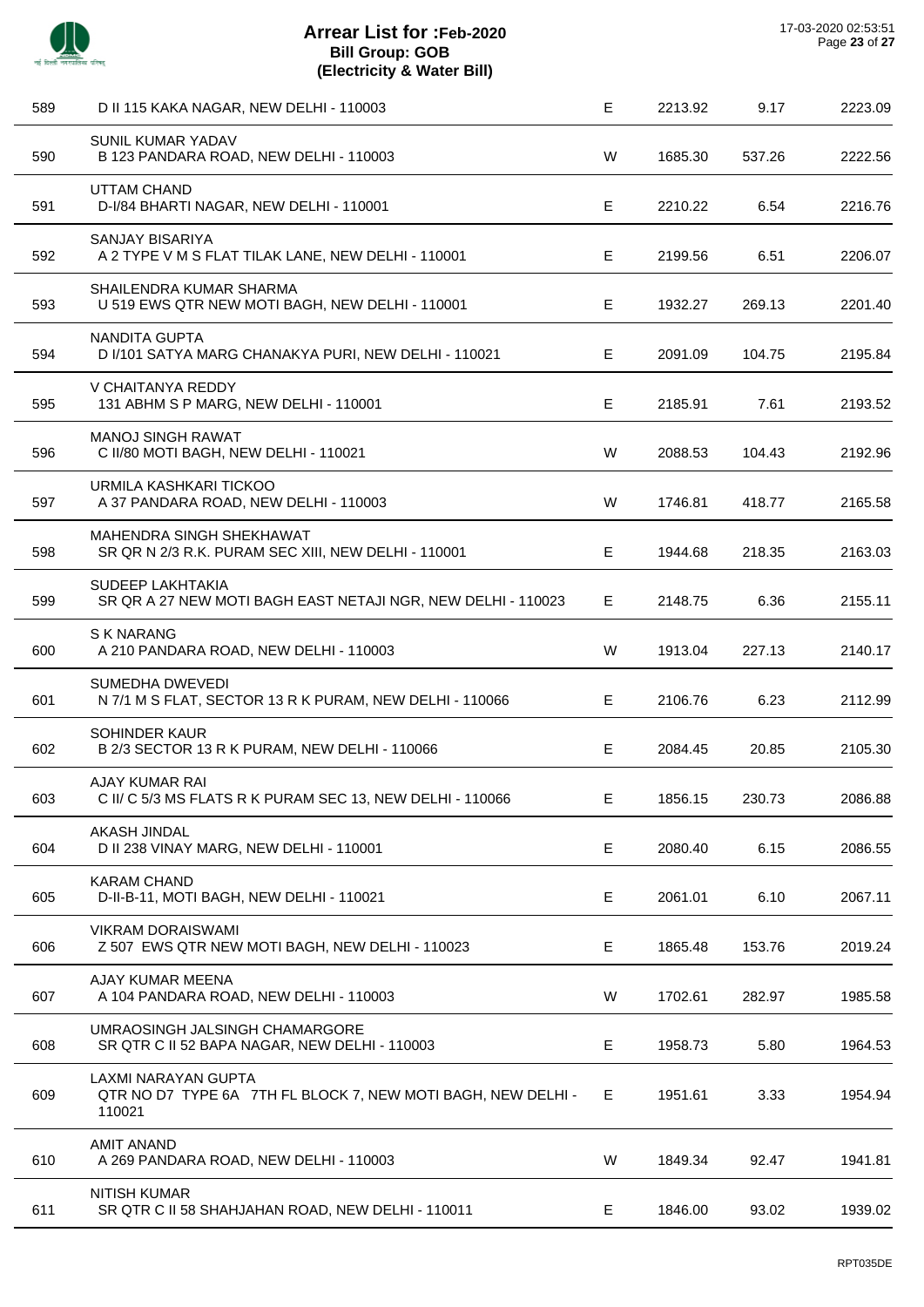

J.

 $\overline{\phantom{a}}$ 

 $\overline{a}$ 

 $\overline{a}$ 

J.

| 612 | <b>SREENIVASULU KOMERA</b><br>D I 56 BHARTI NAGAR, NEW DELHI - 110003                            | W  | 1792.98 | 139.01 | 1931.99 |
|-----|--------------------------------------------------------------------------------------------------|----|---------|--------|---------|
| 613 | <b>VINITA AGGARWAL</b><br>QTR NO B4 TYPE 6A 4TH FL BLOCK 8, NEW MOTI BAGH, NEW DELHI -<br>110021 | E. | 1720.68 | 174.43 | 1895.11 |
| 614 | APURVA CHANDRA<br>SR QTR C I/3 BAPA NAGAR, NEW DELHI - 110003                                    | E. | 1811.62 | 77.72  | 1889.34 |
| 615 | PRASHANT CHOWDHARY<br>384/4 S P MARG, NEW DELHI - 110021                                         | E. | 1840.22 | 20.34  | 1860.56 |
| 616 | <b>DEPINDER SINGH</b><br>D I 9 VINAY MARG CHANAKYA PURI, NEW DELHI - 110021                      | W  | 1769.09 | 88.45  | 1857.54 |
| 617 | <b>SURENDER MEHRA</b><br>SR QTR D I 62 BHARTI NAGAR, NEW DELHI - 110001                          | E. | 1850.40 | 5.48   | 1855.88 |
| 618 | <b>ANKIT PUROHIT</b><br>D II 66 PANDARA ROAD, NEW DELHI - 110003                                 | Е  | 1847.91 | 4.88   | 1852.79 |
| 619 | NARENDRA GAUTAM<br>E 5 TOWER 13 NBCC TYPE V KIDWAI NAGAR EAST, NEW DELHI - 110023                | E. | 1838.18 | 2.91   | 1841.09 |
| 620 | <b>LAV AGARWAL</b><br>S 520 EWS QTR NEW MOTI BAGH, NEW DELHI - 110023                            | E. | 1677.75 | 149.72 | 1827.47 |
| 621 | <b>SHAKIL ALAM</b><br>D I/98 RABINDRA NAGAR, NEW DELHI - 110001                                  | Е  | 1819.51 | 5.38   | 1824.89 |
| 622 | V K SUBBURAJ<br>SR QTR C II 220 TYPE 6A CHANAKYA PURI, NEW DELHI - 110001                        | Е  | 1594.29 | 220.49 | 1814.78 |
| 623 | <b>AJIT PAL SINGH</b><br>22/579 S P MARG, NEW DELHI, NEW DELHI - 110001                          | E  | 1806.33 | 5.34   | 1811.67 |
| 624 | <b>MADANPAL SINGH</b><br>A 247 PANDARA ROAD, NEW DELHI - 110003                                  | W  | 1678.81 | 128.84 | 1807.65 |
| 625 | <b>T SRINIVAS</b><br>E 7/3 SEC 13 R K PURAM, NEW DELHI, NEW DELHI - 110001                       | E. | 1784.59 | 15.62  | 1800.21 |
| 626 | P K VOHRA<br>C II 36 BAPA NAGAR, NEW DELHI - 110001                                              | W  | 1658.09 | 123.75 | 1781.84 |
| 627 | V MUNINDRA NATH<br>37/5 TYP V DIZ AREA KALI BARI MARG, NEW DELHI - 110001                        | E  | 1741.99 | 2.71   | 1744.70 |
| 628 | NEERAJ KUMAR GUPTA<br>D II 81 KIDWAI NAGAR WEST, NEW DELHI - 110023                              | W  | 1591.11 | 134.51 | 1725.62 |
| 629 | NIDHI MANI TRIPATHI<br>D I 59 BHARTI NAGAR, NEW DELHI - 110001                                   | Е  | 1697.05 | 5.02   | 1702.07 |
| 630 | MEHENDRA SRIVASTAVA<br>F 4 TOWER 19 NBCC TYPE V EAST KIDWAI NAGAR, NEW DELHI - 110023            | E. | 1691.42 | 5.00   | 1696.42 |
| 631 | DEEPAK KHANDEKAR<br>T 207 EWS QTR NEW MOTI BAGH, NEW DELHI - 110023                              | Е  | 1602.26 | 88.13  | 1690.39 |
| 632 | SANJAY KUMAR MISHRA<br>D II 354 VINAY MARG CHANAKYA PURI, NEW DELHI - 110021                     | W  | 1413.52 | 266.60 | 1680.12 |
| 633 | AKSHATA A RAO<br>A 227 PANDARA ROAD, NEW DELHI - 110003                                          | W  | 1496.49 | 183.49 | 1679.98 |
| 634 | YOGENDRA PASWAN<br>C II 217 SATYA MARG CHANAKYA PURI, NEW DELHI - 110021                         | Е. | 1663.95 | 12.77  | 1676.72 |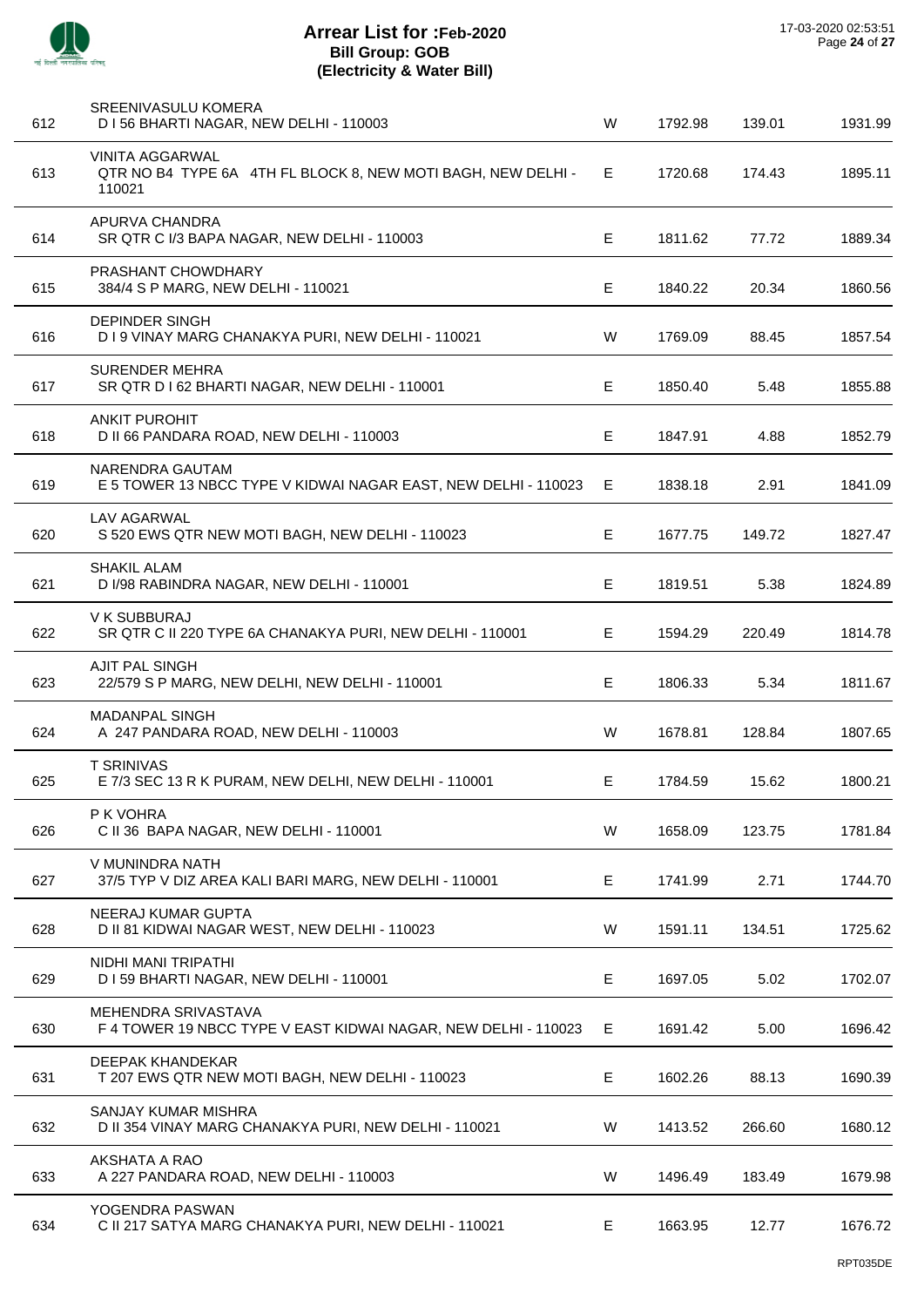

l,

 $\overline{a}$ 

l,

| <b>ALKA JHA</b><br>W 301 EWS QTR NEW MOTI BAGH, NEW DELHI - 110023                     | E.                                                                                                                                                                                                                                        | 1470.68               | 189.29                                                                      | 1659.97                                 |
|----------------------------------------------------------------------------------------|-------------------------------------------------------------------------------------------------------------------------------------------------------------------------------------------------------------------------------------------|-----------------------|-----------------------------------------------------------------------------|-----------------------------------------|
| JITENDRA KUMAR OJHA<br>D-II-55, SHAHJAHAN ROAD, NEW DELHI - 110011                     | W                                                                                                                                                                                                                                         | 1425.94               | 201.64                                                                      | 1627.58                                 |
| <b>SAGAR MEHRA</b><br>D II 344 PANDARA ROAD, NEW DELHI - 110003                        | Е                                                                                                                                                                                                                                         | 1620.96               | 2.35                                                                        | 1623.31                                 |
| <b>ARJUN SINGH</b><br>C II 104 MOTI BAGH, NEW DELHI - 110021                           | W                                                                                                                                                                                                                                         | 1541.48               | 77.07                                                                       | 1618.55                                 |
| ARIJEET CHANDRA SEN<br>D-II/318 PANDARA ROAD, NEW DELHI - 110003                       | Е                                                                                                                                                                                                                                         | 1565.73               | 49.93                                                                       | 1615.66                                 |
| <b>HARDEEP SINGH</b><br>A 3 TOWER 13 TYPE V NBCC EAST KIDWAI NAGAR, NEW DELHI - 110023 | E.                                                                                                                                                                                                                                        | 1594.18               | 3.19                                                                        | 1597.37                                 |
| <b>VINAY AGARWAL</b><br>B 5 TOWER 6 NBCC TYPE V KIDWAI NAGAR EAST, NEW DELHI - 110023  | E                                                                                                                                                                                                                                         | 1572.59               | 2.29                                                                        | 1574.88                                 |
| <b>SUSHEEL KUMAR</b><br>AB 14 MATHURA ROAD, NEW DELHI - 110001                         | Е                                                                                                                                                                                                                                         | 1371.29               | 195.60                                                                      | 1566.89                                 |
| AVNINDRA KUMAR RAI<br>C G TOWER 9 NBCC TYPE V KIDWAI NAGAR EAST, NEW DELHI - 110023    | E.                                                                                                                                                                                                                                        | 1563.09               | 2.26                                                                        | 1565.35                                 |
| INDRA DEO KUMAR<br>C 4 TOWER 10 TYPE V NBCC EAST KIDWAI NAGAR, NEW DELHI - 110023      | Е                                                                                                                                                                                                                                         | 1544.70               | 2.05                                                                        | 1546.75                                 |
| HARI OM AGGARWAL<br>A 263 PANDARA ROAD, NEW DELHI - 110003                             | E.                                                                                                                                                                                                                                        | 1514.95               | 4.48                                                                        | 1519.43                                 |
| <b>VIVEK SAXENA</b><br>D I/1 BHARTI NAGAR, NEW DELHI - 110003                          | W                                                                                                                                                                                                                                         | 1418.10               | 70.91                                                                       | 1489.01                                 |
| KIRON BEER MARWAHA<br>D 7/1 M.S. SEC 13 R K PURAM, NEW DELHI - 110001                  | Е                                                                                                                                                                                                                                         | 1459.35               | 4.32                                                                        | 1463.67                                 |
| <b>AMIT SHARMA</b><br>D II 119 KIDWAI NAGAR WEST, NEW DELHI - 110023                   | W                                                                                                                                                                                                                                         | 1254.65               | 151.97                                                                      | 1406.62                                 |
| RAJESH KUMAR ASTHANA<br>E 6 TOWER 11 TYPE V NBCC EAST KIDWAI NAGAR, NEW DELHI - 110023 | Е                                                                                                                                                                                                                                         | 1368.27               | 1.60                                                                        | 1369.87                                 |
| <b>SUSHMA MITTAL</b><br>A 97 PANDARA ROAD, NEW DELHI - 110003                          | Е                                                                                                                                                                                                                                         | 1357.34               | 11.72                                                                       | 1369.06                                 |
| <b>INDU BHUSHAN JHA</b>                                                                |                                                                                                                                                                                                                                           |                       |                                                                             | 1354.70                                 |
| AK RANA                                                                                |                                                                                                                                                                                                                                           |                       |                                                                             | 1354.68                                 |
| NAYYAR AKHTAR                                                                          |                                                                                                                                                                                                                                           |                       |                                                                             | 1353.80                                 |
| <b>SANJIV JOSHI</b>                                                                    |                                                                                                                                                                                                                                           |                       |                                                                             | 1352.03                                 |
| S K SINGH                                                                              |                                                                                                                                                                                                                                           |                       |                                                                             | 1348.72                                 |
|                                                                                        |                                                                                                                                                                                                                                           |                       |                                                                             |                                         |
| B 97 PANDARA ROAD, NEW DELHI - 110003                                                  | Е                                                                                                                                                                                                                                         | 1344.16               | 3.98                                                                        | 1348.14                                 |
|                                                                                        | D II 320 PANDARA ROAD, NEW DELHI - 110001<br>D II/B 27 MOTI BAGH, NEW DELHI - 110021<br>B 76 PANDARA ROAD, NEW DELHI - 110003<br>F 4 TOWER 17 TYPE V NBCC KIDWAI NAGAR EAST, NEW DELHI - 110023<br>A 103 PANDARA ROAD, NEW DELHI - 110003 | W<br>W<br>E<br>Е<br>Е | 1239.70<br>1260.16<br>1349.81<br>1347.17<br>1347.18<br>PINAKI RANJAN SARKAR | 115.00<br>94.52<br>3.99<br>4.86<br>1.54 |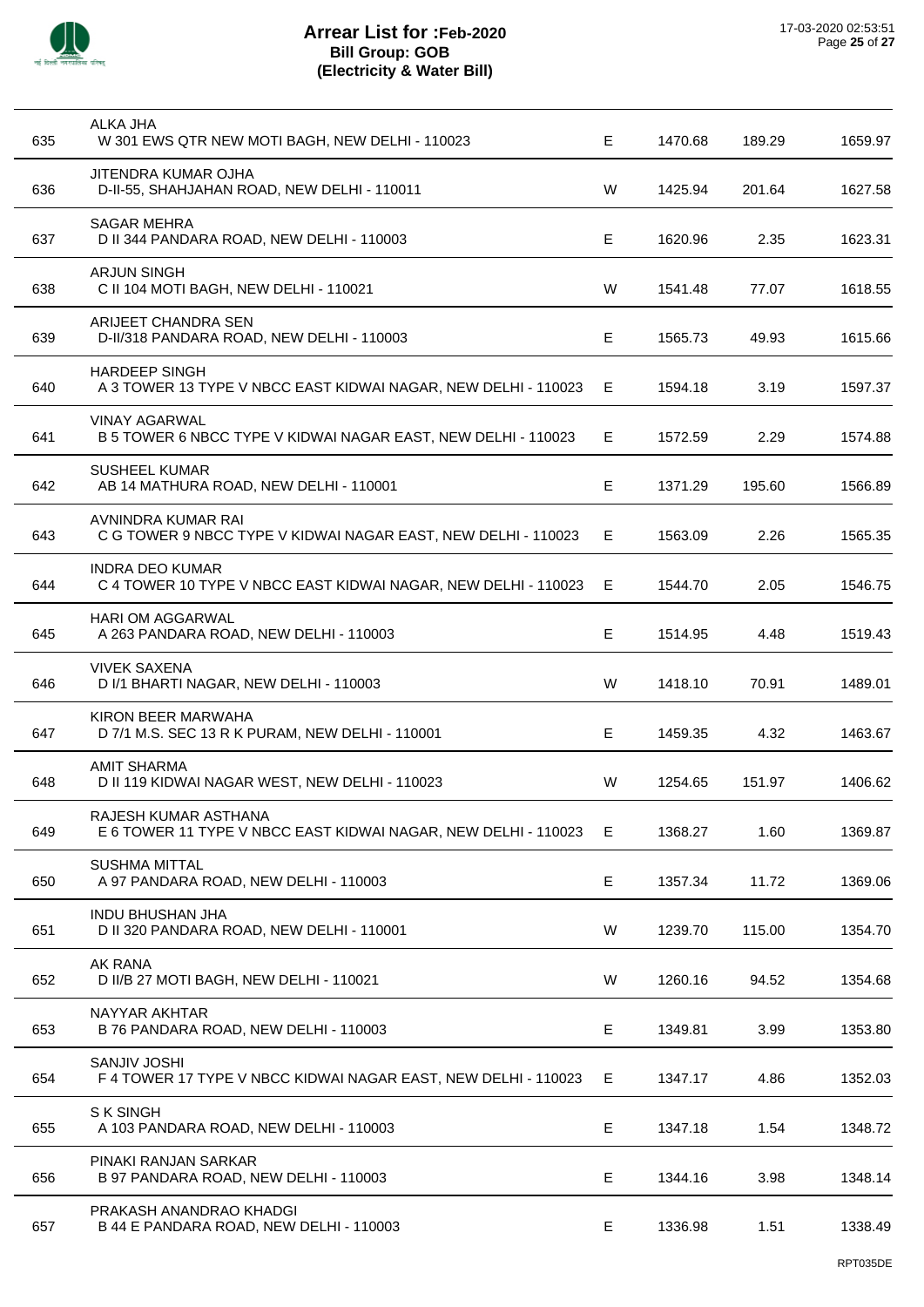

| 658 | R RAJESH<br>C 4/3 MS FLAT R K PURAM, NEW DELHI - 110066                                 | Е  | 1334.15 | 1.50   | 1335.65 |
|-----|-----------------------------------------------------------------------------------------|----|---------|--------|---------|
| 659 | RAM CHANDRA SHARMA<br>F 1 TOWER 14 TYPE V NBCC KIDWAI NAGAR EAST, NEW DELHI - 110023    | Е  | 1330.18 | 3.13   | 1333.31 |
| 660 | SUDARSHAN KUMAR MEHRA<br>D II 9, PANDARA ROAD, NEW DELHI - 110003                       | Е  | 1321.40 | 5.63   | 1327.03 |
| 661 | <b>BRIJ KUMAR AGARWAL</b><br>34 NEW MOTI BAGH EAST NETAJI NAGAR, NEW DELHI - 110023     | E. | 1316.27 | 3.89   | 1320.16 |
| 662 | CAPT. K PAUL JAMES<br>B 1 TOWER 3 NBCC TYPE VI KIDWAI NAGAR EAST, NEW DELHI - 110023    | E  | 1316.24 | 3.89   | 1320.13 |
| 663 | NEELAM KANTA VIG<br>A 93 PANDARA ROAD, NEW DELHI - 110003                               | E  | 1298.83 | 1.40   | 1300.23 |
| 664 | ABHAY<br>C I 1 PANDARA PARK, NEW DELHI - 110003                                         | W  | 1171.80 | 125.39 | 1297.19 |
| 665 | <b>KUSHAL VASHIST</b><br>A 1 TOWER 14 TYPE V NBCC KIDWAI NAGAR EAST, NEW DELHI - 110023 | E, | 1295.78 | 1.39   | 1297.17 |
| 666 | PRADEEP KUMAR BAHUGUNA<br>421 S P MARG, NEW DELHI - 110021                              | E  | 1283.25 | 3.80   | 1287.05 |
| 667 | ANANT NARAYAN NANDA<br>QR NO C 1 BLOCK 6 NEW MOTI BAGH, NEW DELHI - 110021              | Е  | 1270.18 | 10.97  | 1281.15 |
| 668 | SANJAY KUMAR RAKESH<br>B 9 BLOCK 5 NEW MOTI BAGH, NEW DELHI - 110021                    | Е  | 1279.06 | 1.28   | 1280.34 |
| 669 | A RAMESH REDDY<br>D II 54 PANDARA ROAD, NEW DELHI - 110003                              | Е  | 1121.18 | 146.64 | 1267.82 |
| 670 | SURESH CHANDRA GUPTA<br>X 406 EWS QTR NEW MOTI BAGH, NEW DELHI - 110023                 | Е  | 1159.37 | 85.29  | 1244.66 |
| 671 | JASPREET SINGH SUKHIJA<br>D II/287 VINAY MARG CHANAKYA PURI, NEW DELHI - 110021         | W  | 1183.59 | 59.18  | 1242.77 |
| 672 | <b>ASHOK KUMAR</b><br>D 5 TOWER 14 TYPE V NBCC KIDWAI NAGAR EAST, NEW DELHI -<br>110023 | Е  | 1225.14 | 1.18   | 1226.32 |
| 673 | LAKHIRAM MURMU<br>D II/50 ANSARI NAGAR, NEW DELHI - 110029                              | E  | 1165.77 | 20.00  | 1185.77 |
| 674 | <b>HARDEEP BATRA</b><br>D I-88 RABINDRA NAGAR, NEW DELHI - 110001                       | W  | 1028.28 | 146.26 | 1174.54 |
| 675 | <b>RAJNI VERMA</b><br>P 6/2 M S FLAT SEC XIII R K PURAM, NEW DELHI - 110066             | Е  | 1065.68 | 93.74  | 1159.42 |
| 676 | RAHUL PARMAR<br>23/594 S P MARG, NEW DELHI - 110001                                     | Е  | 1148.75 | 9.56   | 1158.31 |
| 677 | <b>ARUN KUMAR</b><br>D II 78 KIDWAI NAGAR WEST, NEAR DILLI HAAT, NEW DELHI - 110023     | W  | 1098.79 | 54.94  | 1153.73 |
| 678 | JOY KUMAR CHAKMA<br>F 6 TOWER 11 TYPE V NBCC KIDWAI NAGAR EAST, NEW DELHI - 110023      | Е  | 1144.74 | 7.81   | 1152.55 |
| 679 | <b>RANJAN KUMAR</b><br>D II 313 VINAY MARG, NEW DELHI - 110021                          | E  | 1074.19 | 47.27  | 1121.46 |
|     |                                                                                         |    |         |        |         |